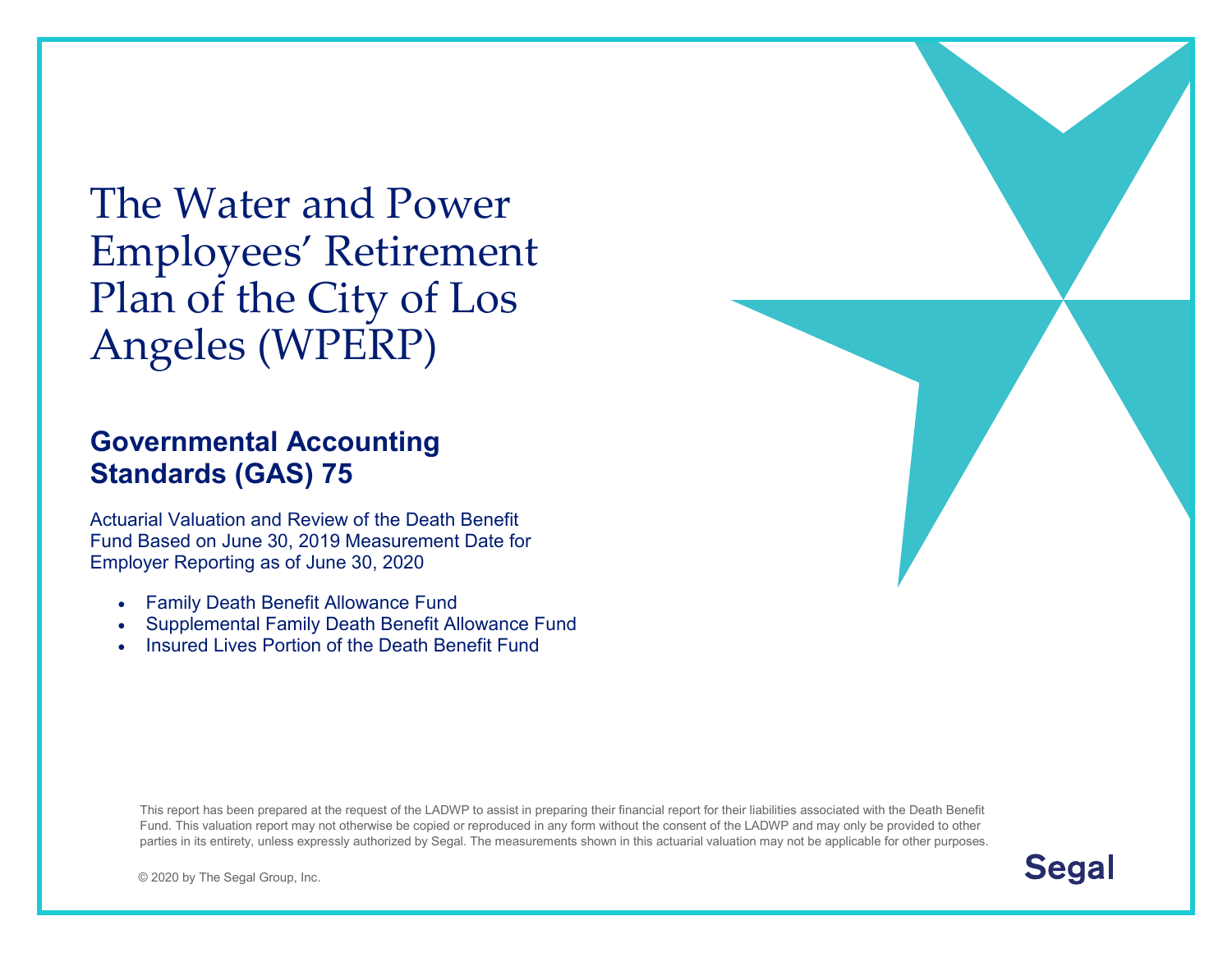

180 Howard Street Suite 1100 San Francisco, CA 94105-6147 T 415.263.8200 www.segalco.com

*September 22, 2020*

*Ms. Ann Santilli Chief Financial Officer Department of Water and Power – City of Los Angeles 111 North Hope Street, Room 450 Los Angeles, CA 90012*

*Dear Board Members:*

*We are pleased to submit this Governmental Accounting Standards (GAS) 75 Actuarial Valuation and Review of the Death Benefit Fund based on a June 30, 2019 measurement date for employer reporting as of June 30, 2020. It contains various information that will need to be disclosed in order for the two employer categories in the Department of Water and Power to comply with GAS 75.*

*This report was prepared in accordance with generally accepted actuarial principles and practices at the request of Department of Water and Power (DWP) to assist in preparing their financial report for their liabilities associated with the Death Benefit Fund. The census and financial information on which our calculations were based was provided by the Retirement Office. That assistance is gratefully acknowledged.*

*The measurements shown in this actuarial valuation may not be applicable for other purposes. Future actuarial measurements may differ significantly from the current measurements presented in this report due to such factors as the following: plan experience differing from that anticipated by the economic or demographic assumptions; changes in economic or demographic assumptions; and changes in plan provisions or applicable law.*

*The actuarial calculations were completed under the supervision of Eva Yum, FSA, MAAA, Enrolled Actuary. We are members of the American Academy of Actuaries and we meet the Qualification Standards of the American Academy of Actuaries to render the actuarial opinion herein. To the best of our knowledge, the information supplied in the actuarial valuation is complete and accurate. Further, in our opinion, the assumptions as approved by the Board are reasonably related to the experience of and expectations for the Plan.*

*We look forward to reviewing this report with you and to answering any questions.*

*Sincerely,*

*Segal By:*

*Paul Angelo, FSA, MAAA, FCA, EA Eva Yum, FSA, MAAA, EA Senior Vice President and Actuary Senior Actuary*

*JAC/jl*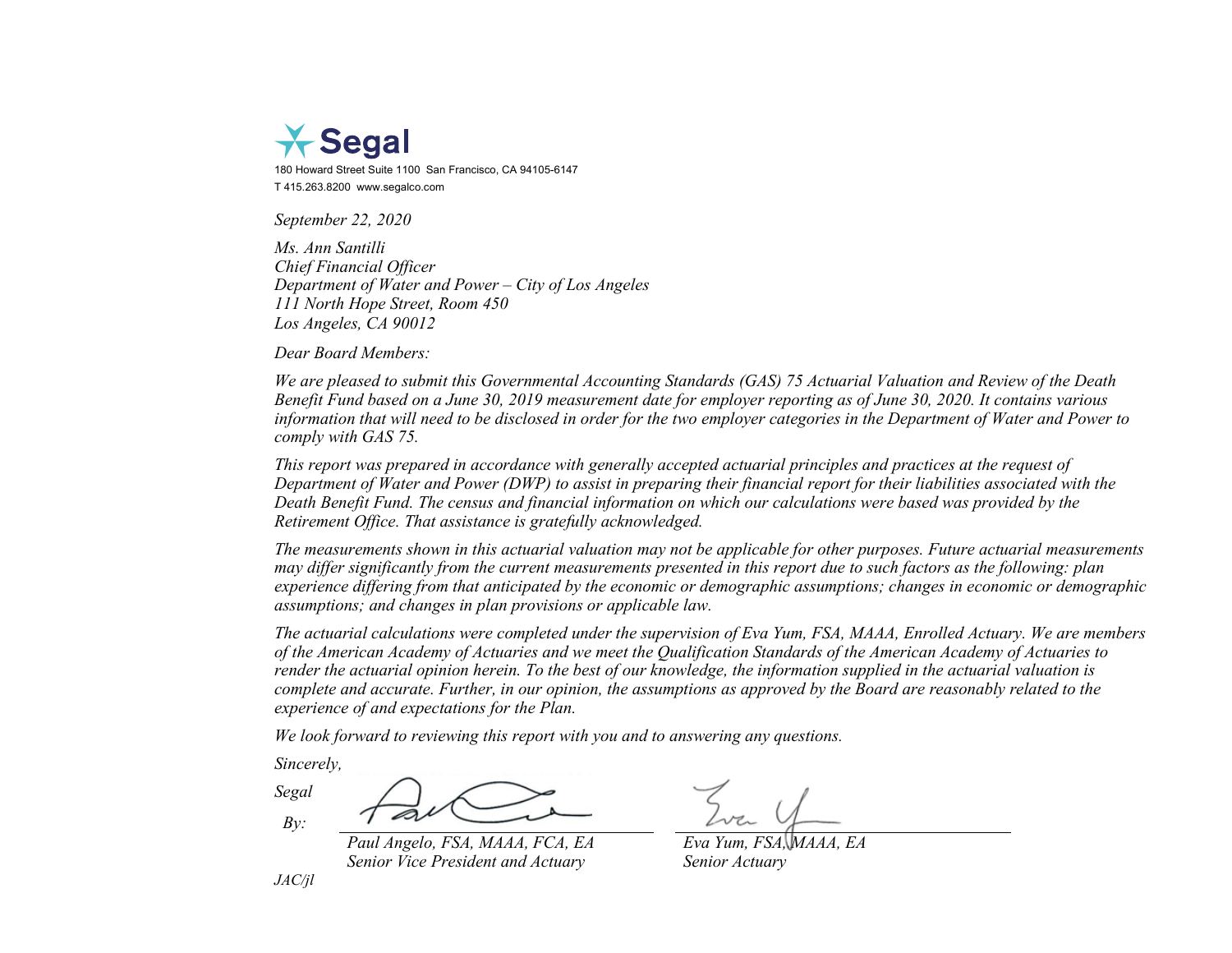| General Observations on<br>GAS 75 Actuarial Valuation i |
|---------------------------------------------------------|
| Significant Issues in Valuation                         |
| Summary of Key Valuation                                |

Important Information About Actuarial Valuations .............. [v](#page-7-0)

### EXHIBIT 1

| General Information - "Financial<br>Statements", Note Disclosures and<br>Required Supplementary<br>Information for a Single-<br>Employer OPEB Plan 1 |
|------------------------------------------------------------------------------------------------------------------------------------------------------|
| EXHIBIT 2                                                                                                                                            |
| Net OPEB Liability  3                                                                                                                                |
| <b>EXHIBIT 3</b>                                                                                                                                     |
| Target Asset Allocation 5                                                                                                                            |
| <b>EXHIBIT 4</b>                                                                                                                                     |
| Discount Rate Sensitivity  6                                                                                                                         |
| EXHIBIT 5                                                                                                                                            |
| Schedule of Changes in Net<br>OPEB Liability - Last Two Fiscal                                                                                       |
| <b>EXHIBIT 6</b>                                                                                                                                     |
| Schedule of Employer<br>Contributions - Last Four                                                                                                    |
| EXHIBIT 7                                                                                                                                            |
| Determination of Proportionate                                                                                                                       |

## **SECTION 1 SECTION 2 SECTION 2 (CONTINUED) SECTION 3**

| <b>EXHIBIT 8</b> |  |
|------------------|--|
|                  |  |

|--|--|--|

EXHIBIT 9

Deferred Outflows of Resources and Deferred Inflows of Resources ................................. [16](#page-24-0)

EXHIBIT 10

Schedule of Proportionate Share of the Net OPEB Liability ........ [20](#page-28-0)

EXHIBIT 11

Schedule of Reconciliation of Net OPEB Liability......................... [23](#page-31-0)

EXHIBIT 12

Schedule of Recognition of Changes in Total Net OPEB Liability .................................... [26](#page-34-0)

EXHIBIT 13

Allocation of Changes in Total Net OPEB Liability .................. [28](#page-36-0)

## **VALUATION SUMMARY GAS 75 INFORMATION ACTUARIAL ASSUMPTIONS AND METHODS**

| Actuarial Assumptions and |  |
|---------------------------|--|
|                           |  |

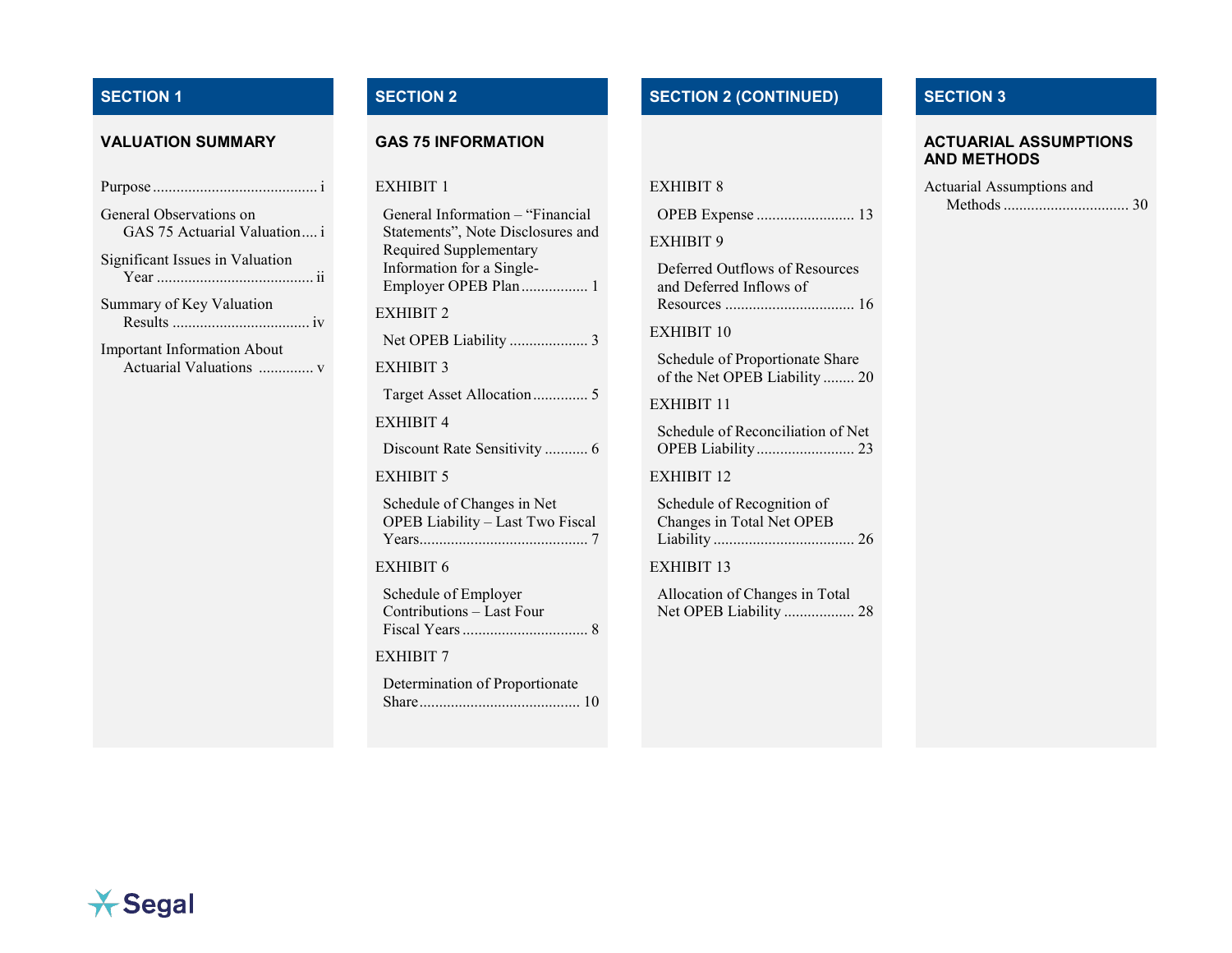## <span id="page-3-2"></span><span id="page-3-0"></span>**Purpose**

 $\ddot{\phantom{a}}$ 

This report has been prepared by Segal to present certain disclosure information required by Governmental Accounting Standard (GAS) 75 for employer reporting as of June 30, 2020. The results used in preparing this GAS 75 report are comparable to those used in preparing the GAS 74 report for the Water and Power Employees' Death Benefit Fund based on a measurement date and a reporting date as of June 30, 2019. This valuation is based on:

- > The benefit provisions of the Death Benefit Fund, as administered by the Board;
- The characteristics of covered active members, inactive vested members, and retired members and beneficiaries as of March 31, 2019, provided by the Retirement Office; $(1)$  $(1)$
- $\triangleright$  The assets of the Fund as of June 30, 2019, provided by the Retirement Office;
- Economic assumptions regarding future salary increases and investment earnings adopted by the Board for the July 1, 2019 valuation; and
- Other actuarial assumptions, regarding employee terminations, retirement, death, etc. adopted by the Board for the July 1, 2019 valuation.

## <span id="page-3-1"></span>**General Observations on GAS 75 Actuarial Valuation**

The following points should be considered when reviewing this GAS 75 report:

- The Government Accounting Standard Board (GASB) rules only define OPEB liability and expense for financial reporting purposes, and do not apply to contribution amounts for OPEB funding purposes. Employers and plans develop and adopt funding policies under current practices.
- When measuring the Total OPEB Liability (TOL), GASB specifies the use of the Entry Age actuarial cost method. It also uses the same 3.50% per year expected return on Fund assets as WPERP uses for funding of the Death Benefit Fund.



*<sup>(1)</sup> Consistent with valuation for the Retirement Plan, the service has been increased by three months to account for the difference between the date the active census data was captured (March 31) and the valuation date (June 30).*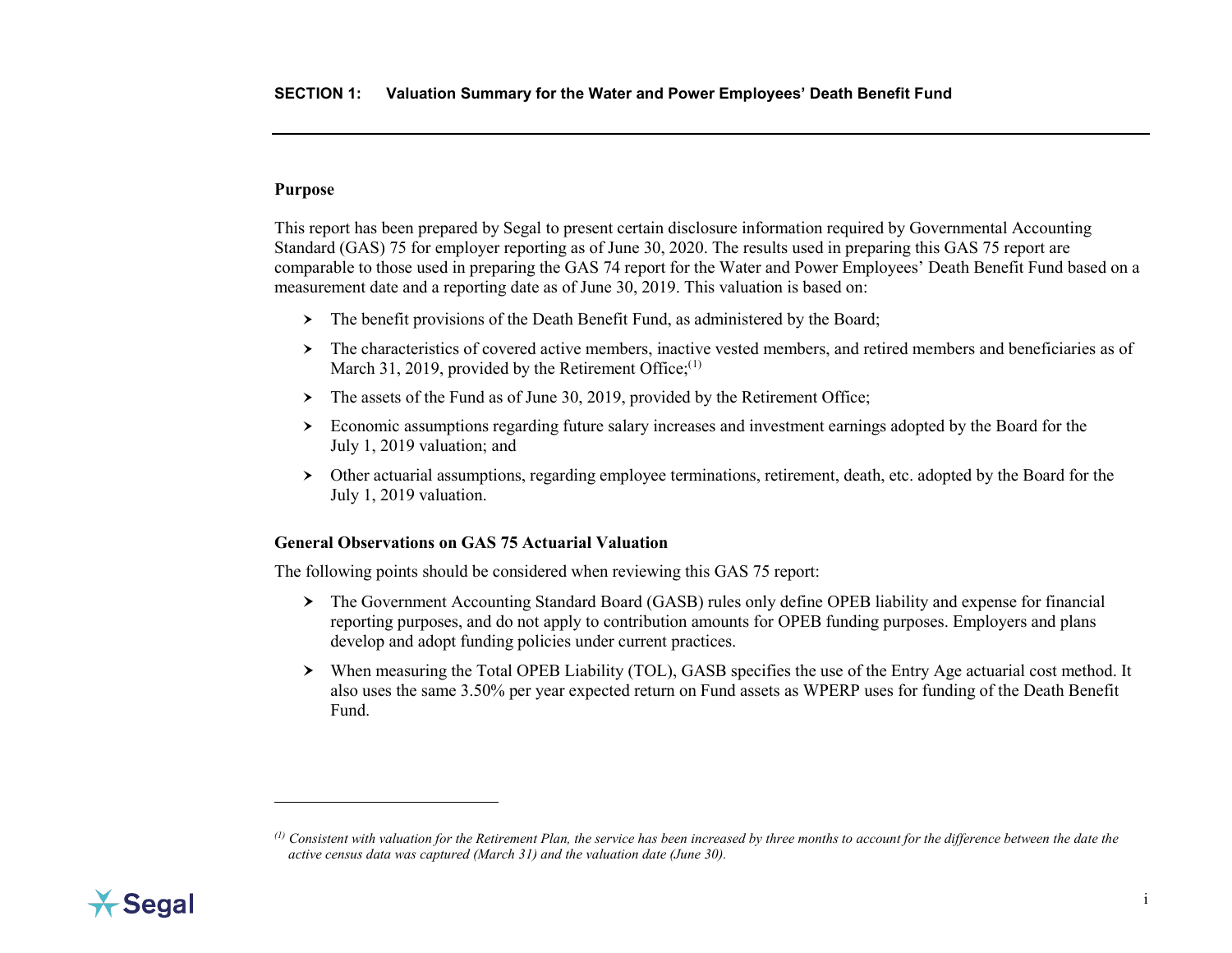- The Net OPEB Liability (NOL) is equal to the difference between the TOL and the Plan's Fiduciary Net Position. The Plan's Fiduciary Net Position is equal to the market value of assets and therefore, the NOL measure is very similar to an Unfunded Actuarial Accrued Liability (UAAL) calculated on a market value basis. The NOL reflects all investment gains and losses as of the measurement date.
- For this report, the reporting dates for the employer are June 30, 2020 and June 30, 2019. The NOL was measured as of June 30, 2019 and June 30, 2018 and determined based upon the results of the actuarial valuations as of July 1, 2019 and July 1, 2018, respectively. The Plan's Fiduciary Net Position (plan assets) and the TOL were valued as of the measurement dates. Consistent with the provisions of GAS 75, the assets and liabilities measured as of June 30, 2019 and June 30, 2018 are not adjusted or rolled forward to the June 30, 2020 and June 30, 2019 reporting dates, respectively.

## <span id="page-4-0"></span>**Significant Issues in Valuation Year**

The following key findings were the result of this actuarial valuation:

- $\triangleright$  For the June 30, 2018 and June 30, 2019 measurements, we used the assumptions and methods consistent with those used by the Retirement Plan, with the exception of a 3.50% discount rate assumption and additional assumptions regarding family composition for the Family Death Benefit and Supplemental Family Death Benefit. The 3.50% discount rate is based on the Death Benefit Fund's current target asset allocation that is virtually all fixed income investments. It reflects expected real returns for that asset class as well as the 2.75% and 3.00% inflation assumptions for the July 1, 2019 and July 1, 2018 valuation reports, respectively.
- $\geq$  The NOL decreased from \$116.7 million as of June 30, 2018 to \$105.5 million as of June 30, 2019 primarily due to the effect of the assumption changes. Changes in these values during the last two fiscal years ending June 30, 2019 and June 30, 2018 can be found in Exhibit 5.
- $\triangleright$  The NOLs measured as of June 30, 2019 and 2018 have been determined from the actuarial valuations as of July 1, 2019 and July 1, 2018, respectively.
- $\triangleright$  The discount rate used to determine the TOL and NOL as of June 30, 2019 and 2018 was 3.50%. Details on the derivation of the discount rate as of June 30, 2019 can be found in Exhibit 3 of Section 2. Various other information that is required to be disclosed can be found throughout Exhibit 1 through 13 in Section 2. Summaries of the plan provisions and actuarial assumptions can be found in Section 3.
- $\triangleright$  The results of this valuation reflect changes in the economic and demographic assumptions as recommended by Segal and adopted by the Board on June 26, 2019 for the July 1, 2019 valuation. These changes were documented in our *Analysis of Actuarial Experience During the Period July 1, 2015 through June 30, 2018* for The Water and Power

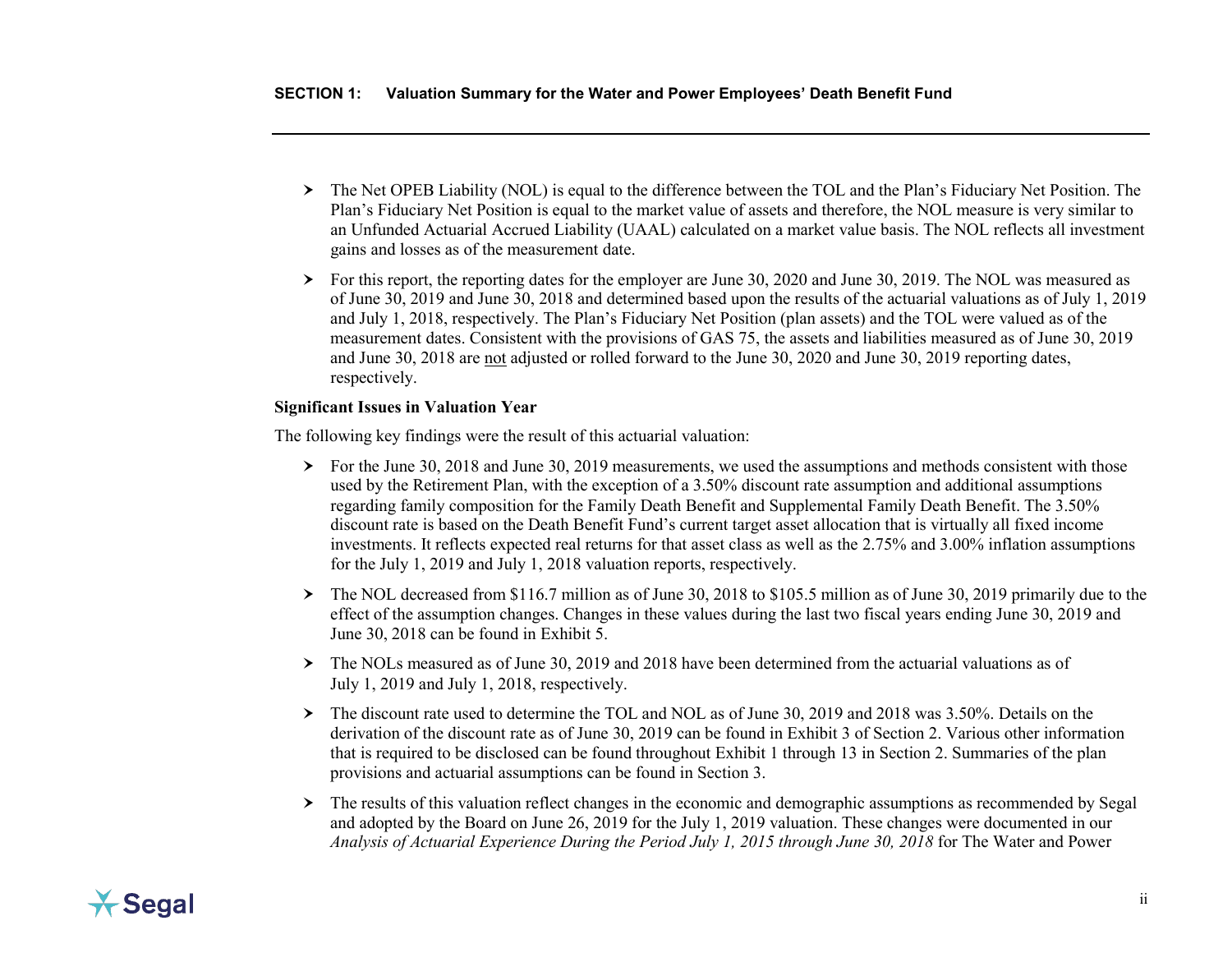Employees' Retirement Plan of the City of Los Angeles dated June 12, 2019 and our supplemental letter dated June 12, 2019 entitled *Review of Investment Return Assumption for Death and Disability Funds*.

- The NOL has been allocated based on the projected compensation for each employer category for the fiscal year following the measurement date. LADWP provided us with information that indicates each member's percentage under Water versus Power and we used these percentages to determine each member's allocation between these two employer categories. The NOL allocation can be found in Exhibit 7 in Section 2.
- Results shown in this report exclude any employer contributions made after the measurement date of June 30, 2019. The LADWP should consult with their auditors to determine the deferred outflow that should be created for these contributions.
- The Coronavirus (COVID-19) pandemic is rapidly evolving and is having a significant impact on the US economy in 2020, including most death benefit plans, and will likely continue to have an impact in the future. Our results do not include the impact of the following:
	- Changes in the market value of plan assets since June 30, 2019
	- Changes in interest rates since June 30, 2019
	- Short-term or long-term impacts on mortality of the covered population
	- The potential for federal or state fiscal relief

Each of the above factors could significantly impact these results. The above factors generally will not have an impact on the June 30, 2019 valuation, since that is based on a snapshot of assets and liabilities prior to recent events. Given the high level of uncertainty and fluidity of the current events, you may wish to consider updated estimates to monitor the plan's financial status. We will keep you updated on emerging developments

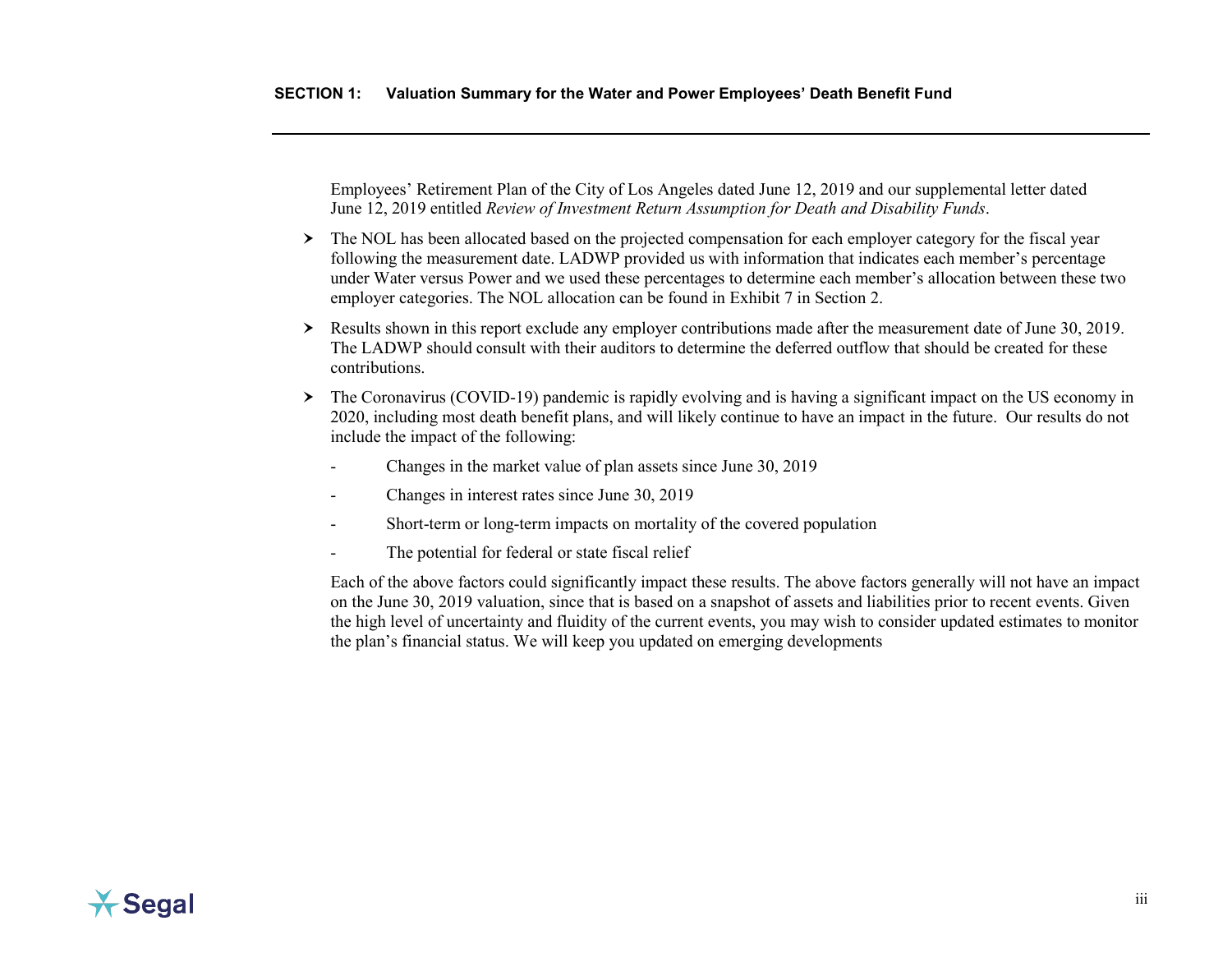<span id="page-6-0"></span>

| <b>Summary of Key Valuation Results</b>                   |                                                             |                                                             |  |  |
|-----------------------------------------------------------|-------------------------------------------------------------|-------------------------------------------------------------|--|--|
| <b>Reporting Date for Employer under GAS 75</b>           | June 30, 2020 <sup>(1)</sup>                                | June 30, 2019 <sup>(1)</sup>                                |  |  |
| <b>Measurement Date for Employer under GAS 75</b>         | June 30, 2019                                               | June 30, 2018                                               |  |  |
| Disclosure elements for fiscal year ending June 30:       |                                                             |                                                             |  |  |
| Service $Cost(2)$                                         | \$4,779,848                                                 | \$3,875,903                                                 |  |  |
| <b>Total OPEB Liability</b>                               | 134,257,596                                                 | 143,870,026                                                 |  |  |
| Plan's Fiduciary Net Position <sup>(3)</sup>              | 28,806,740                                                  | 27,210,220                                                  |  |  |
| Net OPEB Liability                                        | 105,450,856                                                 | 116,659,806                                                 |  |  |
| <b>OPEB</b> Expense                                       | 8,197,288                                                   | 8,724,861                                                   |  |  |
| Schedule of contributions for fiscal year ending June 30: |                                                             |                                                             |  |  |
| Actuarially determined contributions                      | \$7,259,955                                                 | \$7,137,211                                                 |  |  |
| Actual contributions                                      | 7,259,955                                                   | 7,137,211                                                   |  |  |
| Contribution deficiency (excess)                          | $\theta$                                                    | $\overline{0}$                                              |  |  |
| Demographic data for plan year ending June 30:            |                                                             |                                                             |  |  |
| Number of beneficiaries <sup>(4)</sup>                    | 90                                                          | 91                                                          |  |  |
| Number of retired members                                 | 7,355                                                       | 7,199                                                       |  |  |
| Vested terminated members <sup>(5)</sup>                  | 630                                                         | 656                                                         |  |  |
| Number of active members $(6)$                            | 10,362                                                      | 10,114                                                      |  |  |
| Key assumptions as of June 30:                            |                                                             |                                                             |  |  |
| Discount rate                                             | 3.50%                                                       | 3.50%                                                       |  |  |
| Inflation rate                                            | 2.75%                                                       | 3.00%                                                       |  |  |
| Projected salary increases $(7)$                          | 4.50% to 10.25%; varying by<br>service, including inflation | 4.50% to 10.00%; varying by<br>service, including inflation |  |  |

*(1) The reporting dates and measurement dates for the plan are June 30, 2019 and June 30, 2018, respectively.*

*(2) The service cost is always based on the previous year's valuation, meaning the June 30, 2019 and June 30, 2018 values are based on the valuation as of July 1, 2018 and July 1, 2017, respectively.*

*(3) Based on final audited financial statements as of June 30, 2019.*

*(4) Receiving Family Death or Supplemental Family Death benefits.*

*(5) Includes members receiving Permanent Total Disability (PTD) benefits. Excludes terminated members with less than five years of service who are not eligible for death benefits.*

*(6) Includes 1,789 and 1,431 active members who have Supplemental Family Death Benefit coverage for 2019 and 2018, respectively.*

*(7) Includes inflation at 2.75% per year plus real across-the-board salary increases of 0.50% plus merit and promotion increases for 2019. Includes inflation at 3.00% per year plus real across-the-board salary increases of 0.50% plus merit and promotion increases for 2018.*

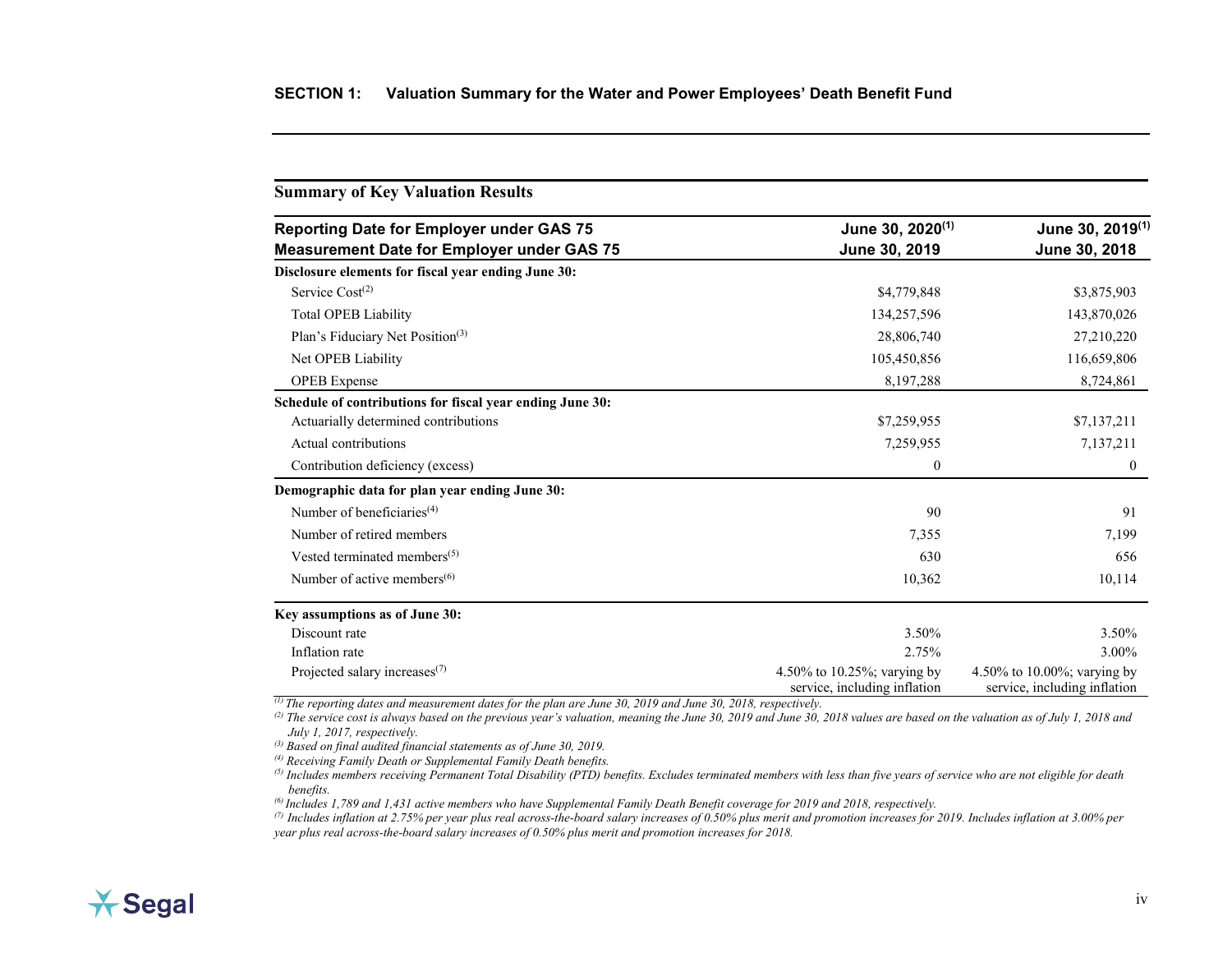## <span id="page-7-0"></span>**Important Information about Actuarial Valuations**

An actuarial valuation is a budgeting tool with respect to the financing of future projected obligations of an OPEB plan. It is an estimated forecast – the actual long-term cost of the plan will be determined by the actual benefits and expenses paid and the actual investment experience of the plan.

In order to prepare an actuarial valuation, Segal relies on a number of input items. These include:

- **Plan of benefits** Plan provisions define the rules that will be used to determine benefit payments, and those rules, or the interpretation of them, may change over time. It is important to keep Segal informed with respect to plan provisions and administrative procedures, and to review the plan description in this report to confirm that Segal has correctly interpreted the plan of benefits.
- **Participant data** An actuarial valuation for a plan is based on data provided to the actuary by the Retirement Office. Segal does not audit such data for completeness or accuracy, other than reviewing it for obvious inconsistencies compared to prior data and other information that appears unreasonable. It is important for Segal to receive the best possible data and to be informed about any known incomplete or inaccurate data.
- **Assets** This valuation is based on the market value of assets as of the measurement date, as provided by the Retirement Office.
- **Actuarial assumptions** In preparing an actuarial valuation, Segal projects the benefits to be paid to existing plan participants for the rest of their lives and the lives of their beneficiaries. This projection requires actuarial assumptions as to the probability of death, disability, withdrawal, and retirement of each participant for each year. In addition, the benefits projected to be paid for each of those events in each future year reflect actuarial assumptions as to salary increases. The projected benefits are then discounted to a present value, based on the assumed rate of return that is expected to be achieved on the plan's assets. There is a reasonable range for each assumption used in the projection and the results may vary materially based on which assumptions are selected. It is important for any user of an actuarial valuation to understand this concept. Actuarial assumptions are periodically reviewed to ensure that future valuations reflect emerging plan experience. While future changes in actuarial assumptions may have a significant impact on the reported results, that does not mean that the previous assumptions were unreasonable.

The user of Segal's actuarial valuation (or other actuarial calculations) should keep the following in mind:

- $\geq$  The valuation is prepared at the request of LADWP to assist in preparing items related to the Death Benefit Fund in their financial report. Segal is not responsible for the use or misuse of its report, particularly by any other party.
- $\triangleright$  An actuarial valuation is a measurement of the plan's assets and liabilities at a specific date. Accordingly, except where otherwise noted, Segal did not perform an analysis of the potential range of future financial measures. The actual long-term

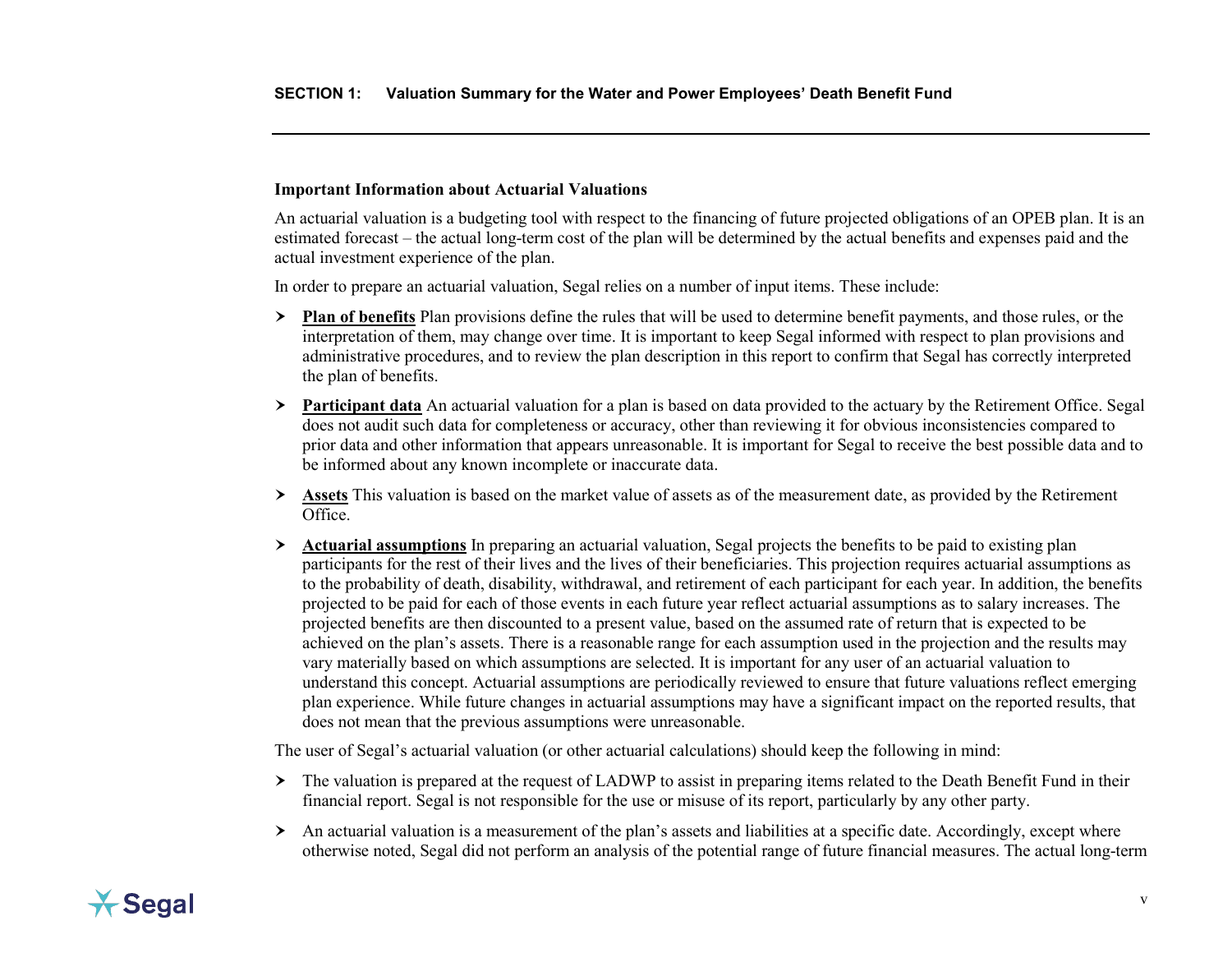cost of the plan will be determined by the actual benefits and expenses paid and the actual investment experience of the plan.

- If LADWP is aware of any event or trend that was not considered in this valuation that may materially change the results of the valuation, Segal should be advised, so that we can evaluate it.
- Segal does not provide investment, legal, accounting, or tax advice. Segal's valuation is based on our understanding of applicable guidance in these areas and of the plan's provisions, but they may be subject to alternative interpretations. LADWP should look to their other advisors for expertise in these areas.

As Segal has no discretionary authority with respect to the management or assets of WPERP, it is not a fiduciary in its capacity as actuaries and consultants with respect to WPERP.

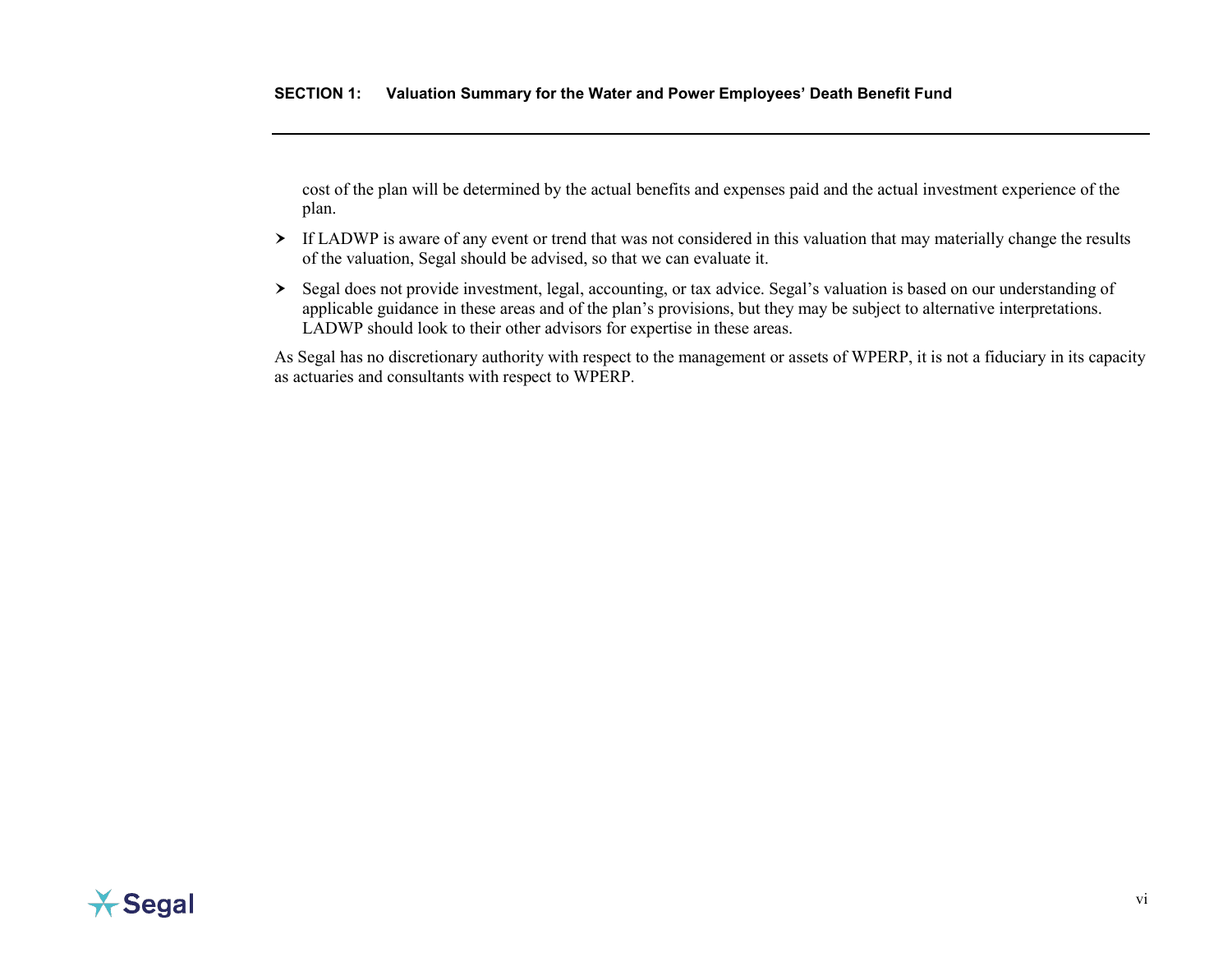<span id="page-9-0"></span>**General Information – "Financial Statements", Note Disclosures and Required Supplementary Information for a Single-Employer OPEB Plan**

## **Plan Description**

*Plan administration.* The Water and Power Employees' Retirement Plan of the City of Los Angeles (WPERP) was established by the Los Angeles Department of Water and Power in 1938. WPERP is a single employer public employee retirement system whose main function is to provide retirement benefits to employees of the Los Angeles Department of Water and Power.

Under the provisions of the City Charter, the Board of Administration (the "Board") has the responsibility and authority to administer the Plan and to invest its assets. The Board members serve as trustees and must act in the exclusive interest of the Plan's members and beneficiaries. The Board has seven members: one member of the Board of Water and Power Commissioners, the General Manager, the Chief Accounting Employee, three employee members who are elected for three-year terms by active members of the Plan, and one retiree who is appointed by the Board of Water and Power Commissioners for a three-year term.

*Plan membership.* At June 30, 2019, the members of the Death Benefit Fund consisted of the following:

| Beneficiaries currently receiving benefits from Death Benefit Fund                                      | 90                                                                                                                                                                                                                                                                                                                            |
|---------------------------------------------------------------------------------------------------------|-------------------------------------------------------------------------------------------------------------------------------------------------------------------------------------------------------------------------------------------------------------------------------------------------------------------------------|
| Retired members currently receiving benefits from Retirement Plan                                       | 7,355                                                                                                                                                                                                                                                                                                                         |
| Vested terminated members entitled to, but not yet receiving benefits $\alpha$                          | 630                                                                                                                                                                                                                                                                                                                           |
| Active members                                                                                          | 10,362                                                                                                                                                                                                                                                                                                                        |
| Total                                                                                                   | 18.437                                                                                                                                                                                                                                                                                                                        |
| $(1)$ $\tau$ $1$ $1$<br>$\cdots$ n $\pi$ in $\cdots$ $\pi$ in $\cdots$ $\cdots$ in $\cdots$ in $\cdots$ | $\cdot$ , $\cdot$ , $\cdot$ , $\cdot$ , $\cdot$ , $\cdot$ , $\cdot$ , $\cdot$ , $\cdot$ , $\cdot$ , $\cdot$ , $\cdot$ , $\cdot$ , $\cdot$ , $\cdot$ , $\cdot$ , $\cdot$ , $\cdot$ , $\cdot$ , $\cdot$ , $\cdot$ , $\cdot$ , $\cdot$ , $\cdot$ , $\cdot$ , $\cdot$ , $\cdot$ , $\cdot$ , $\cdot$ , $\cdot$ , $\cdot$ , $\cdot$ |

*(1) Includes members receiving Permanent Total Disability (PTD) benefits. Excludes terminated members with less than five years of service who are not eligible for death benefits.*

*Benefits provided.* The WPERP Death Benefit Fund pays death benefits to the beneficiaries of eligible employees. Generally, to be eligible for the Family Death Benefit allowance, an employee must be a full member of WPERP and contributing to WPERP at the time of death. If death occurs after retirement, the retired member must be receiving a monthly retirement allowance from WPERP, and had a least five years of Department Service at retirement. The Family Death Benefit program pays a monthly allowance of \$416 to the surviving spouse of a member with minor (or disabled) children plus \$416 for each minor (or disabled) child up to a maximum monthly allowance of \$1,170. In addition, the spouse's portion will not be paid if the spouse is receiving a Survivor's Optional Death Benefit Allowance or an Eligible Spouse Allowance from the Retirement Plan.

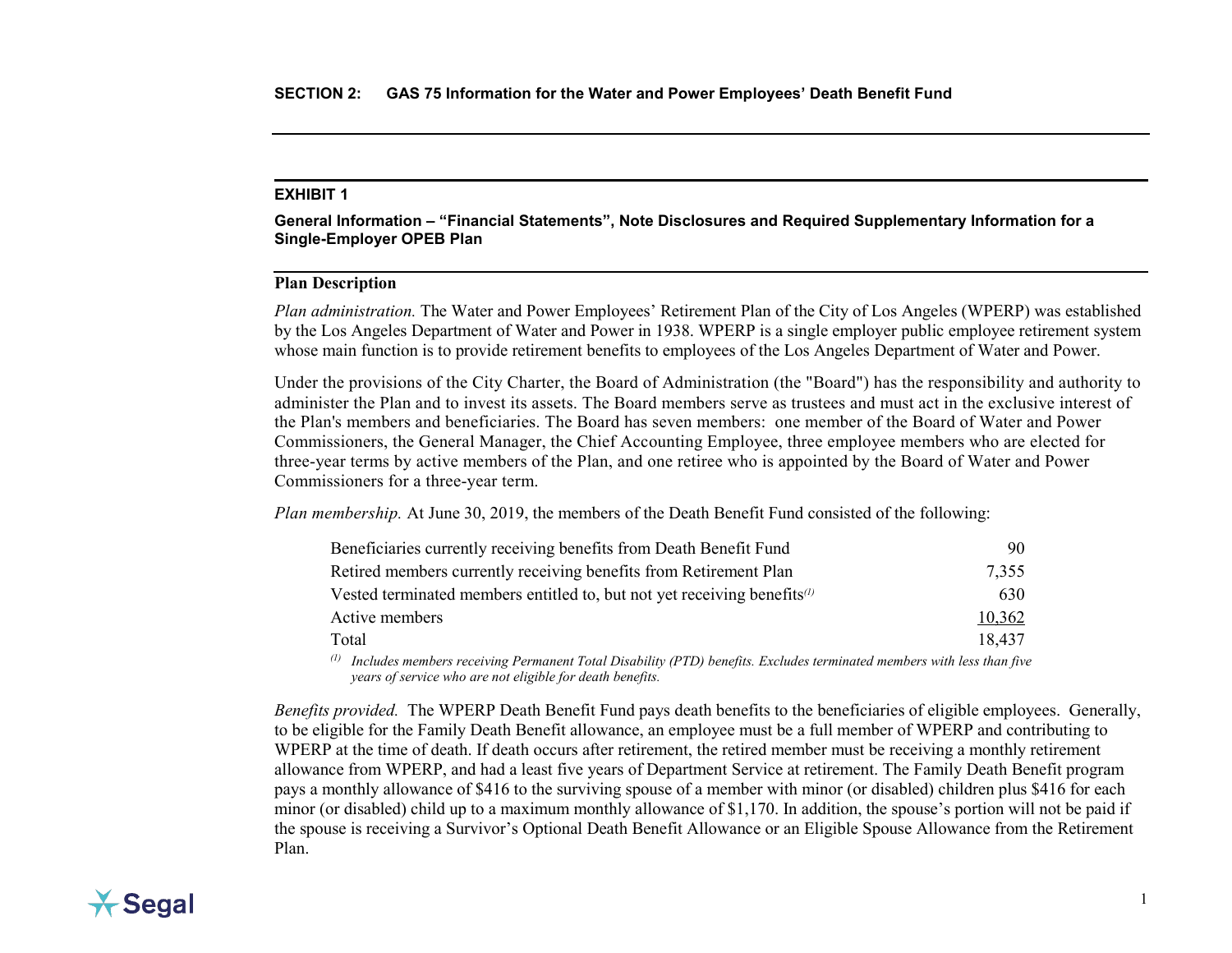The Supplemental Family Death program is similar, but is optional and subject to making additional member contributions. The Supplemental Family Death Benefit program pays a monthly allowance of \$520 for each surviving spouse or child, in addition to the amounts payable from the Family Death Benefit program, subject to a maximum of \$1,066 for the additional benefits.

The Insured Lives Death Benefit Fund for Contributing Members provides death benefits to employees that die while employed by the Department. Generally, to be eligible, an employee must be a full member of WPERP and contributing to WPERP at time of death. The benefit paid from the Death Benefit Fund is a single sum that is equal to 14 times the member's monthly compensation with no maximum.

The Insured Lives Death Benefit Fund for Noncontributing Members provides death benefits to employees that were employed by the Department for at least five years and death occurred after retirement. The death benefit is paid in a single sum that is equal to the lesser of 14 times the member's Full Retirement Allowance or \$20,000.

The LADWP contributes to the Death Benefit Fund based upon actuarially determined contribution rates adopted by the Board of Administration. Employer contribution rates are adopted annually based upon recommendations received from WPERP's actuary after the completion of the review of the death benefit fund. The employer and member contribution rates as of June 30, 2019 are as follows:

|                                   |                                                      | Members         |                |
|-----------------------------------|------------------------------------------------------|-----------------|----------------|
|                                   | Department                                           | Active          | Retired        |
| <b>Family Death Benefit</b>       | \$1.36 monthly per active member                     | N/A             | N/A            |
| Supplemental Family Death Benefit | N/A                                                  | \$2.25 biweekly | \$4.90 monthly |
| <b>Insured Lives:</b>             |                                                      |                 |                |
| Contributing                      | \$0.20 per \$100<br>of payroll                       | \$1.00 biweekly | N/A            |
| Noncontributing                   | \$0.96 per \$100<br>of monthly<br>retirement benefit | N/A             | N/A            |

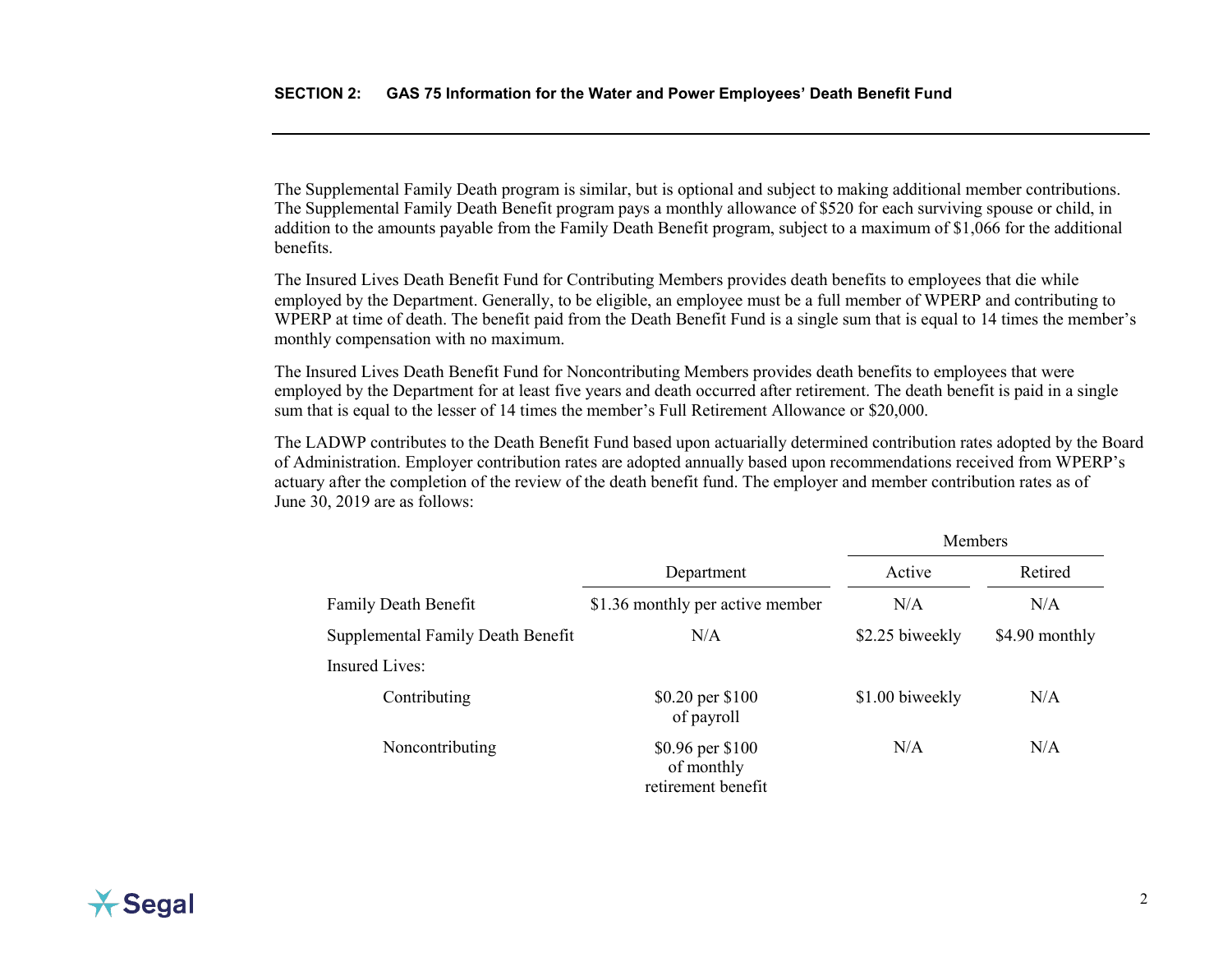## <span id="page-11-0"></span>**Net OPEB Liability**

| <b>Reporting Date for Employer under GAS 75</b>                           | June 30, 2020 | June 30, 2019 |  |
|---------------------------------------------------------------------------|---------------|---------------|--|
| <b>Measurement Date for Employer under GAS 75</b>                         | June 30, 2019 | June 30, 2018 |  |
| The components of the Net OPEB Liability are as follows:                  |               |               |  |
| <b>Total OPEB Liability</b>                                               | \$134,257,596 | \$143,870,026 |  |
| Plan's Fiduciary Net Position                                             | (28,806,740)  | (27,210,220)  |  |
| Net OPEB Liability                                                        | \$105,450,856 | \$116,659,806 |  |
| Plan's Fiduciary Net Position as a Percentage of the Total OPEB Liability | 21.46%        | 18.91%        |  |

The Net OPEB Liability (NOL) was measured as of June 30, 2019 and 2018 and determined based on the Plan's Fiduciary Net Position (plan assets) and Total OPEB Liability (TOL) from the actuarial valuations as of July 1, 2019 and 2018, respectively.

*Plan provisions*. The plan provisions used in the measurement of the NOL are the same as those described previously in Exhibit 1.

*Actuarial assumptions.* The TOL as of June 30, 2019 and 2018 were determined by actuarial valuations as of July 1, 2019 and 2018, respectively. The actuarial assumptions used in the June 30, 2019 measurement were based on the results of an experience study for the period from July 1, 2015 through June 30, 2018. They are the same as the assumptions used in the July 1, 2019 actuarial valuation for the Retirement Plan, with the exception of a 3.50% investment return assumption and additional assumptions regarding family composition for the Family Death Benefit and Supplemental Family Death Benefit. The assumptions are outlined in Section 3 of this report. In particular, the following assumptions were applied to all periods included in the June 30, 2019 measurement:

| Price Inflation           | 2.75%                                                    |
|---------------------------|----------------------------------------------------------|
| Salary increases          | 4.50% to 10.25%, varying by service, including inflation |
| Investment rate of return | 3.50%, net of investment expense, including inflation    |
| Other assumptions         | Same as those described in Section 3.                    |

The actuarial assumptions used in the June 30, 2018 measurement were based on the results of an experience study for the period from July 1, 2012 through June 30, 2015. They are the same as the assumptions used in the July 1, 2018 actuarial

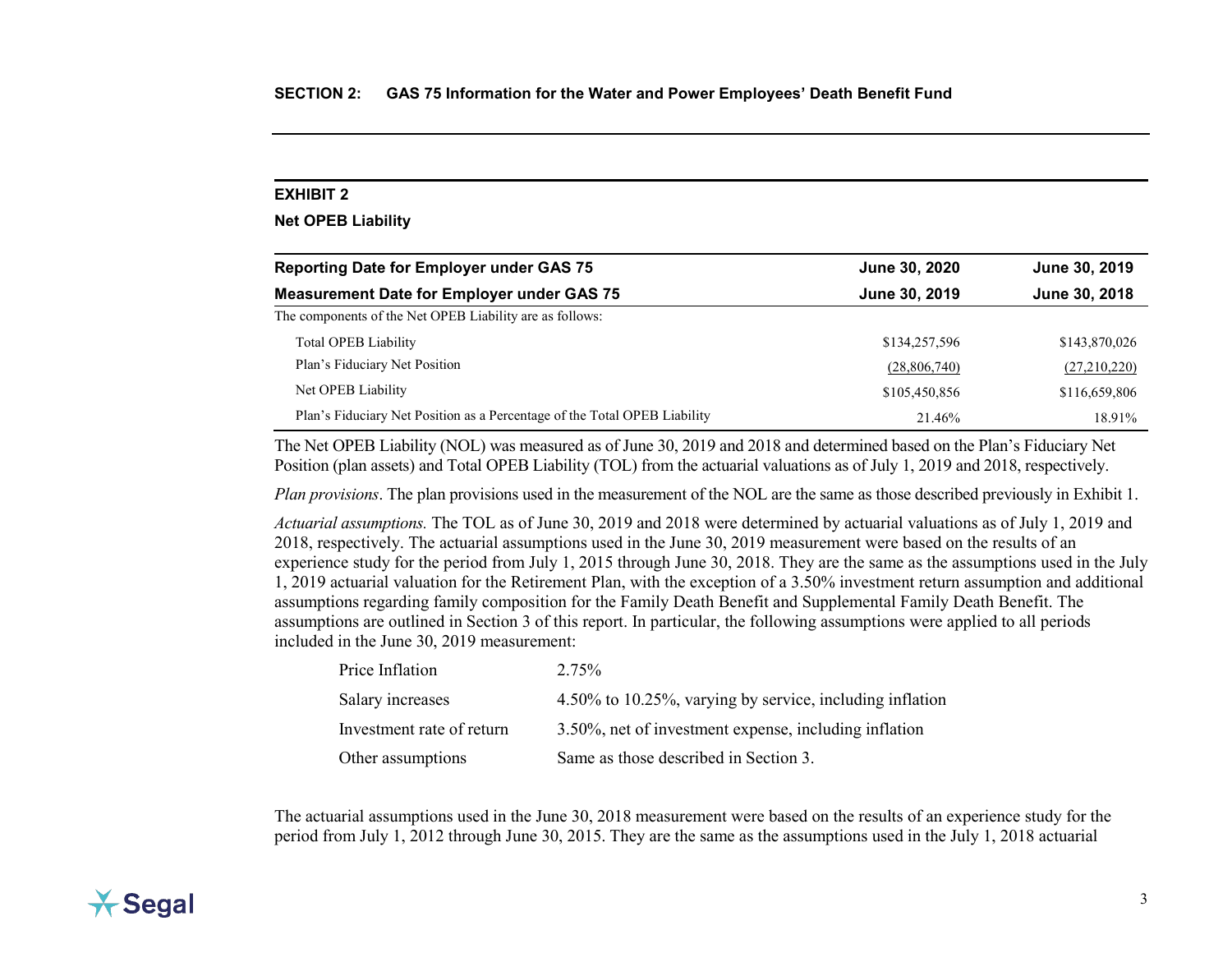valuation for the Retirement Plan, with the exception of a 3.50% investment return assumption and additional assumptions regarding family composition for the Family Death Benefit and Supplemental Family Death Benefit. In particular, the following assumptions were applied to all periods included in the June 30, 2018 measurement:

| Price Inflation           | $3.00\%$                                                                                              |
|---------------------------|-------------------------------------------------------------------------------------------------------|
| Salary increases          | 4.50% to 10.00%, varying by service, including inflation                                              |
| Investment rate of return | 3.50%, net of investment expense, including inflation                                                 |
| Other assumptions         | Same as those described in Section 3 and July 1, 2018 actuarial<br>valuation for the Retirement Plan. |

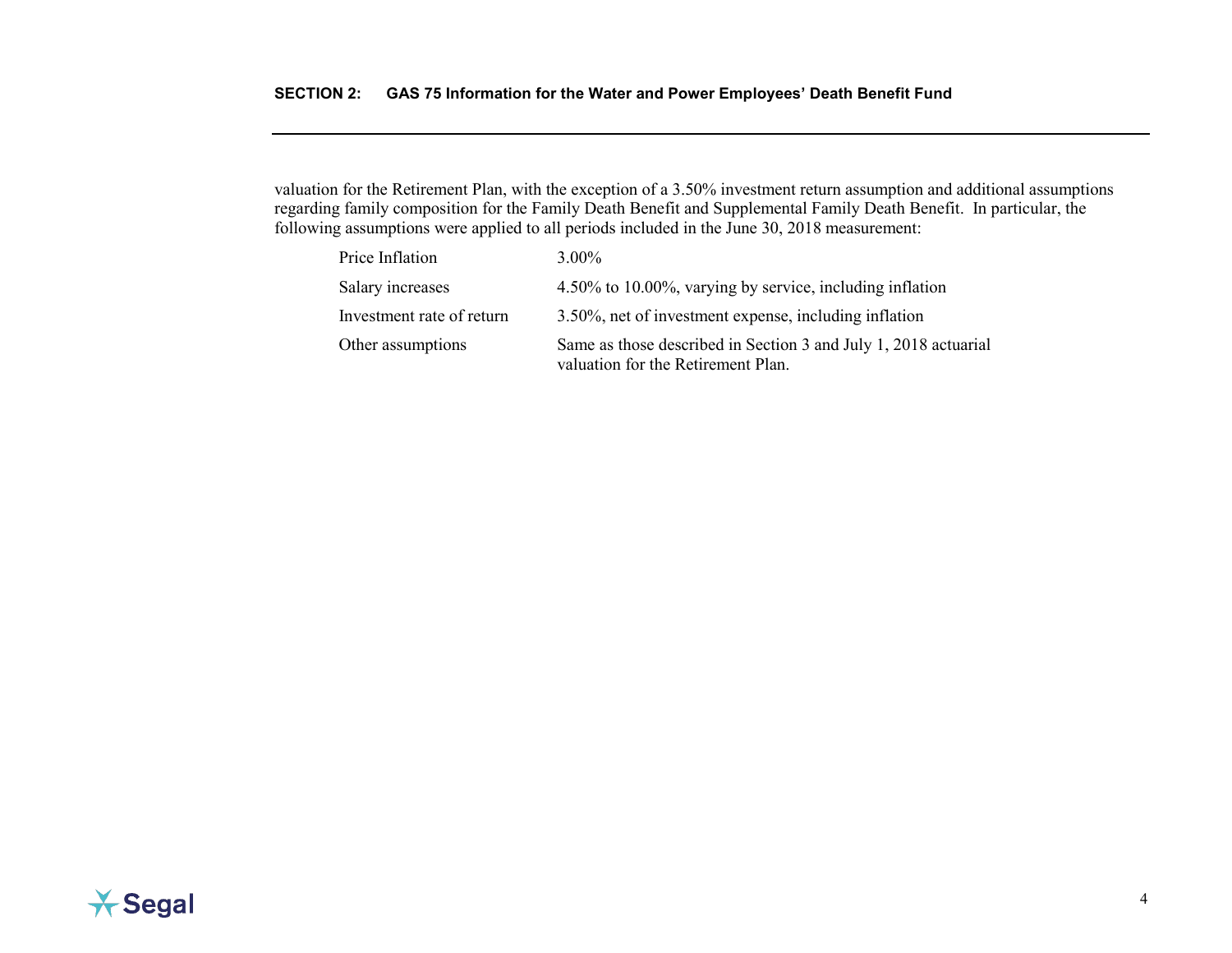#### <span id="page-13-0"></span>**Target Asset Allocation**

The long-term expected rate of return on OPEB plan investments was determined in 2019 using a building-block method in which expected future real rates of return (expected returns, net of inflation) are developed for each major asset class. These returns are combined to produce the long-term expected rate of return by weighting the expected future real rates of return by the target asset allocation percentage, adding expected inflation and subtracting expected investment expenses and a risk margin. The target allocation and projected arithmetic real rates of return for each major asset class, after deducting inflation, but before deducting investment expenses, used in the derivation of the long-term expected investment rate of return assumption as of June 30, 2019 are summarized in the following table. This information will change every three years based on the actuarial experience study.

| <b>Asset Class</b>        | <b>Target Allocation</b> | Long-Term<br><b>Expected Arithmetic</b><br><b>Real Rate of Return</b> |
|---------------------------|--------------------------|-----------------------------------------------------------------------|
| Fixed Income              | 96%                      | $1.42\%$                                                              |
| Cash and Cash Equivalents | 4%                       | 0.25%                                                                 |
| Total                     | 100%                     |                                                                       |

*Discount rate.* The discount rate used to measure the Total OPEB Liability (TOL) was 3.50% as of June 30, 2019 and 2018. A "crossover test" was not explicitly performed, since the municipal bond rate as of June 30, 2019 and 2018 was 3.50% and 3.87%, respectively. Those municipal bond rates were actually higher than or equal to the 3.50% long-term expected rate of return on OPEB plan investments. Therefore, the long-term expected rate of return on OPEB plan investments was applied to all periods of projected benefit payments to determine the TOL as of June 30, 2019 and June 30, 2018.

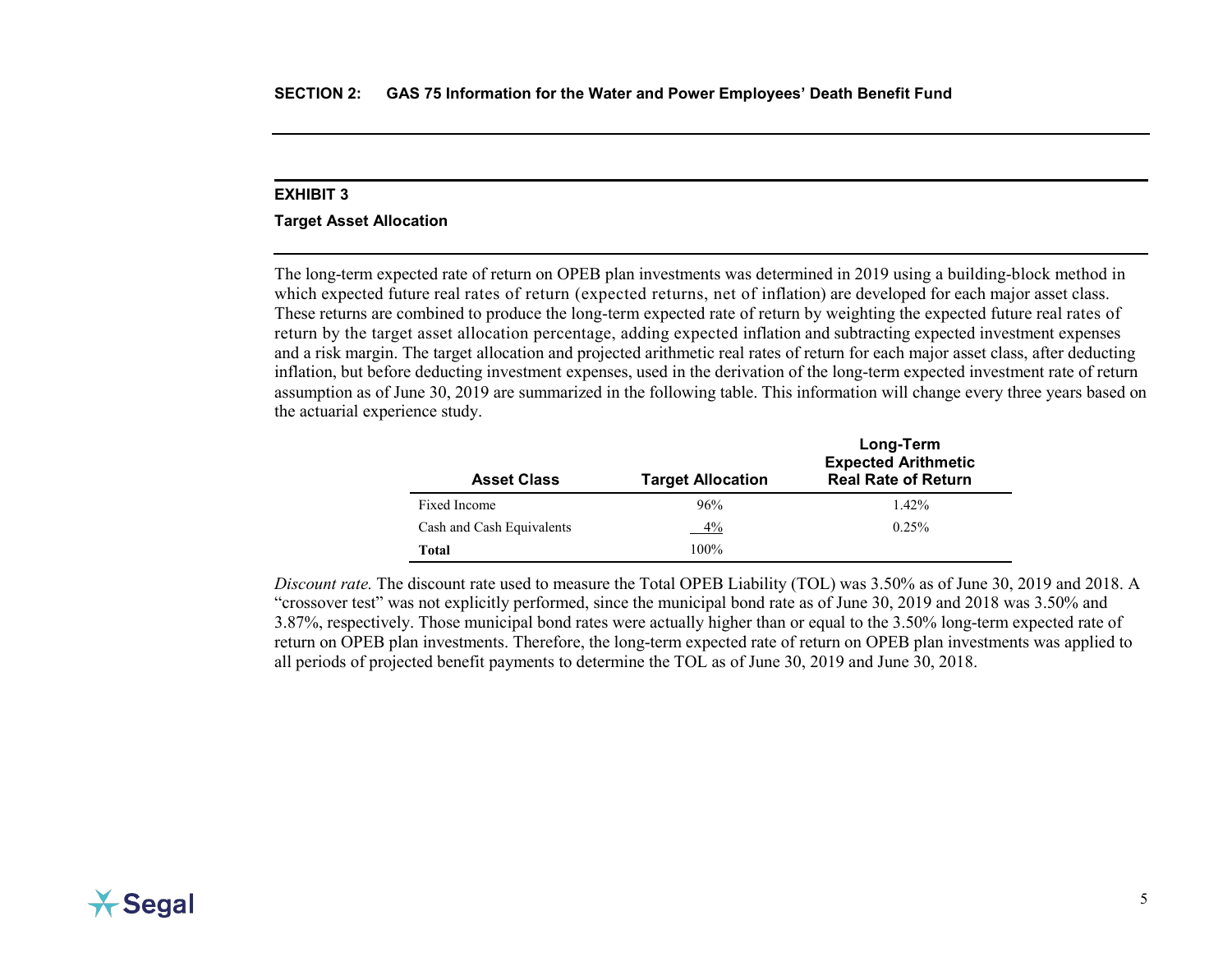## <span id="page-14-0"></span>**Discount Rate Sensitivity**

*Sensitivity of the Net OPEB Liability to changes in the discount rate.* The following presents the Net OPEB Liability (NOL) of the Plan as of June 30, 2019, calculated using the discount rate of 3.50%, as well as what the Plan's NOL would be if it were calculated using a discount rate that is 1-percentage-point lower (2.50%) or 1-percentage-point higher (4.50%) than the current rate:

|                                   | 1% Decrease   | <b>Current Discount</b> | 1% Increase  |  |
|-----------------------------------|---------------|-------------------------|--------------|--|
| <b>Net OPEB Liability</b>         | $(2.50\%)$    | Rate (3.50%)            | $(4.50\%)$   |  |
| Water                             | \$40,153,640  | \$33,332,775            | \$27,907,786 |  |
| Power                             | 86,875,560    | 72,118,081              | 60,380,691   |  |
| Total for all Employer Categories | \$127,029,200 | \$105,450,856           | \$88,288,477 |  |

Since there is no trend rate assumption used in valuing these benefits, the NOL is unaffected by any changes in trend rates.

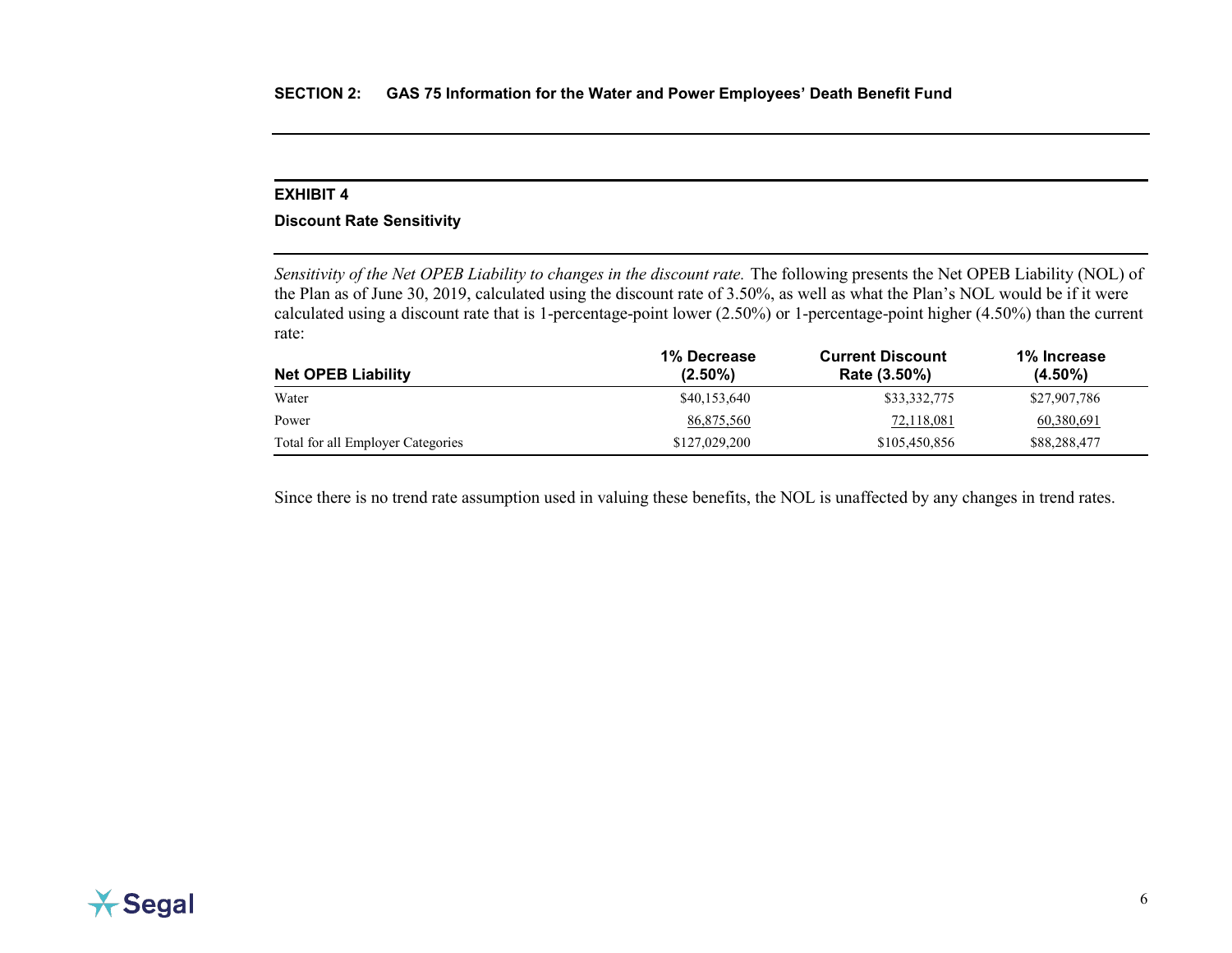<span id="page-15-0"></span>**Schedule of Changes in Net OPEB Liability – Last Two Fiscal Years**

|     | <b>Reporting Date for Employer under GAS 75</b>                                        | June 30, 2020   | June 30, 2019 |
|-----|----------------------------------------------------------------------------------------|-----------------|---------------|
|     | <b>Measurement Date for Employer under GAS 75</b>                                      | June 30, 2019   | June 30, 2018 |
|     | <b>Total OPEB Liability</b>                                                            |                 |               |
| 1.  | Service Cost                                                                           | \$4,779,848     | \$3,875,903   |
| 2.  | Interest                                                                               | 5,058,685       | 5,140,912     |
| 3.  | Change of benefit terms                                                                | $\theta$        | 90,905        |
| 4.  | Differences between expected and actual experience                                     | 485,084         | (4,443,689)   |
| 5.  | Changes of assumptions                                                                 | (11,703,994)    |               |
| 6.  | Benefit payments                                                                       | (8,232,053)     | (7,602,577)   |
| 7.  | Net change in Total OPEB Liability                                                     | \$(9,612,430)   | \$(2,938,546) |
| 8.  | Total OPEB Liability – beginning                                                       | \$143,870,026   | \$146,808,572 |
| 9.  | Total OPEB Liability – ending $(7) + (8)$                                              | \$134,257,596   | \$143,870,026 |
|     | Plan's fiduciary net position                                                          |                 |               |
| 10. | Contributions – employer (including those for administrative expenses)                 | \$8,777,581     | \$8,101,199   |
| 11. | Contributions - employee                                                               | 358,073         | 346,931       |
| 12. | Net investment income                                                                  | 2,292,799       | (119, 894)    |
| 13. | Benefit payments                                                                       | (8, 232, 053)   | (7,602,577)   |
| 14. | Administrative expense                                                                 | (1,599,880)     | (1,099,573)   |
| 15. | Other                                                                                  |                 |               |
| 16. | Net change in Plan's Fiduciary Net Position                                            | \$1,596,520     | \$(373,914)   |
| 17. | Plan's Fiduciary Net Position - beginning                                              | \$27,210,220    | \$27,584,134  |
| 18. | Plan's Fiduciary Net Position – ending $(16) + (17)$                                   | \$28,806,740    | \$27,210,220  |
|     | 19. Net OPEB Liability – ending $(9) - (18)$                                           | \$105,450,856   | \$116,659,806 |
| 20. | Plan's fiduciary net position as a percentage of the Total OPEB Liability $(18) / (9)$ | 21.46%          | 18.91%        |
| 21. | Covered payroll                                                                        | \$1,028,212,002 | \$953,635,670 |
| 22. | Plan Net OPEB Liability as percentage of covered payroll $(19) / (21)$                 | 10.26%          | 12.23%        |

## **Notes to Schedule:**

*Benefit changes:* None.

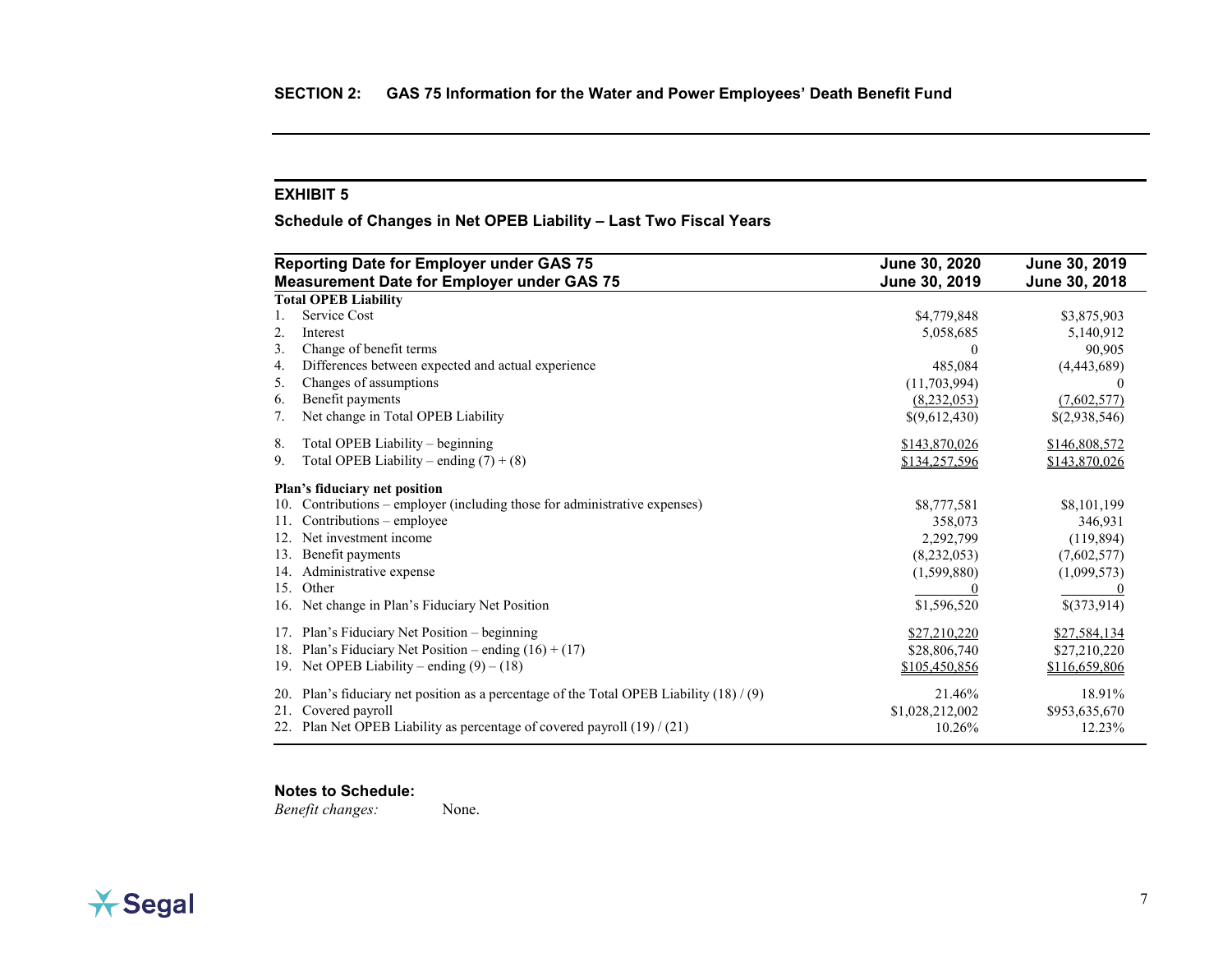<span id="page-16-0"></span>**Schedule of Employer Contributions – Last Four Fiscal Years**

| Year Ended<br><b>June 30,</b> | <b>Actuarially</b><br><b>Determined</b><br>Contributions* | <b>Contributions in</b><br><b>Relation to the</b><br><b>Actuarially</b><br><b>Determined</b><br>Contributions* | <b>Contribution</b><br><b>Deficiency (Excess)</b> | <b>Covered Payroll</b> | <b>Contributions as</b><br>a Percentage of<br><b>Covered Payroll</b> |
|-------------------------------|-----------------------------------------------------------|----------------------------------------------------------------------------------------------------------------|---------------------------------------------------|------------------------|----------------------------------------------------------------------|
| 2016                          | \$7,206,780                                               | \$7,206,780                                                                                                    | \$0                                               | \$861,818,854          | 0.84%                                                                |
| 2017                          | 7,137,953                                                 | 7,137,953                                                                                                      | $\theta$                                          | 892, 332, 196          | $0.80\%$                                                             |
| 2018                          | 7,137,211                                                 | 7,137,211                                                                                                      | $\theta$                                          | 953,635,670            | 0.75%                                                                |
| 2019                          | 7,259,955                                                 | 7,259,955                                                                                                      | $\overline{0}$                                    | 1,028,212,002          | $0.71\%$                                                             |

*\* Excludes employer contributions towards administrative expenses.*

*See accompanying notes to this schedule on next page.*

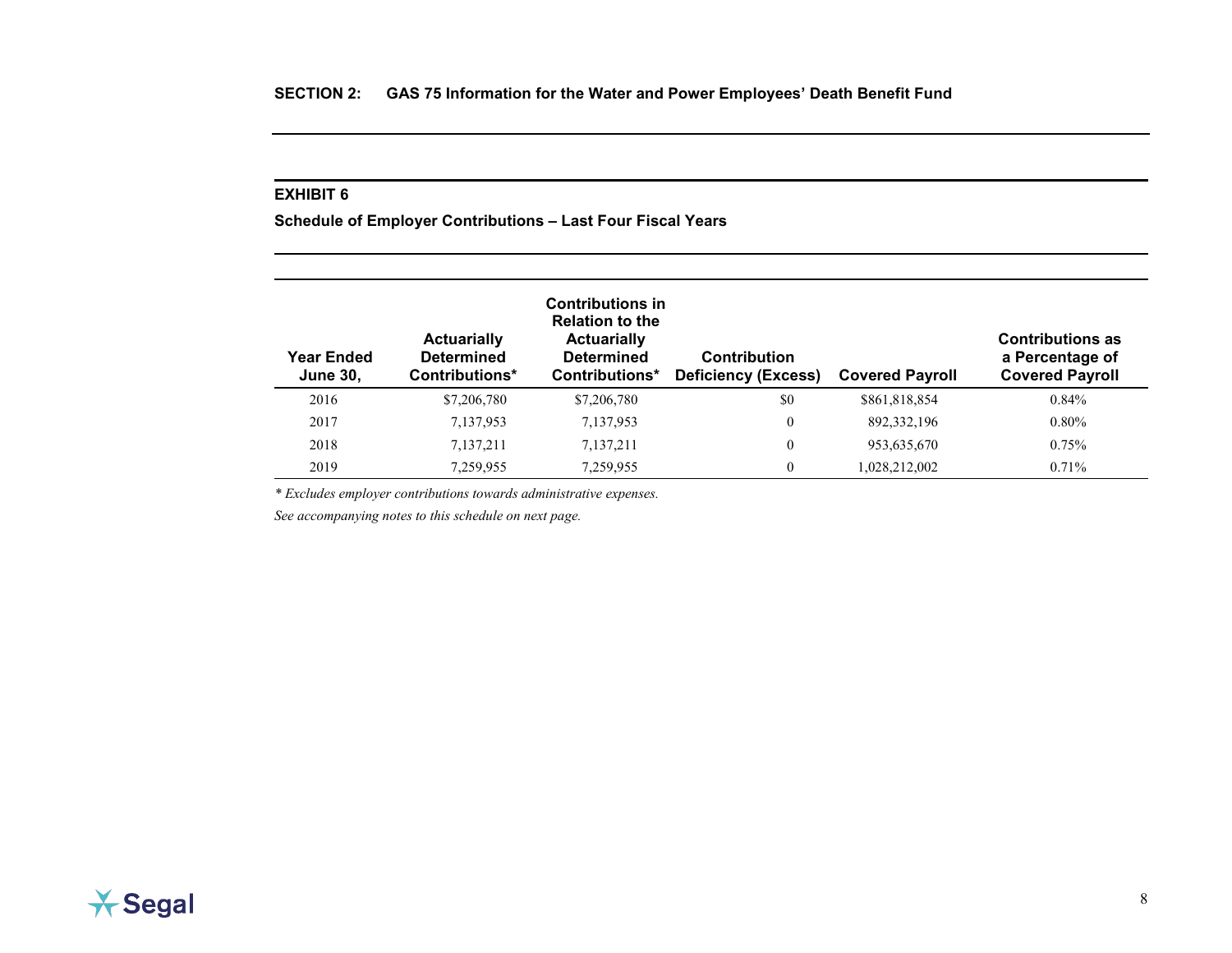| <b>Notes to Exhibit 6</b>                                                                                                                              |                                                                                                                                                                                            |                                                                                                                                                                                           |  |
|--------------------------------------------------------------------------------------------------------------------------------------------------------|--------------------------------------------------------------------------------------------------------------------------------------------------------------------------------------------|-------------------------------------------------------------------------------------------------------------------------------------------------------------------------------------------|--|
| Methods and assumptions used to establish<br>"actuarially determined contribution" rates:                                                              |                                                                                                                                                                                            |                                                                                                                                                                                           |  |
| <b>Valuation date</b>                                                                                                                                  | the fiscal year in which contributions are reported                                                                                                                                        | Actuarially determined contribution rates are calculated as of July 1, one year prior to the end of                                                                                       |  |
| Actuarial cost method $^{(1)}$                                                                                                                         | Pay as you go, subject to modifications by the Board's funding policy                                                                                                                      |                                                                                                                                                                                           |  |
| Funding policy <sup>(1)</sup>                                                                                                                          | Varies by component of the Death Benefit Fund as follows:                                                                                                                                  |                                                                                                                                                                                           |  |
|                                                                                                                                                        | Family Death Benefit: Recommend a contribution rate that maintains assets at a target level<br>equal to the reserve for benefits granted plus an additional 20%                            |                                                                                                                                                                                           |  |
|                                                                                                                                                        | Supplemental Family Death Benefit: Established once stable annual costs are achieved.                                                                                                      |                                                                                                                                                                                           |  |
|                                                                                                                                                        | Insured Lives Death Benefit (Both): Recommend a contribution rate that maintains the general<br>reserve at a target level of the average of the benefits paid for the last five years      |                                                                                                                                                                                           |  |
| Asset valuation method $^{(1)}$                                                                                                                        | Total market value of the Death Benefit Fund at valuation date.                                                                                                                            |                                                                                                                                                                                           |  |
|                                                                                                                                                        | July 1, 2019 Valuation Date                                                                                                                                                                | July 1, 2018 Valuation Date                                                                                                                                                               |  |
| <b>Actuarial assumptions:</b>                                                                                                                          |                                                                                                                                                                                            |                                                                                                                                                                                           |  |
| Investment rate of return<br>Inflation rate<br>Real across-the-board salary increase<br>Projected salary increases <sup>(2)</sup><br>Other assumptions | 3.50%, net of investment expenses<br>2.75%<br>$0.50\%$<br>4.50\% to 10.25\%<br>Same as those described in Section 3 and the<br>July 1, 2019 actuarial valuation for the<br>Retirement Plan | 3.50%, net of investment expenses<br>3.00%<br>$0.50\%$<br>4.50% to 10.00%<br>Same as those described in Section 3 and the<br>July 1, 2018 actuarial valuation for the<br>Retirement Plan. |  |

*(1) A new funding policy has been adopted and will be used for establishing actuarially determined contributions starting with the July 1, 2019 valuation. This new funding policy (including the actuarial cost method and asset valuation method) will be described in the June 30, 2021 GAS 75 valuation.*

<sup>(2)</sup> *Includes inflation at 2.75% and 3.00% plus real across-the-board salary increases of 0.50% plus merit and promotion increases as of July 1, 2019 and July 1, 2018, respectively.*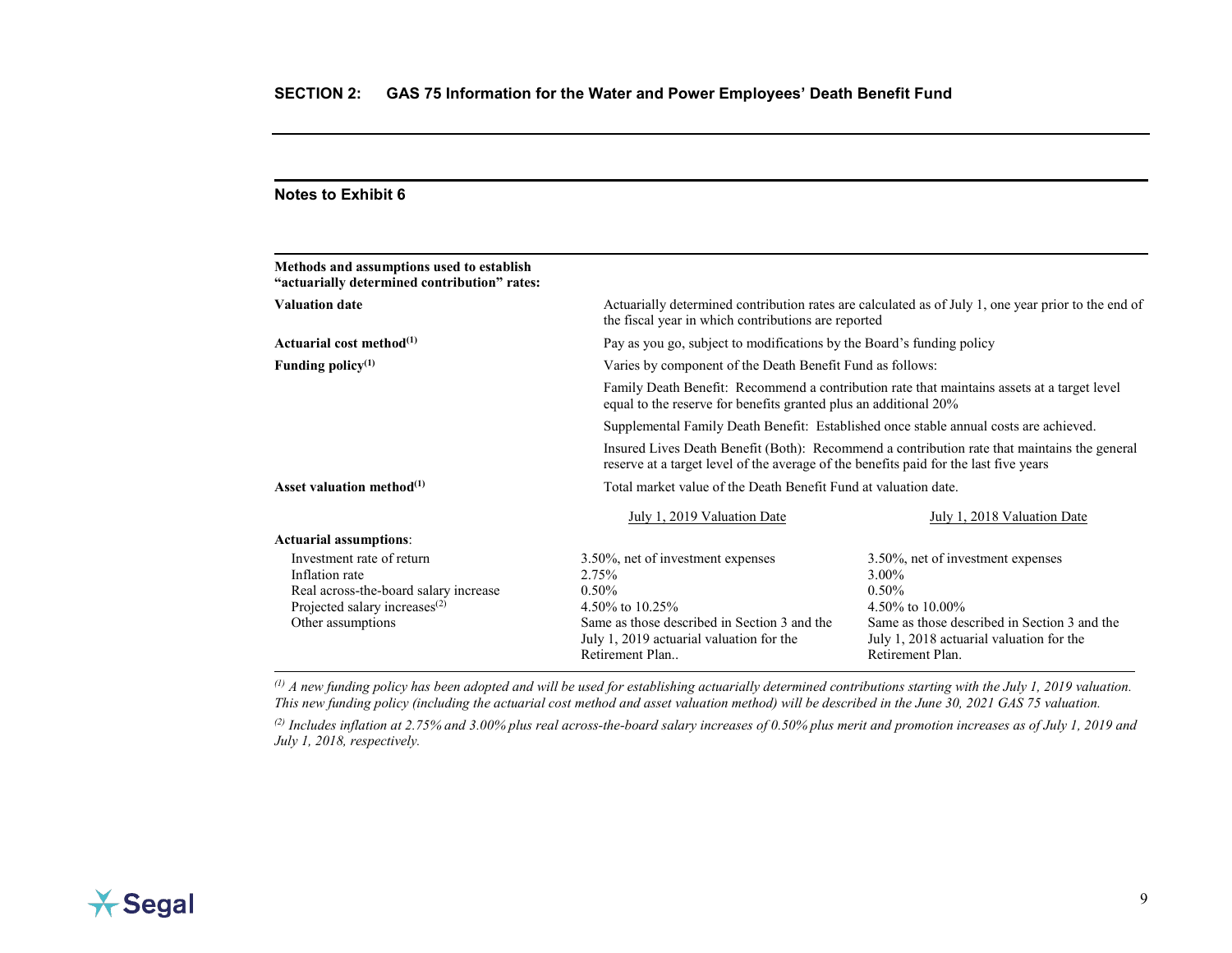<span id="page-18-0"></span>**Determination of Proportionate Share**

| <b>Projected Compensation by Employer Category</b><br>July 1, 2019 to June 30, 2020 |                 |          |  |  |
|-------------------------------------------------------------------------------------|-----------------|----------|--|--|
| Projected<br>Percentage <sup>(1)</sup><br>Compensation<br><b>Employer Category</b>  |                 |          |  |  |
| Water                                                                               | \$360,944,278   | 31.610\% |  |  |
| Power                                                                               | 780,931,338     | 68.390%  |  |  |
| Total for all Employer Categories                                                   | \$1,141,875,616 | 100.000% |  |  |

 $<sup>(1)</sup>$  The unrounded percentages are used in the allocation of the NOL amongst employer categories.</sup>

**Allocation of June 30, 2019 Net OPEB Liability**

| <b>Employer Category</b>          | <b>NOL</b>    | Percentage |
|-----------------------------------|---------------|------------|
| Water                             | \$33,332,775  | 31.610\%   |
| Power                             | 72,118,081    | 68.390%    |
| Total for all Employer Categories | \$105,450,856 | 100.000%   |

#### **Notes:**

- 1. The NOL has been allocated based on the projected compensation for each employer category for the fiscal year following the measurement date. LADWP provided us with information that indicates each member's percentage under Water versus Power and we used those percentages to determine each member's allocation between these two employer categories. Projected July 1, 2019 through June 30, 2020 compensation information is from the July 1, 2019 actuarial valuation for the Retirement Plan.
- 2. The Net OPEB Liability (NOL) is the Total OPEB Liability (TOL) minus the Plan's Fiduciary Net Position (plan assets).
- 3. The NOL is allocated based on the projected compensation from each employer category. The steps used for the allocation are as follows:

- First calculate the ratio of the projected compensation from the employer category to the total projected compensation.

- Then multiply this ratio by the NOL to determine the employer category's proportionate share of the NOL.

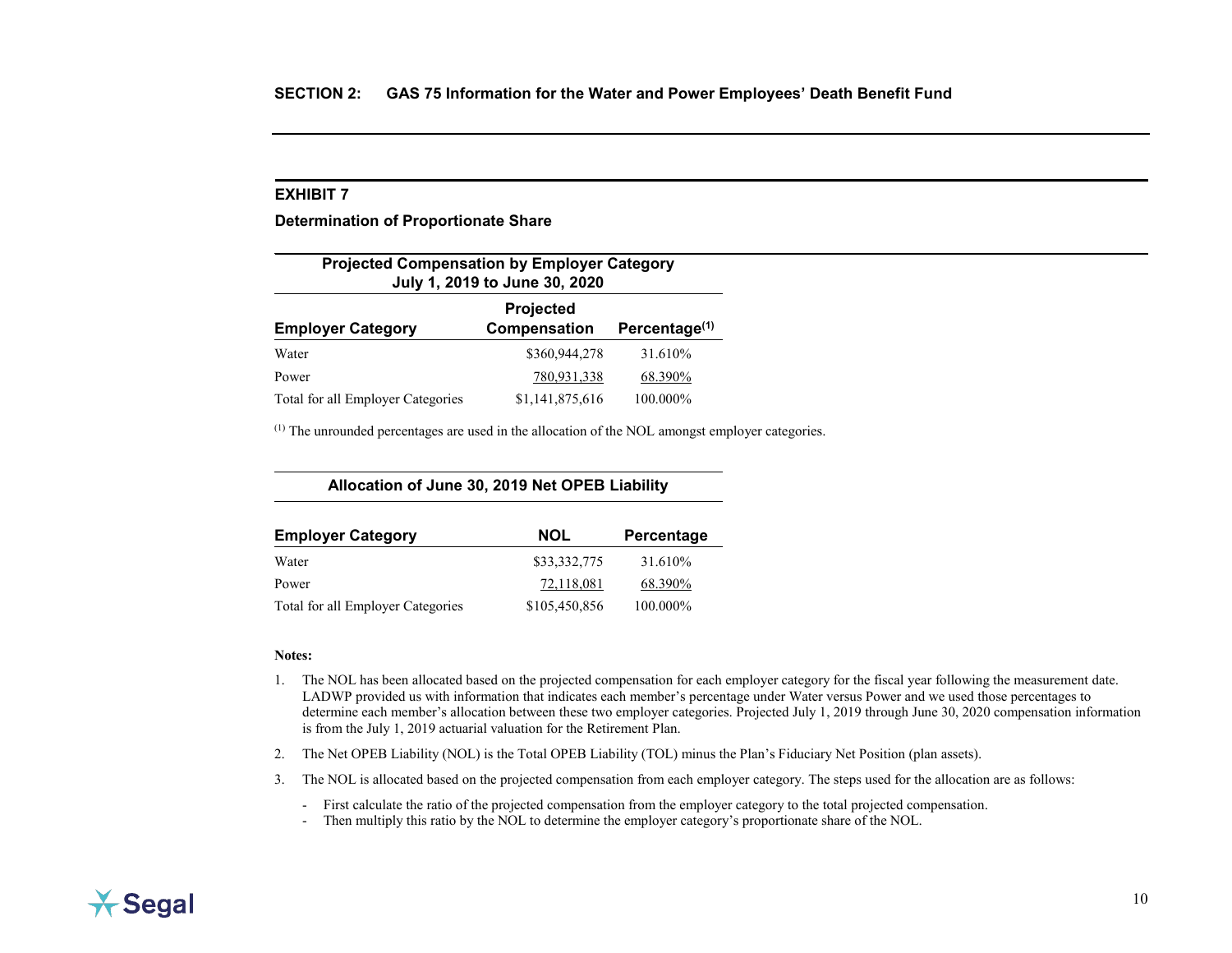#### **EXHIBIT 7 (continued)**

**Determination of Proportionate Share**

| <b>Projected Compensation by Employer Category</b><br>July 1, 2018 to June 30, 2019       |                 |          |  |  |
|-------------------------------------------------------------------------------------------|-----------------|----------|--|--|
| Projected<br><b>Compensation</b><br>Percentage <sup>(1)</sup><br><b>Employer Category</b> |                 |          |  |  |
| Water                                                                                     | \$344,835,498   | 32.121%  |  |  |
| Power                                                                                     | 728,719,110     | 67.879%  |  |  |
| Total for all Employer Categories                                                         | \$1,073,554,608 | 100.000% |  |  |

 $<sup>(1)</sup>$  The unrounded percentages are used in the allocation of the NOL amongst employer categories.</sup>

**Allocation of June 30, 2018 Net OPEB Liability**

| <b>Employer Category</b>          | <b>NOL</b>    | Percentage |
|-----------------------------------|---------------|------------|
| Water                             | \$37,472,190  | 32.121%    |
| Power                             | 79,187,616    | 67.879%    |
| Total for all Employer Categories | \$116,659,806 | 100.000%   |

#### **Notes:**

- 1. The NOL has been allocated based on the projected compensation for each employer category for the fiscal year following the measurement date. LADWP provided us with information that indicates each member's percentage under Water versus Power and we used those percentages to determine each member's allocation between these two employer categories. Projected July 1, 2018 through June 30, 2019 compensation information is from the July 1, 2018 actuarial valuation for the Retirement Plan.
- 2. The Net OPEB Liability (NOL) is the Total OPEB Liability (TOL) minus the Plan's Fiduciary Net Position (plan assets).
- 3. The NOL is allocated based on the projected compensation from each employer category. The steps used for the allocation are as follows:

- First calculate the ratio of the projected compensation from the employer category to the total projected compensation.

- Then multiply this ratio by the NOL to determine the employer category's proportionate share of the NOL.

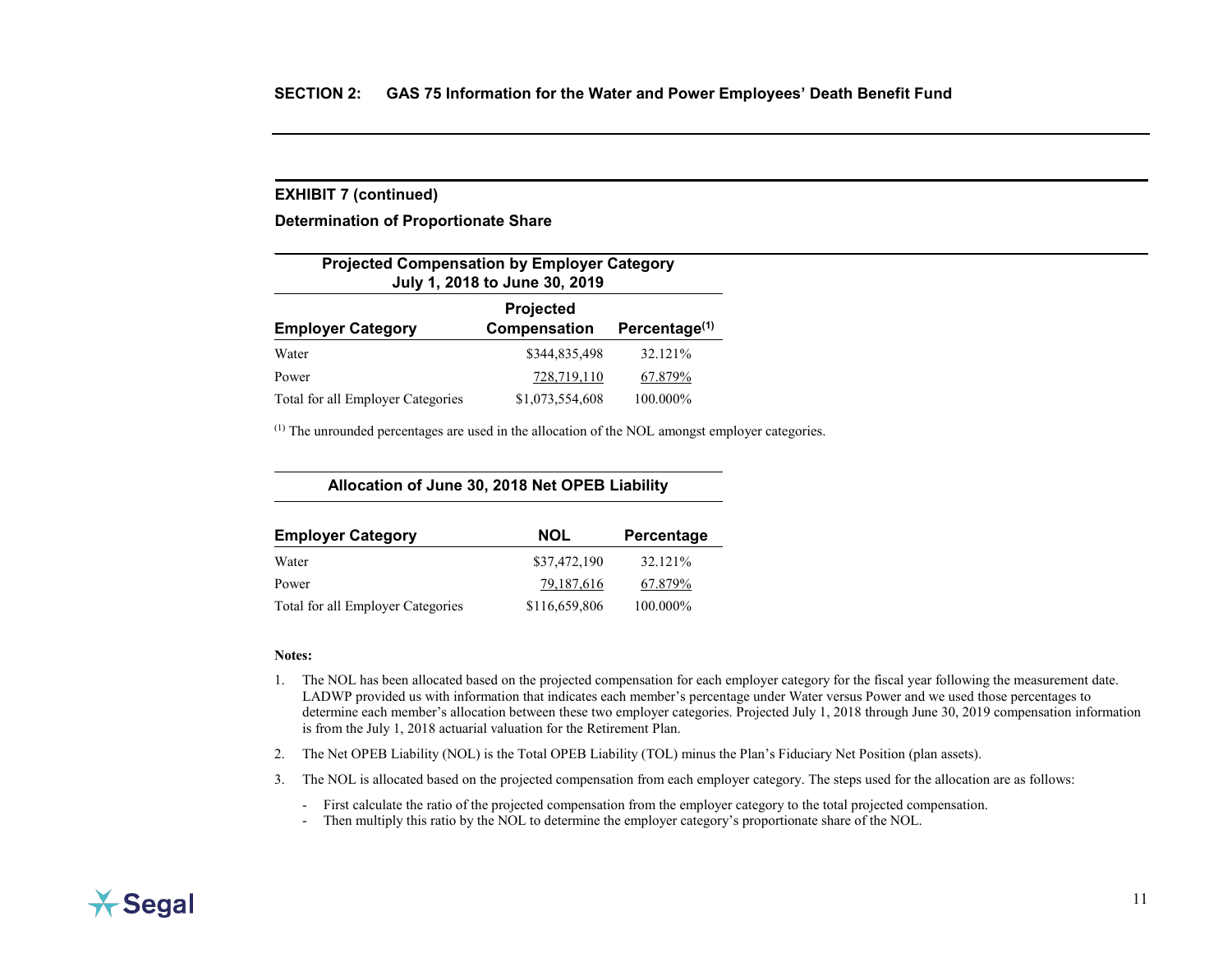### **EXHIBIT 7 (continued)**

#### **Determination of Proportionate Share**

#### **Notes:**

For purposes of the above results in this exhibit, the reporting dates for the employer under GAS 75 are June 30, 2020 and June 30, 2019. The reporting date and measurement date for the plan under GAS 74 are June 30, 2019 and June 30, 2018, respectively. Consistent with the provisions of GAS 75, the assets and liabilities measured as of June 30, 2019 and June 30, 2018 are not adjusted or rolled forward to the June 30, 2020 and June 30, 2019 reporting dates. Other results, such as the total deferred inflows and outflows would also be allocated based on the same proportionate shares determined above.

The following items are allocated based on the corresponding proportionate share shown above.

- 1) Net OPEB Liability
- 2) Service Cost
- 3) Interest on the Total OPEB Liability
- 4) Benefit changes
- 5) Expensed portion of current-period difference between expected and actual experience in the Total OPEB Liability
- 6) Expensed portion of current-period changes of assumptions or other inputs
- 7) Member contributions
- 8) Projected earnings on plan investments
- 9) Expensed portion of current-period differences between actual and projected earnings on plan investments
- 10) Administrative expense
- 11) Recognition of beginning of year deferred outflows of resources as OPEB expense
- 12) Recognition of beginning of year deferred inflows of resources as OPEB expense

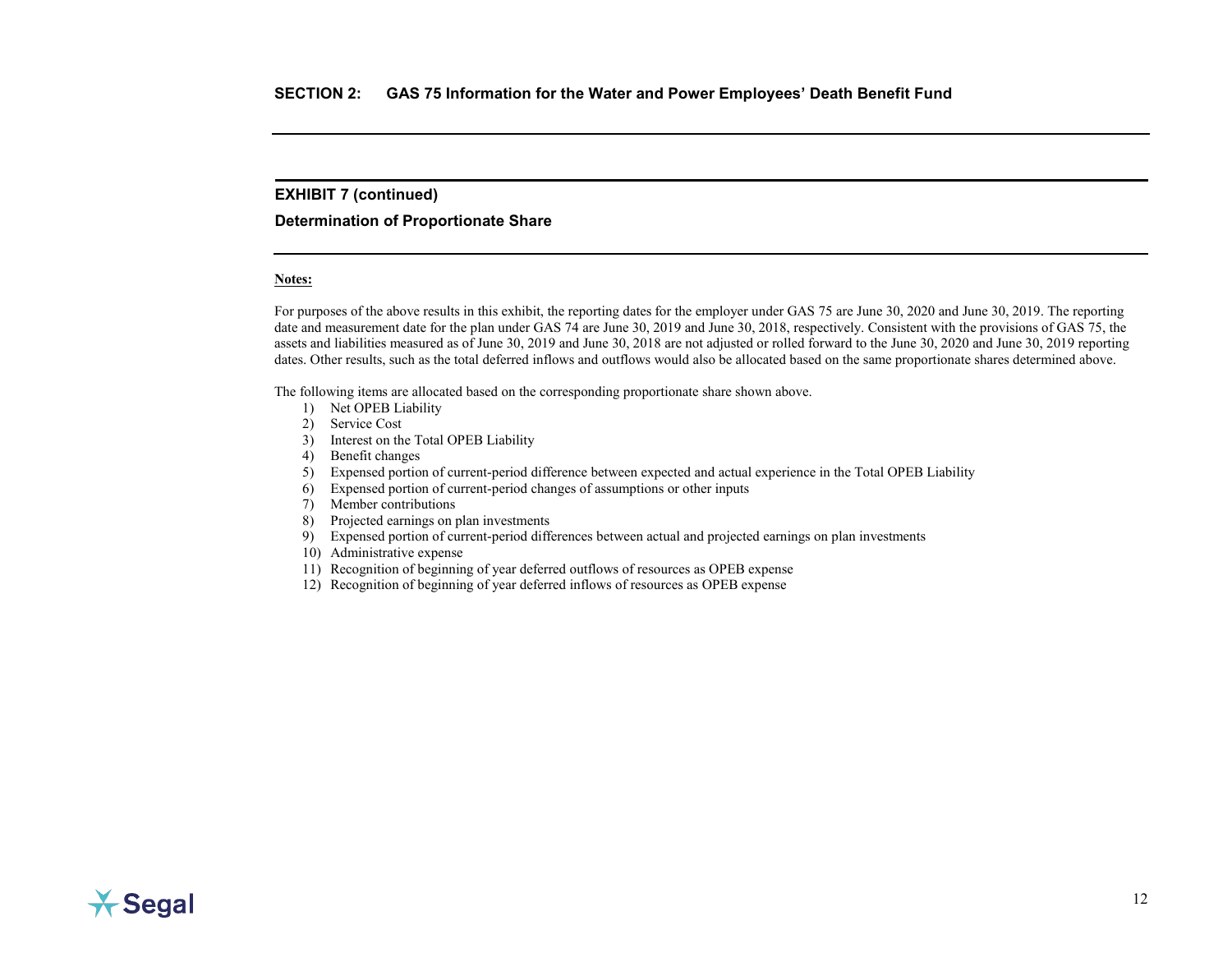<span id="page-21-0"></span>**OPEB Expense – Total for all Employer Categories**

| <b>Reporting Date for Employer under GAS 75</b>                                                   | June 30, 2020 | June 30, 2019 |
|---------------------------------------------------------------------------------------------------|---------------|---------------|
| <b>Measurement Date for Employer under GAS 75</b>                                                 | June 30, 2019 | June 30, 2018 |
| <b>Components of OPEB Expense</b>                                                                 |               |               |
| Service cost                                                                                      | \$4,779,848   | \$3,875,903   |
| Interest on the Total OPEB Liability<br>2.                                                        | 5,058,685     | 5,140,912     |
| Expensed portion of current-period changes in proportion and differences between employer<br>3.   |               |               |
| category's contributions and proportionate share of contributions                                 | $\theta$      |               |
| Benefit changes<br>4.                                                                             |               | 90,905        |
| Expensed portion of current-period difference between expected and actual experience in the<br>5. |               |               |
| <b>Total OPEB Liability</b>                                                                       | 64,764        | (615, 469)    |
| Expensed portion of current-period changes of assumptions or other inputs<br>6.                   | (1,562,616)   | $\theta$      |
| Member contributions<br>7.                                                                        | (358,073)     | (346, 931)    |
| Projected earnings on plan investments<br>8.                                                      | (940, 173)    | (960, 999)    |
| Expensed portion of current-period differences between actual and projected earnings on<br>9.     |               |               |
| plan investments                                                                                  | (270, 525)    | 216,179       |
| Administrative expense<br>10.                                                                     | 1,599,880     | 1,099,573     |
| Other<br>11.                                                                                      | $\theta$      | $\theta$      |
| Recognition of beginning of year deferred outflows of resources as OPEB expense<br>12.            | 440,967       | 224,788       |
| Recognition of beginning of year deferred inflows of resources as OPEB expense<br>13.             | (615, 469)    | $\theta$      |
| Net amortization of deferred amounts from changes in proportion and differences between<br>14.    |               |               |
| employer category's contributions and proportionate share of contributions                        |               |               |
| <b>OPEB</b> Expense                                                                               | \$8,197,288   | \$8,724,861   |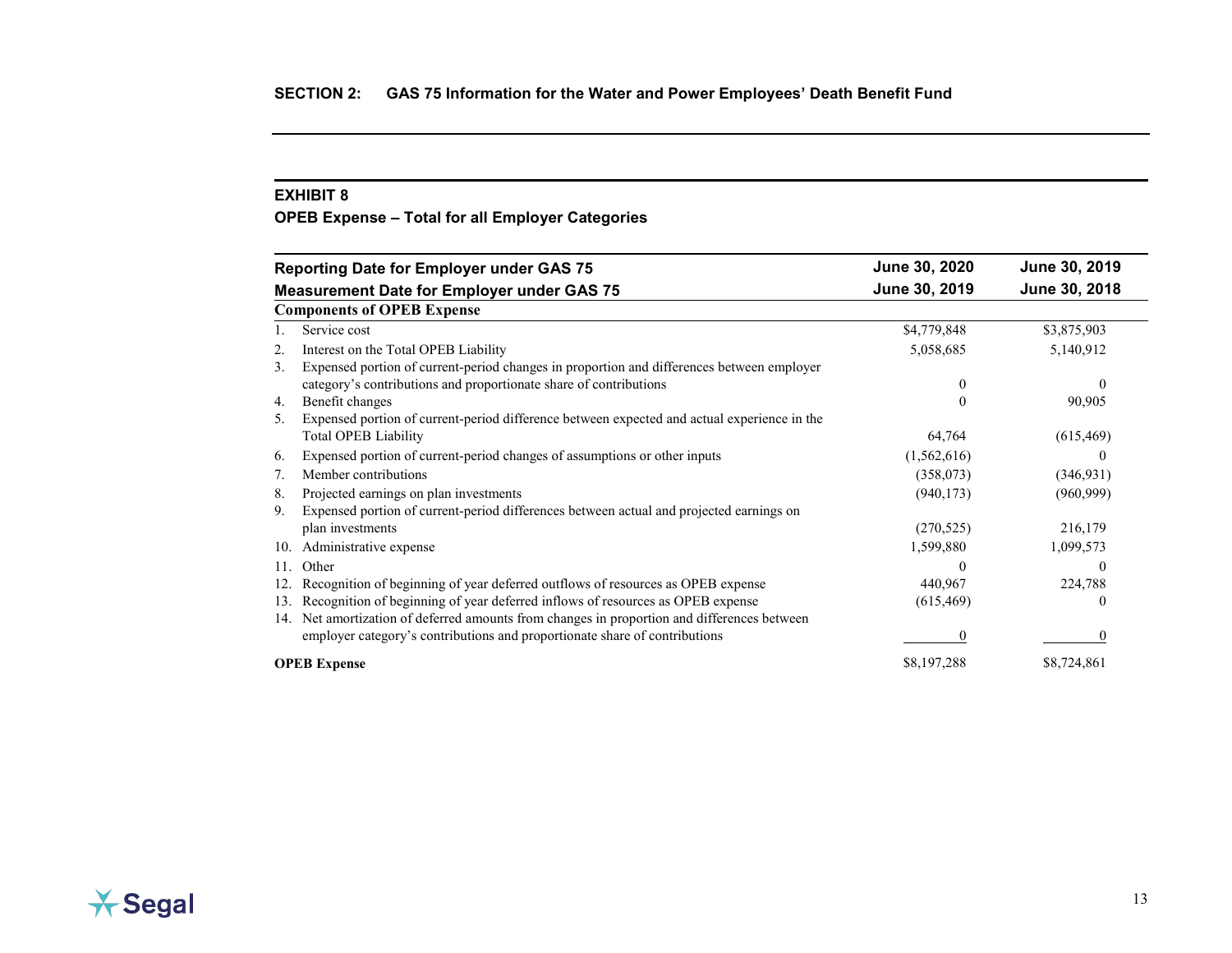### **EXHIBIT 8 (continued) OPEB Expense – Water**

|     | <b>Reporting Date for Employer under GAS 75</b>                                             | June 30, 2020 | June 30, 2019 |
|-----|---------------------------------------------------------------------------------------------|---------------|---------------|
|     | <b>Measurement Date for Employer under GAS 75</b>                                           | June 30, 2019 | June 30, 2018 |
|     | <b>Components of OPEB Expense</b>                                                           |               |               |
|     | Service cost                                                                                | \$1,510,897   | \$1,244,974   |
| 2.  | Interest on the Total OPEB Liability                                                        | 1,599,039     | 1,651,308     |
| 3.  | Expensed portion of current-period changes in proportion and differences between employer   |               |               |
|     | category's contributions and proportionate share of contributions                           | (75, 927)     | 61,697        |
| 4.  | Benefit changes                                                                             |               | 29,200        |
| 5.  | Expensed portion of current-period difference between expected and actual experience in the |               |               |
|     | <b>Total OPEB Liability</b>                                                                 | 20,472        | (197,694)     |
| 6.  | Expensed portion of current-period changes of assumptions or other inputs                   | (493, 939)    |               |
| 7.  | Member contributions                                                                        | (113, 186)    | (111, 437)    |
| 8.  | Projected earnings on plan investments                                                      | (297, 187)    | (308, 682)    |
| 9.  | Expensed portion of current-period differences between actual and projected earnings on     |               |               |
|     | plan investments                                                                            | (85,512)      | 69,439        |
| 10. | Administrative expense                                                                      | 505,718       | 353,193       |
| 11. | Other                                                                                       | $\theta$      |               |
| 12. | Recognition of beginning of year deferred outflows of resources as OPEB expense             | 139,389       | 72,204        |
| 13. | Recognition of beginning of year deferred inflows of resources as OPEB expense              | (194, 548)    |               |
| 14. | Net amortization of deferred amounts from changes in proportion and differences between     |               |               |
|     | employer category's contributions and proportionate share of contributions                  | 40,156        | (21, 541)     |
|     | <b>OPEB</b> Expense                                                                         | \$2,555,372   | \$2,842,661   |

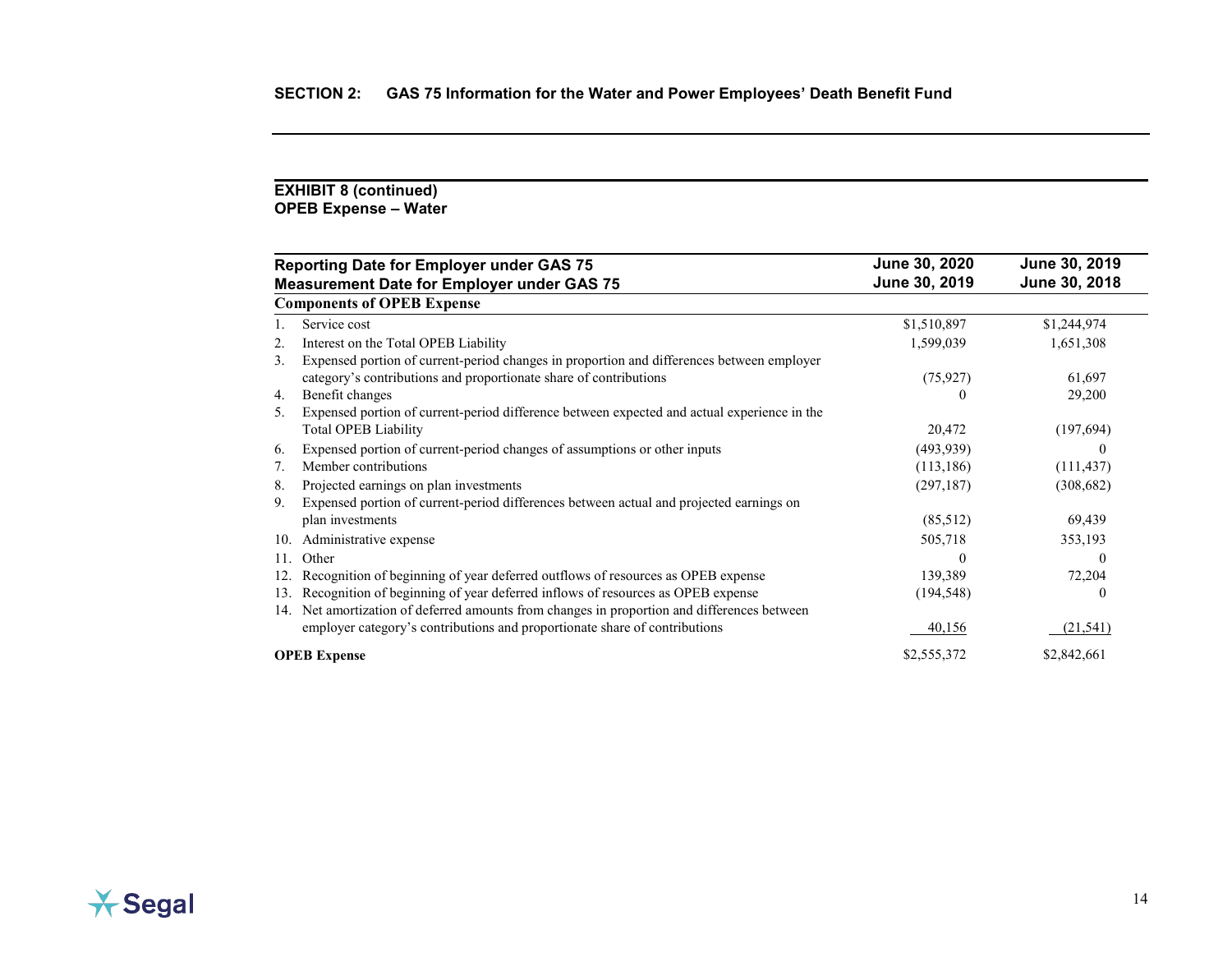### **EXHIBIT 8 (continued) OPEB Expense – Power**

|     | <b>Reporting Date for Employer under GAS 75</b>                                             | June 30, 2020 | June 30, 2019 |
|-----|---------------------------------------------------------------------------------------------|---------------|---------------|
|     | <b>Measurement Date for Employer under GAS 75</b>                                           | June 30, 2019 | June 30, 2018 |
|     | <b>Components of OPEB Expense</b>                                                           |               |               |
|     | Service cost                                                                                | \$3,268,951   | \$2,630,929   |
| 2.  | Interest on the Total OPEB Liability                                                        | 3,459,646     | 3,489,604     |
| 3.  | Expensed portion of current-period changes in proportion and differences between employer   |               |               |
|     | category's contributions and proportionate share of contributions                           | 75,927        | (61, 697)     |
| 4.  | Benefit changes                                                                             |               | 61,705        |
| 5.  | Expensed portion of current-period difference between expected and actual experience in the |               |               |
|     | <b>Total OPEB Liability</b>                                                                 | 44,292        | (417,775)     |
| 6.  | Expensed portion of current-period changes of assumptions or other inputs                   | (1,068,677)   |               |
| 7.  | Member contributions                                                                        | (244, 887)    | (235, 494)    |
| 8.  | Projected earnings on plan investments                                                      | (642,986)     | (652,317)     |
| 9.  | Expensed portion of current-period differences between actual and projected earnings on     |               |               |
|     | plan investments                                                                            | (185,013)     | 146,740       |
| 10. | Administrative expense                                                                      | 1,094,162     | 746,380       |
| 11. | Other                                                                                       | $\Omega$      |               |
| 12. | Recognition of beginning of year deferred outflows of resources as OPEB expense             | 301,578       | 152,584       |
| 13. | Recognition of beginning of year deferred inflows of resources as OPEB expense              | (420, 921)    |               |
| 14. | Net amortization of deferred amounts from changes in proportion and differences between     |               |               |
|     | employer category's contributions and proportionate share of contributions                  | (40, 156)     | 21,541        |
|     | <b>OPEB</b> Expense                                                                         | \$5,641,916   | \$5,882,200   |

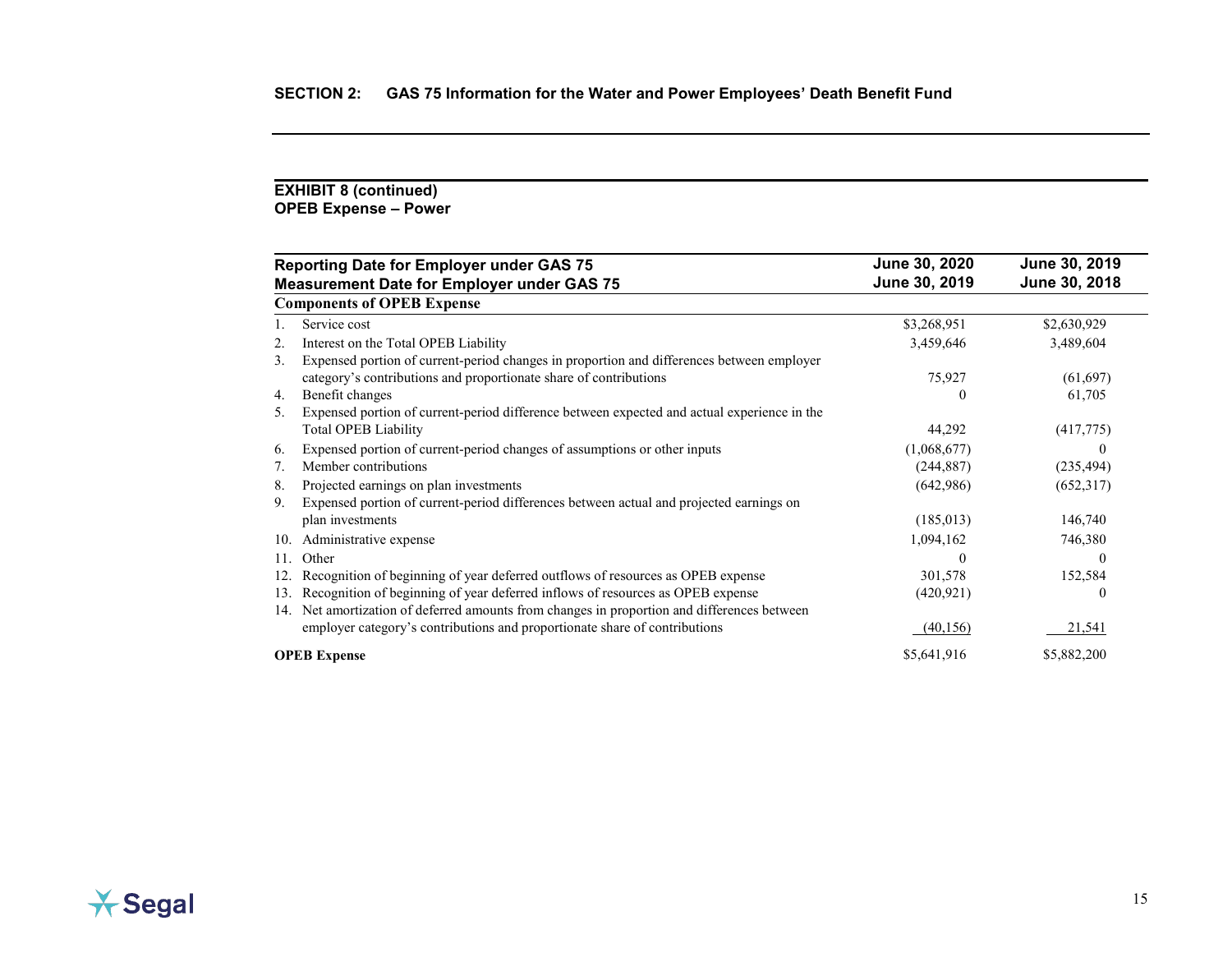<span id="page-24-0"></span>**Deferred Outflows of Resources and Deferred Inflows of Resources – Total for all Employer Categories**

|     | <b>Reporting Date for Employer under GAS 75</b>                                                                                            | June 30, 2020 | June 30, 2019 |
|-----|--------------------------------------------------------------------------------------------------------------------------------------------|---------------|---------------|
|     | <b>Measurement Date for Employer under GAS 75</b>                                                                                          | June 30, 2019 | June 30, 2018 |
|     | <b>Deferred Outflows of Resources</b>                                                                                                      |               |               |
|     | Changes in proportion and differences between employer category's contributions and<br>proportionate share of contributions <sup>(1)</sup> | \$899,695     | \$490,167     |
| 2.  | Changes of assumptions or other inputs                                                                                                     |               | $\theta$      |
| 3.  | Net excess of projected over actual earnings on OPEB plan investments (if any)                                                             |               | 1,484,879     |
| 4.  | Difference between actual and expected experience in the Total OPEB Liability                                                              | 491,503       | 89,249        |
| 5.  | <b>Total Deferred Outflows of Resources</b>                                                                                                | \$1,391,198   | \$2,064,295   |
|     | <b>Deferred Inflows of Resources</b>                                                                                                       |               |               |
| 6.  | Changes in proportion and differences between employer category's contributions and                                                        |               |               |
|     | proportionate share of contributions $(1)$                                                                                                 | \$899,695     | \$490,167     |
| 7.  | Changes of assumptions or other inputs                                                                                                     | 10,141,378    |               |
| 8.  | Net excess of actual over projected earnings on OPEB plan investments (if any)                                                             | 20,123        |               |
| 9.  | Difference between expected and actual experience in the Total OPEB Liability                                                              | 3,212,751     | 3,828,220     |
| 10. | Total Deferred Inflows of Resources                                                                                                        | \$14,273,947  | \$4,318,387   |
|     | Deferred outflows of resources and deferred inflows of resources related to OPEB expense will be recognized as follows:                    |               |               |
|     | Reporting Date for Employer under GAS 75 Year Ended June 30:                                                                               |               |               |
|     | 2020                                                                                                                                       | N/A           | \$(174,502)   |
|     | 2021                                                                                                                                       | \$(1,942,879) | (174, 502)    |
|     | 2022                                                                                                                                       | (1,942,880)   | (174, 503)    |
|     | 2023                                                                                                                                       | (2,149,603)   | (381, 226)    |
|     | 2024                                                                                                                                       | (2,366,862)   | (598, 484)    |
|     | 2025                                                                                                                                       | (2,113,321)   | (615, 469)    |
|     | 2026                                                                                                                                       | (1,633,258)   | (135, 406)    |
|     | 2027                                                                                                                                       | (733, 946)    |               |

(1) *Calculated in accordance with Paragraphs 64 and 65 of GAS 75.*

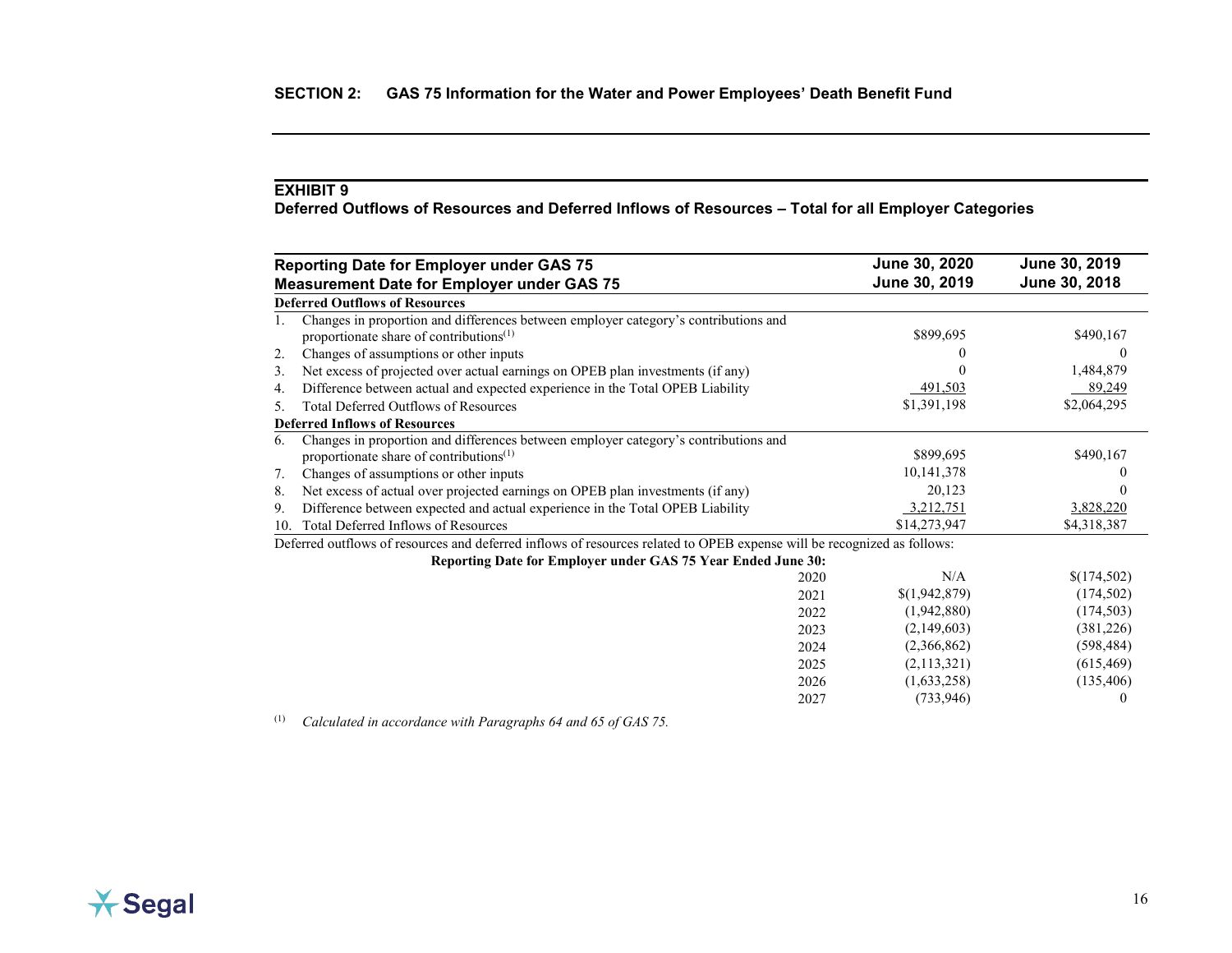## **EXHIBIT 9 (continued) Deferred Outflows of Resources and Deferred Inflows of Resources – Water**

|     | <b>Reporting Date for Employer under GAS 75</b>                                                                                            |      | June 30, 2020 | June 30, 2019 |
|-----|--------------------------------------------------------------------------------------------------------------------------------------------|------|---------------|---------------|
|     | <b>Measurement Date for Employer under GAS 75</b>                                                                                          |      | June 30, 2019 | June 30, 2018 |
|     | <b>Deferred Outflows of Resources</b>                                                                                                      |      |               |               |
|     | Changes in proportion and differences between employer category's contributions and<br>proportionate share of contributions <sup>(1)</sup> |      | \$322,058     | \$383,755     |
| 2.  | Changes of assumptions or other inputs                                                                                                     |      |               | $\theta$      |
| 3.  | Net excess of projected over actual earnings on OPEB plan investments (if any)                                                             |      |               | 476,957       |
| 4.  | Difference between actual and expected experience in the Total OPEB Liability                                                              |      | 155,363       | 28,668        |
| 5.  | <b>Total Deferred Outflows of Resources</b>                                                                                                |      | \$477,421     | \$889,380     |
|     | <b>Deferred Inflows of Resources</b>                                                                                                       |      |               |               |
| 6.  | Changes in proportion and differences between employer category's contributions and                                                        |      |               |               |
|     | proportionate share of contributions <sup>(1)</sup>                                                                                        |      | \$577,637     | \$106,412     |
| 7.  | Changes of assumptions or other inputs                                                                                                     |      | 3,205,666     |               |
| 8.  | Net excess of actual over projected earnings on OPEB plan investments (if any)                                                             |      | 6,361         | $\Omega$      |
| 9.  | Difference between expected and actual experience in the Total OPEB Liability                                                              |      | 1,015,543     | 1,229,659     |
| 10. | Total Deferred Inflows of Resources                                                                                                        |      | \$4,805,207   | \$1,336,071   |
|     | Deferred outflows of resources and deferred inflows of resources related to OPEB expense will be recognized as follows:                    |      |               |               |
|     | Reporting Date for Employer under GAS 75 Year Ended June 30:                                                                               |      |               |               |
|     |                                                                                                                                            | 2020 | N/A           | \$(15,896)    |
|     |                                                                                                                                            | 2021 | \$(649,911)   | (15,896)      |
|     |                                                                                                                                            | 2022 | (649, 911)    | (15,896)      |
|     |                                                                                                                                            | 2023 | (715,256)     | (82, 297)     |
|     |                                                                                                                                            | 2024 | (782, 638)    | (150,790)     |
|     |                                                                                                                                            | 2025 | (682, 246)    | (135,997)     |
|     |                                                                                                                                            | 2026 | (578, 623)    | (29, 919)     |
|     |                                                                                                                                            | 2027 | (269,201)     | $\Omega$      |

(1) *Calculated in accordance with Paragraphs 64 and 65 of GAS 75.*

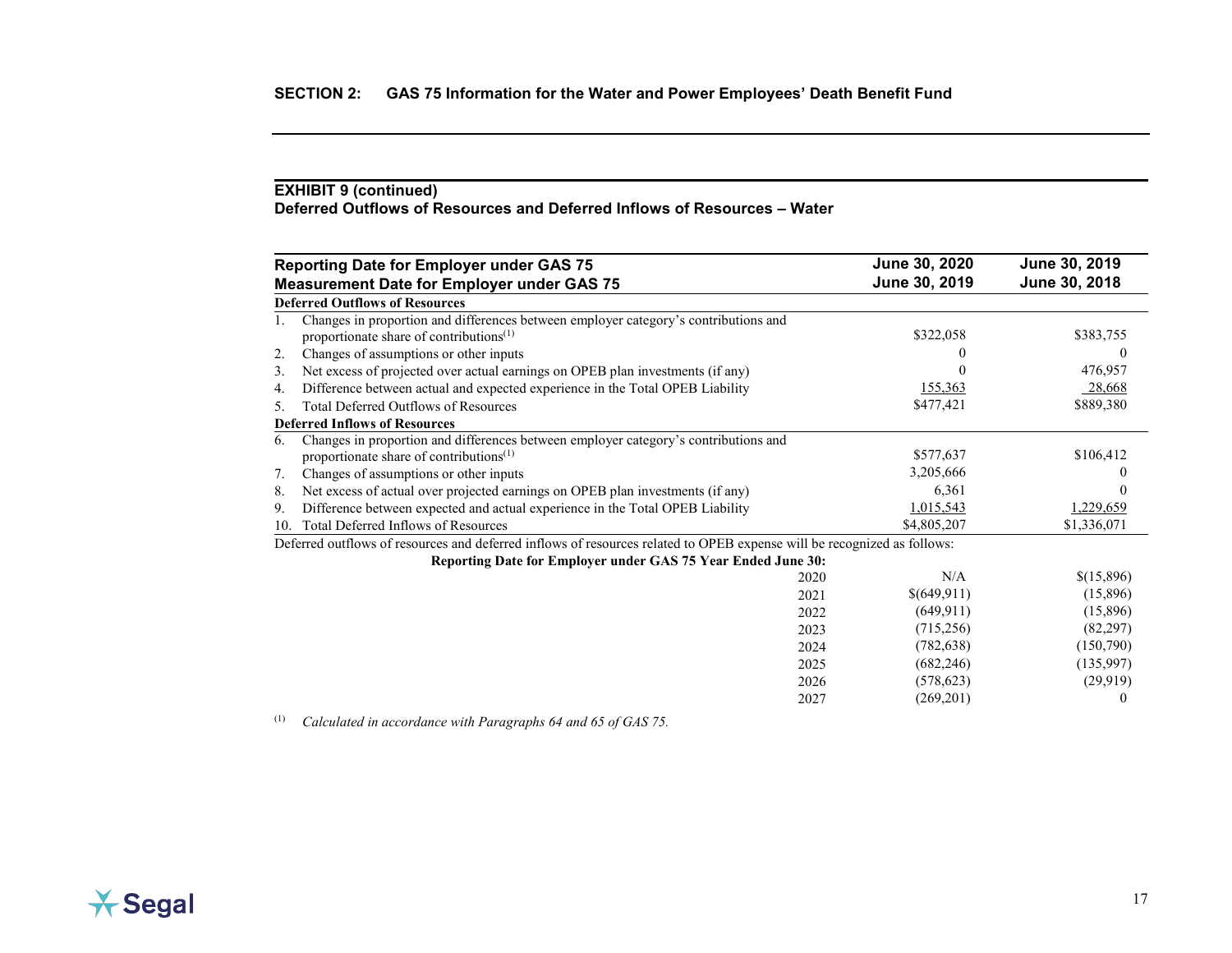## **EXHIBIT 9 (continued) Deferred Outflows of Resources and Deferred Inflows of Resources – Power**

|     | <b>Reporting Date for Employer under GAS 75</b>                                                                                            |      | June 30, 2020 | June 30, 2019 |
|-----|--------------------------------------------------------------------------------------------------------------------------------------------|------|---------------|---------------|
|     | <b>Measurement Date for Employer under GAS 75</b>                                                                                          |      | June 30, 2019 | June 30, 2018 |
|     | <b>Deferred Outflows of Resources</b>                                                                                                      |      |               |               |
|     | Changes in proportion and differences between employer category's contributions and<br>proportionate share of contributions <sup>(1)</sup> |      | \$577,637     | \$106,412     |
| 2.  | Changes of assumptions or other inputs                                                                                                     |      |               | $\theta$      |
| 3.  | Net excess of projected over actual earnings on OPEB plan investments (if any)                                                             |      |               | 1,007,922     |
| 4.  | Difference between actual and expected experience in the Total OPEB Liability                                                              |      | 336,140       | 60,581        |
| 5.  | <b>Total Deferred Outflows of Resources</b>                                                                                                |      | \$913,777     | \$1,174,915   |
|     | <b>Deferred Inflows of Resources</b>                                                                                                       |      |               |               |
| 6.  | Changes in proportion and differences between employer category's contributions and                                                        |      |               |               |
|     | proportionate share of contributions <sup>(1)</sup>                                                                                        |      | \$322,058     | \$383,755     |
| 7.  | Changes of assumptions or other inputs                                                                                                     |      | 6,935,712     |               |
| 8.  | Net excess of actual over projected earnings on OPEB plan investments (if any)                                                             |      | 13,762        |               |
| 9.  | Difference between expected and actual experience in the Total OPEB Liability                                                              |      | 2,197,208     | 2,598,561     |
| 10. | Total Deferred Inflows of Resources                                                                                                        |      | \$9,468,740   | \$2,982,316   |
|     | Deferred outflows of resources and deferred inflows of resources related to OPEB expense will be recognized as follows:                    |      |               |               |
|     | Reporting Date for Employer under GAS 75 Year Ended June 30:                                                                               |      |               |               |
|     |                                                                                                                                            | 2020 | N/A           | \$(158,606)   |
|     |                                                                                                                                            | 2021 | \$(1,292,968) | (158,606)     |
|     |                                                                                                                                            | 2022 | (1,292,969)   | (158,607)     |
|     |                                                                                                                                            | 2023 | (1,434,347)   | (298, 929)    |
|     |                                                                                                                                            | 2024 | (1,584,224)   | (447, 694)    |
|     |                                                                                                                                            | 2025 | (1,431,075)   | (479, 472)    |
|     |                                                                                                                                            | 2026 | (1,054,635)   | (105, 487)    |
|     |                                                                                                                                            | 2027 | (464,745)     | $\theta$      |

(1) *Calculated in accordance with Paragraphs 64 and 65 of GAS 75.*

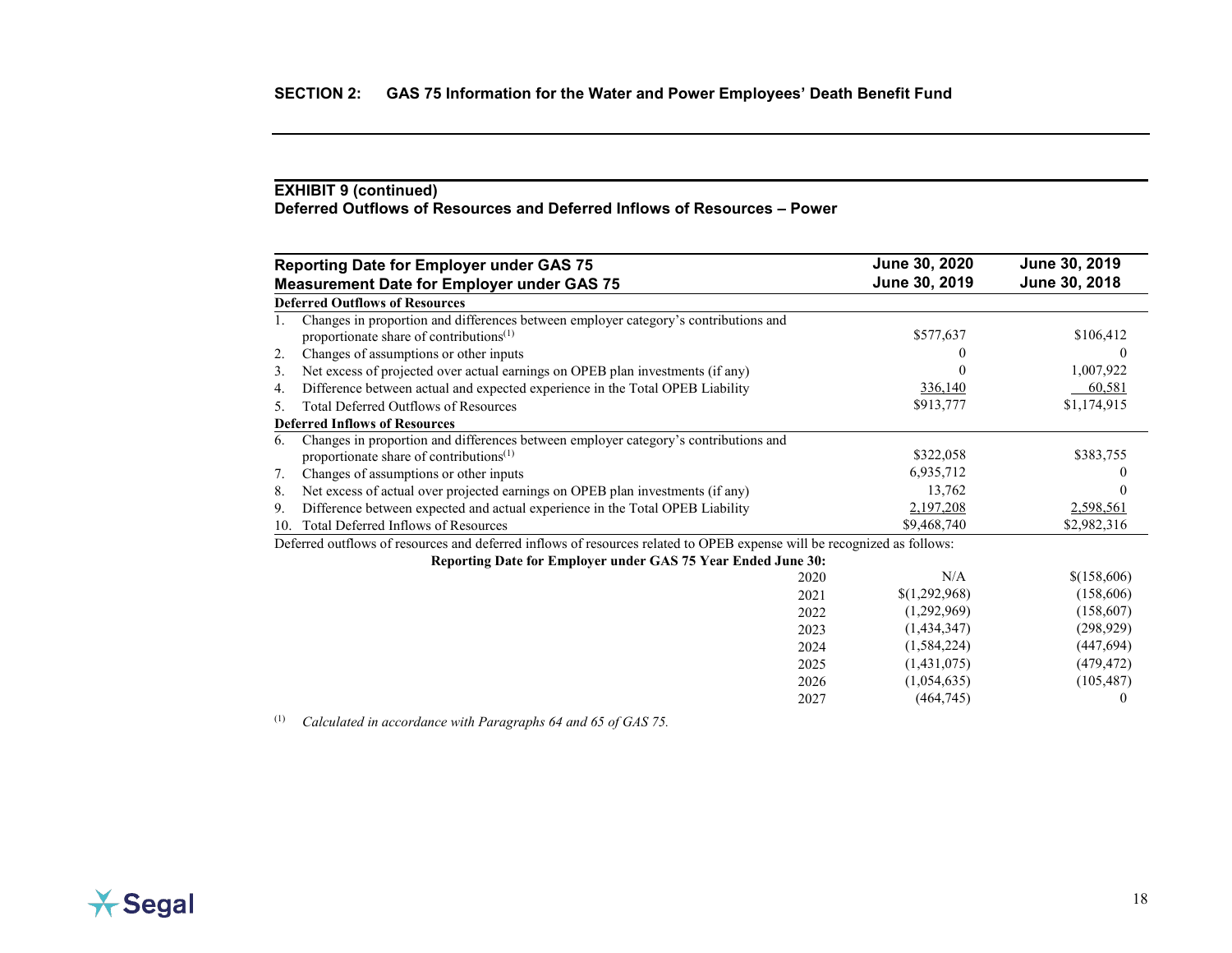### <span id="page-27-0"></span>**EXHIBIT 9 (continued)**

## **Deferred Outflows of Resources and Deferred Inflows of Resources**

There are changes in each employer category's proportionate share of the total Net OPEB Liability (NOL) during the measurement period ended June 30, 2019. The net effect of the change on the employer category's proportionate share of the collective NOL and collective deferred outflows of resources and deferred inflows of resources is recognized over the average of the expected remaining service lives of all employees that are provided with benefits through the WPERP's Death Benefit Fund which is  $7.49^{(1)}$  $7.49^{(1)}$  $7.49^{(1)}$  years determined as of June  $30$ ,  $2018$  (the beginning of the measurement period ended June  $30$ ,  $2019$ ). This is described in Paragraph 64 of GAS 75.

In addition, the difference between the actual employer contributions and the proportionate share of the employer contributions during the measurement period ended June 30, 2019 is recognized over the same period.

The net effects of the change on the employer category's proportionate share of the collective NOL and collective deferred outflows of resources and deferred inflows of resources and the difference between the actual employer contributions and the proportionate share of the employer contributions for prior periods continue to be recognized based on the expected remaining service lives of all employees calculated as of those prior measurement dates.

The average of the expected service lives of all employees is determined by:

- Calculating each active employee's expected remaining service life as the present value of \$1 per year of future service at zero percent interest.
- Setting the remaining service life to zero for each nonactive or retired member.
- Dividing the sum of the above amounts by the total number of active employee, nonactive and retired members.



 $\overline{a}$ 

*<sup>(1)</sup> The remaining service lives of all employees of 7.49 used here for GAS 75 is different from the 6.44 years used for GAS 68 because the number of payees and nonactive members (with 0 years of expected remaining service lives) receiving death benefits under the Plan is less than the number of payees and nonactive members receiving pension benefits.*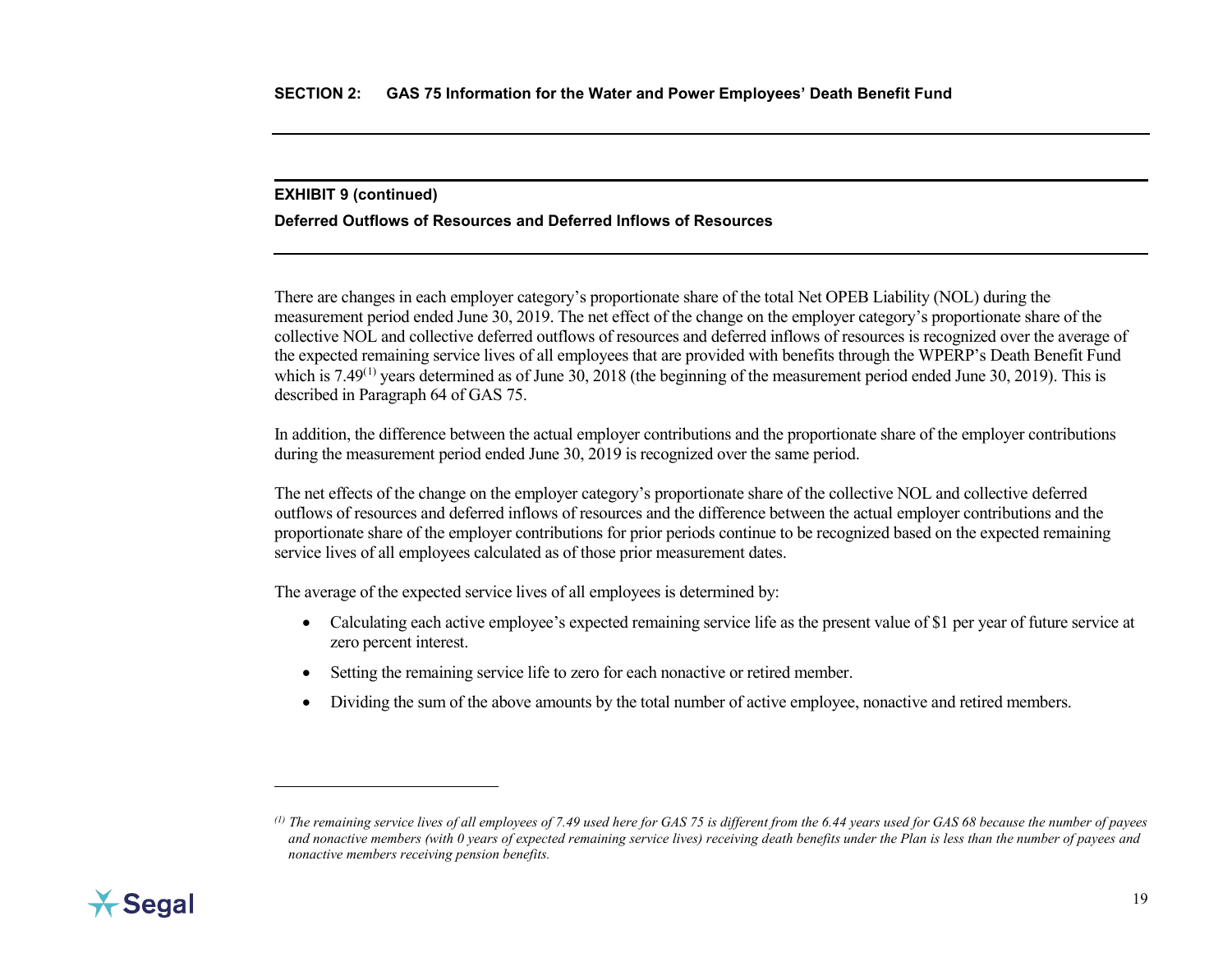<span id="page-28-0"></span>**Schedule of Proportionate Share of the Net OPEB Liability – Total for all Employer Categories**

| <b>Reporting</b><br>Date for<br><b>Employer</b><br>under GAS 75<br>as of June 30 | <b>Measurement</b><br>Date as of<br>June 30 | <b>Proportion</b><br>of the Net<br><b>OPEB</b><br>Liability | <b>Proportionate</b><br>share of Net<br><b>OPEB</b><br>Liability | <b>Projected</b><br>Compensation | Covered<br>payroll <sup>(1)</sup> | <b>Proportionate</b><br>share of the<br><b>Net OPEB</b><br>Liability as a<br>percentage of<br>its covered<br>payroll | Plan's<br><b>Fiduciary</b><br><b>Net Position</b><br>as a<br>percentage<br>of the Total<br><b>OPEB</b><br>Liability |
|----------------------------------------------------------------------------------|---------------------------------------------|-------------------------------------------------------------|------------------------------------------------------------------|----------------------------------|-----------------------------------|----------------------------------------------------------------------------------------------------------------------|---------------------------------------------------------------------------------------------------------------------|
| 2017                                                                             | 2016                                        | 100.0%                                                      | \$117,714,806                                                    | \$928,888,680                    | \$861,818,854                     | 13.66%                                                                                                               | 19.32%                                                                                                              |
| 2018                                                                             | 2017                                        | 100.0%                                                      | 119,224,438                                                      | 991,814,994                      | 892, 332, 196                     | 13.36%                                                                                                               | 18.79%                                                                                                              |
| 2019                                                                             | 2018                                        | 100.0%                                                      | 116,659,806                                                      | 1,073,554,608                    | 953,635,670                       | 12.23%                                                                                                               | 18.91%                                                                                                              |
| 2020                                                                             | 2019                                        | 100.0%                                                      | 105,450,856                                                      | 1,141,875,616                    | 1.028.212.002                     | 10.26%                                                                                                               | 21.46%                                                                                                              |

<sup>(1)</sup> These are the actual payroll amounts for the years ending on the measurement dates shown.

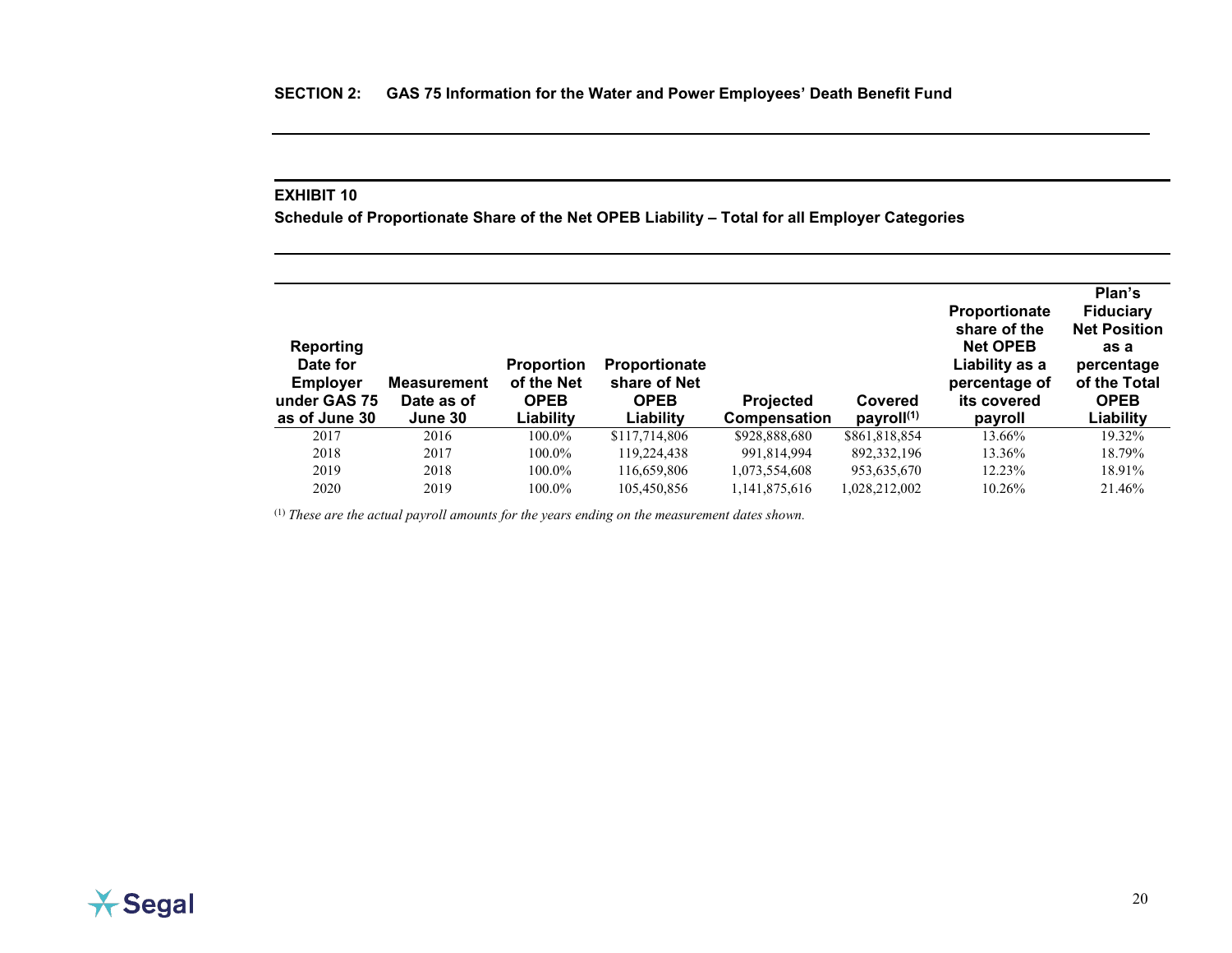## **EXHIBIT 10 (continued)**

**Schedule of Proportionate Share of the Net OPEB Liability – Water**

| <b>Reporting</b><br>Date for<br><b>Employer</b><br>under GAS 75<br>as of June 30 | <b>Measurement</b><br>Date as of<br>June 30 | <b>Proportion</b><br>of the Net<br><b>OPEB</b><br>Liability | <b>Proportionate</b><br>share of Net<br><b>OPEB Liability</b> | <b>Projected</b><br>Compensation | Covered<br>payroll | <b>Proportionate</b><br>share of the<br><b>Net OPEB</b><br>Liability as a<br>percentage of<br>its covered<br>payroll | Plan's<br><b>Fiduciary</b><br><b>Net Position</b><br>as a<br>percentage<br>of the Total<br><b>OPEB</b><br>Liability |
|----------------------------------------------------------------------------------|---------------------------------------------|-------------------------------------------------------------|---------------------------------------------------------------|----------------------------------|--------------------|----------------------------------------------------------------------------------------------------------------------|---------------------------------------------------------------------------------------------------------------------|
| 2017                                                                             | 2016                                        | 31.892%                                                     | \$37,541,667                                                  | \$296,241,656                    | \$274,851,713      | 13.66%                                                                                                               | 19.32%                                                                                                              |
| 2018                                                                             | 2017                                        | 31.748%                                                     | 37,851,746                                                    | 314,884,513                      | 283,300,404        | 13.36%                                                                                                               | 18.79%                                                                                                              |
| 2019                                                                             | 2018                                        | 32.121%                                                     | 37,472,190                                                    | 344,835,498                      | 306, 316, 444      | 12.23%                                                                                                               | 18.91%                                                                                                              |
| 2020                                                                             | 2019                                        | 31.610\%                                                    | 33, 332, 775                                                  | 360,944,278                      | 325,015,469        | 10.26%                                                                                                               | 21.46%                                                                                                              |

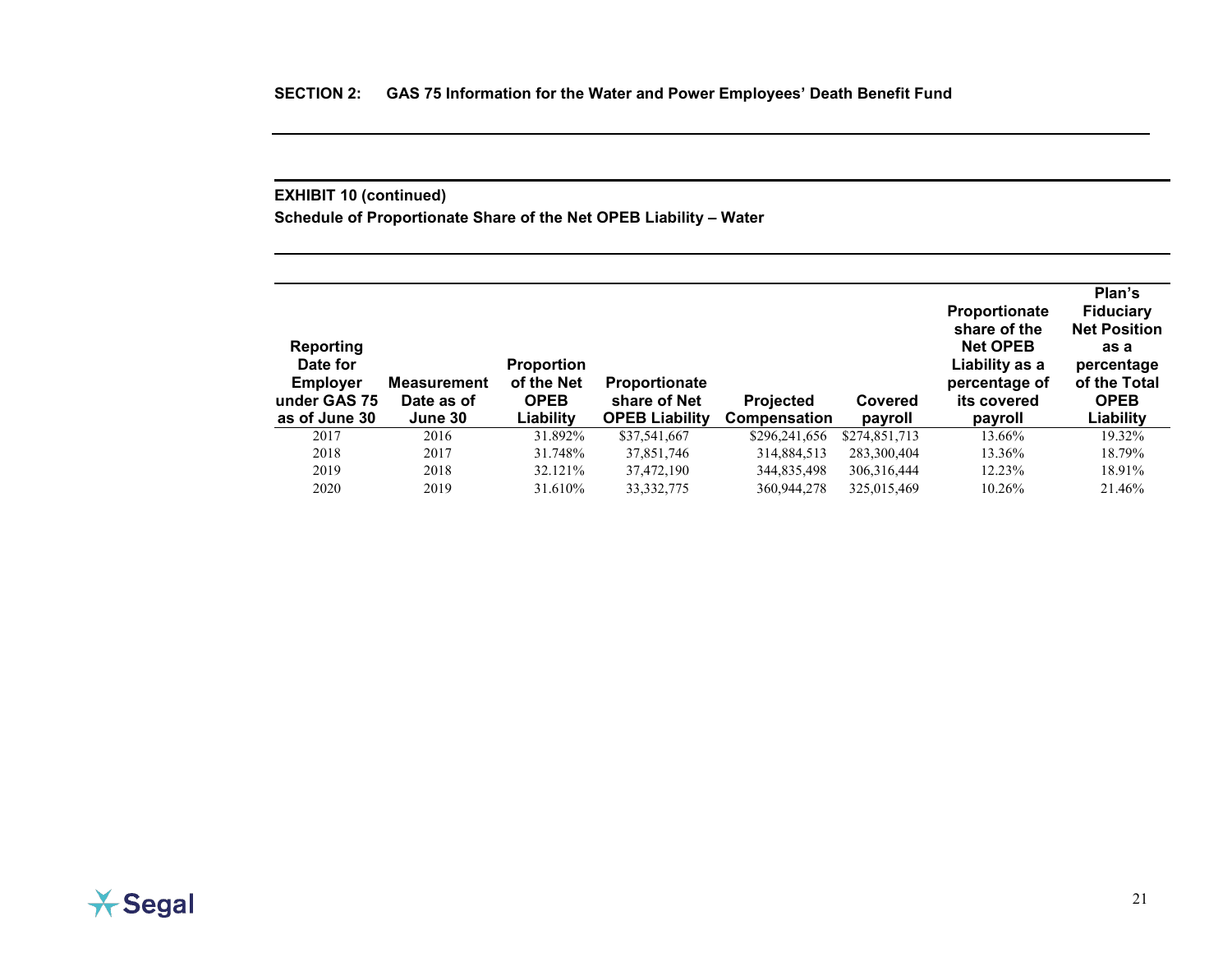## **EXHIBIT 10 (continued)**

**Schedule of Proportionate Share of the Net OPEB Liability – Power**

| <b>Reporting</b><br>Date for<br><b>Employer</b><br>under GAS 75<br>as of June 30 | Measurement<br>Date as of<br>June 30 | <b>Proportion</b><br>of the Net<br><b>OPEB</b><br>Liability | <b>Proportionate</b><br>share of Net<br><b>OPEB Liability</b> | <b>Projected</b><br><b>Compensation</b> | Covered<br>payroll | <b>Proportionate</b><br>share of the<br><b>Net OPEB</b><br>Liability as a<br>percentage of<br>its covered<br>payroll | Plan's<br><b>Fiduciary</b><br><b>Net Position</b><br>as a<br>percentage<br>of the Total<br><b>OPEB</b><br>Liability |
|----------------------------------------------------------------------------------|--------------------------------------|-------------------------------------------------------------|---------------------------------------------------------------|-----------------------------------------|--------------------|----------------------------------------------------------------------------------------------------------------------|---------------------------------------------------------------------------------------------------------------------|
| 2017                                                                             | 2016                                 | 68.108%                                                     | \$80,173,139                                                  | \$632,647,024                           | \$586,967,141      | 13.66%                                                                                                               | 19.32%                                                                                                              |
| 2018                                                                             | 2017                                 | 68.252%                                                     | 81,372,692                                                    | 676,930,481                             | 609,031,792        | 13.36%                                                                                                               | 18.79%                                                                                                              |
| 2019                                                                             | 2018                                 | 67.879%                                                     | 79.187.616                                                    | 728,719,110                             | 647, 319, 226      | 12.23%                                                                                                               | 18.91%                                                                                                              |
| 2020                                                                             | 2019                                 | 68.390%                                                     | 72,118,081                                                    | 780,931,338                             | 703,196,533        | $10.26\%$                                                                                                            | 21.46%                                                                                                              |

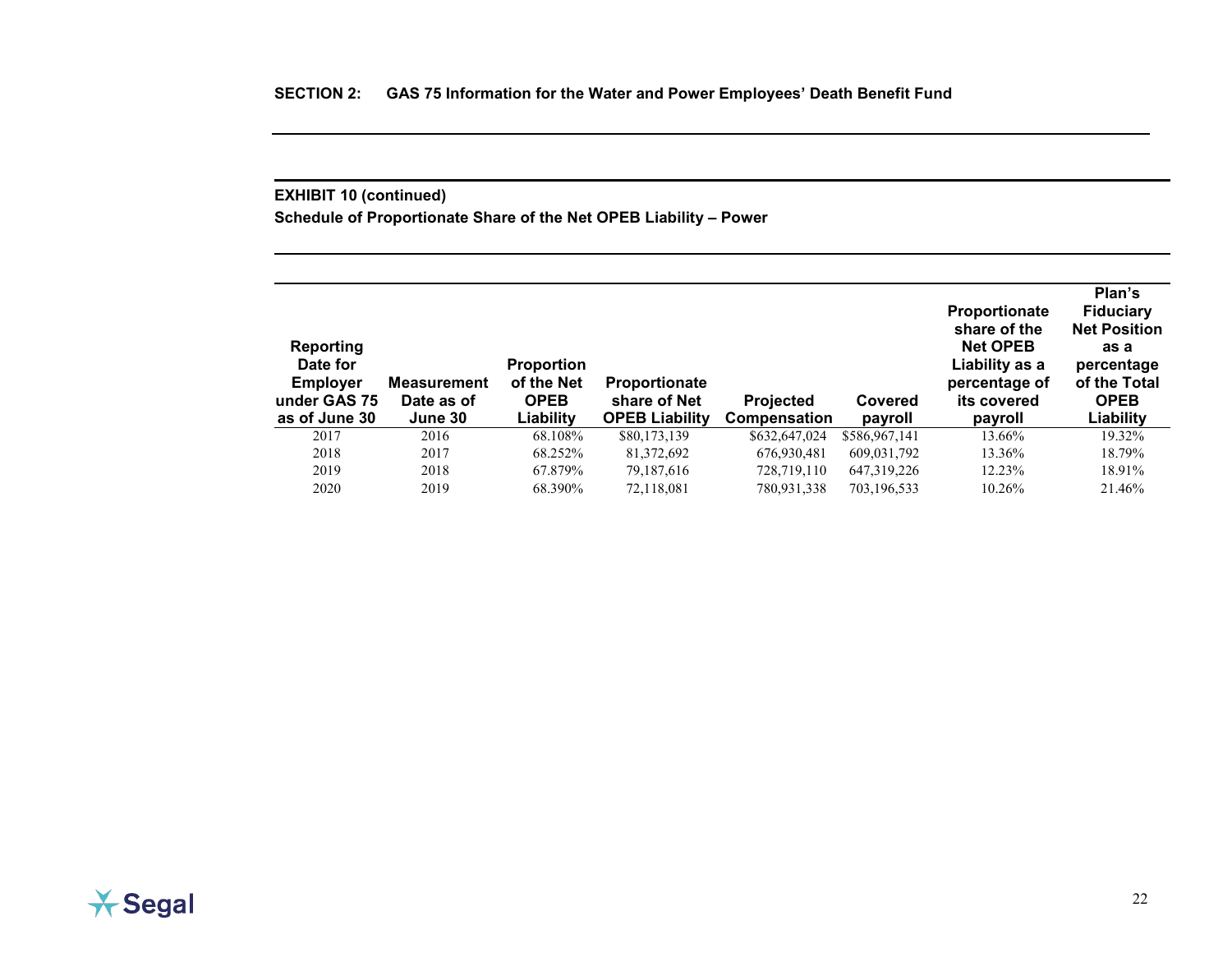<span id="page-31-0"></span>**Schedule of Reconciliation of Net OPEB Liability – Total for all Employer Categories**

| <b>Reporting Date for Employer under GAS 75</b>                                      | June 30, 2020 | June 30, 2019 |
|--------------------------------------------------------------------------------------|---------------|---------------|
| <b>Measurement Date for Employer under GAS 75</b>                                    | June 30, 2019 | June 30, 2018 |
| <b>Reconciliation of Net OPEB Liability</b>                                          |               |               |
| Beginning Net OPEB Liability                                                         | \$116,659,806 | \$119,224,438 |
| <b>OPEB</b> Expense<br>2.                                                            | 8,197,288     | 8,724,861     |
| <b>Employer Contributions</b><br>3.                                                  | (8,777,581)   | (8,101,199)   |
| New Net Deferred Inflows/Outflows<br>4.                                              | (10,803,159)  | (2,963,506)   |
| Change in Allocation of Prior Deferred Inflows/Outflows<br>5.                        |               |               |
| New Net Deferred Flows Due to Change in Proportion <sup>(1)</sup><br>6.              | $\left($      | $\theta$      |
| Recognition of Prior Deferred Inflows/Outflows                                       | 174.502       | (224, 788)    |
| Recognition of Prior Deferred Flows Due to Change in Proportion <sup>(1)</sup><br>8. |               |               |
| Ending Net OPEB Liability<br>9.                                                      | \$105,450,856 | \$116,659,806 |

(1) *Includes differences between actual employer contributions and proportionate share of contributions.*

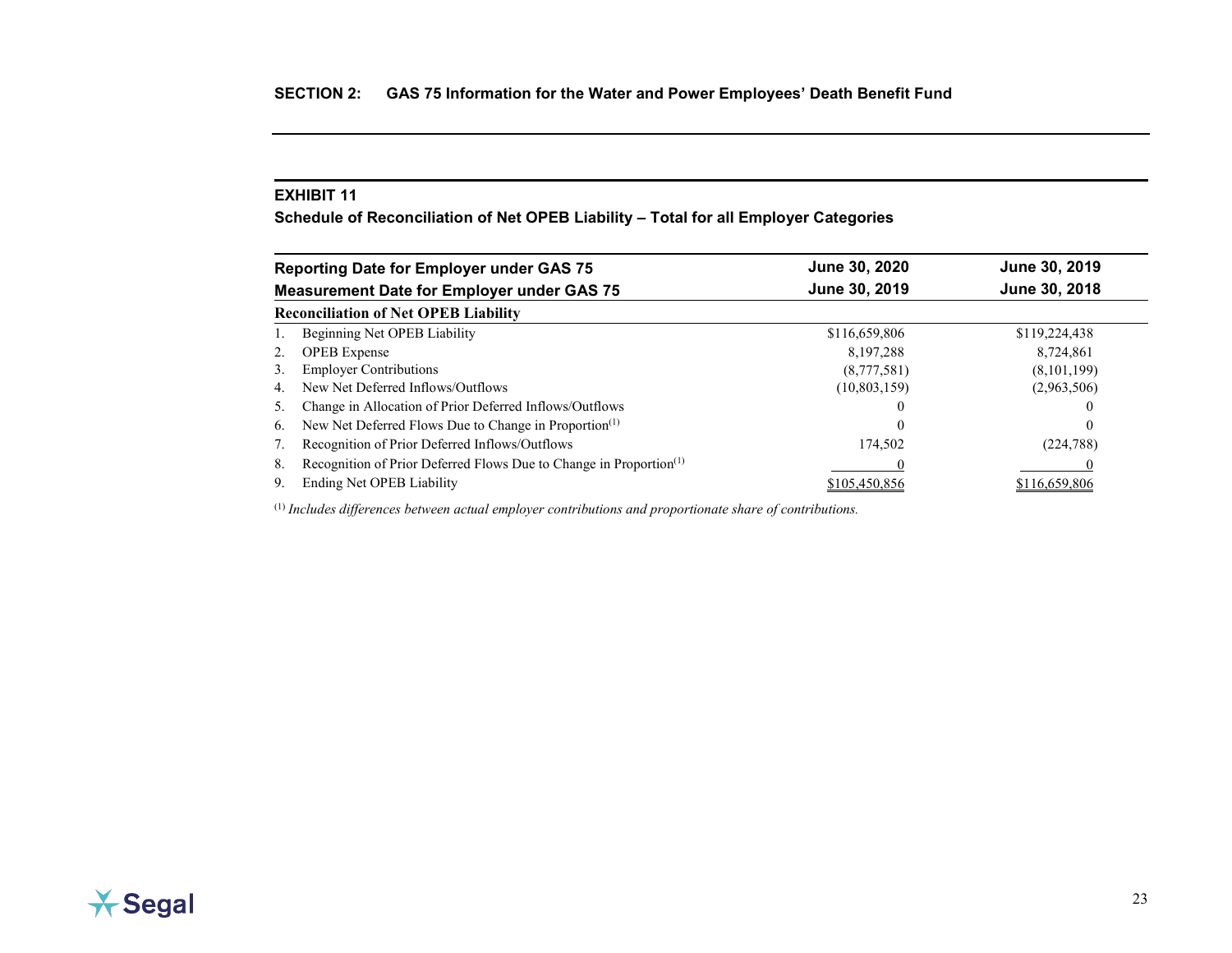## **EXHIBIT 11 (continued)**

**Schedule of Reconciliation of Net OPEB Liability – Water**

|                 | <b>Reporting Date for Employer under GAS 75</b>                                | June 30, 2020 | June 30, 2019 |
|-----------------|--------------------------------------------------------------------------------|---------------|---------------|
|                 | <b>Measurement Date for Employer under GAS 75</b>                              | June 30, 2019 | June 30, 2018 |
|                 | <b>Reconciliation of Net OPEB Liability</b>                                    |               |               |
|                 | Beginning Net OPEB Liability                                                   | \$37,472,190  | \$37,851,746  |
| 2.              | <b>OPEB</b> Expense                                                            | 2,555,372     | 2,842,661     |
| 3.              | <b>Employer Contributions</b>                                                  | (2,813,692)   | (2,606,885)   |
| 4.              | New Net Deferred Inflows/Outflows                                              | (3,414,853)   | (951, 905)    |
| $\mathcal{L}$ . | Change in Allocation of Prior Deferred Inflows/Outflows                        | 11,521        | 3,481         |
| 6.              | New Net Deferred Flows Due to Change in Proportion <sup>(1)</sup>              | (492,766)     | 383,755       |
|                 | Recognition of Prior Deferred Inflows/Outflows                                 | 55,159        | (72,204)      |
| 8.              | Recognition of Prior Deferred Flows Due to Change in Proportion <sup>(1)</sup> | (40, 156)     | 21,541        |
| 9.              | Ending Net OPEB Liability                                                      | \$33.332.775  | \$37,472,190  |

(1) *Includes differences between actual employer contributions and proportionate share of contributions.*

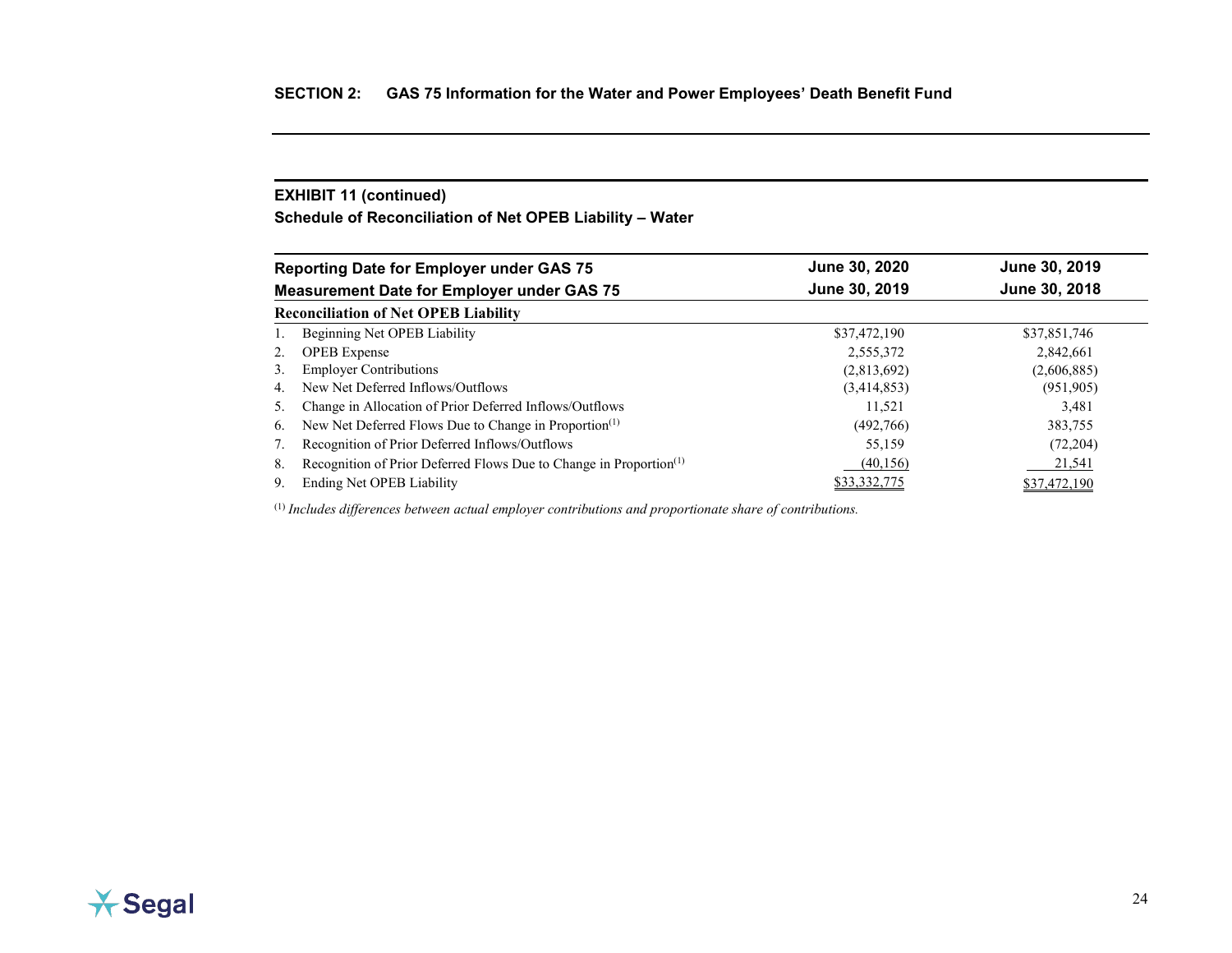## **EXHIBIT 11 (continued)**

**Schedule of Reconciliation of Net OPEB Liability – Power**

|                 | <b>Reporting Date for Employer under GAS 75</b>                                | June 30, 2020 | June 30, 2019 |
|-----------------|--------------------------------------------------------------------------------|---------------|---------------|
|                 | <b>Measurement Date for Employer under GAS 75</b>                              | June 30, 2019 | June 30, 2018 |
|                 | <b>Reconciliation of Net OPEB Liability</b>                                    |               |               |
|                 | Beginning Net OPEB Liability                                                   | \$79,187,616  | \$81,372,692  |
| 2.              | <b>OPEB</b> Expense                                                            | 5,641,916     | 5,882,200     |
| 3.              | <b>Employer Contributions</b>                                                  | (5,963,889)   | (5,494,314)   |
| 4.              | New Net Deferred Inflows/Outflows                                              | (7,388,306)   | (2,011,601)   |
| $\mathcal{L}$ . | Change in Allocation of Prior Deferred Inflows/Outflows                        | (11,521)      | (3,481)       |
| 6.              | New Net Deferred Flows Due to Change in Proportion <sup>(1)</sup>              | 492,766       | (383,755)     |
|                 | Recognition of Prior Deferred Inflows/Outflows                                 | 119,343       | (152, 584)    |
| 8.              | Recognition of Prior Deferred Flows Due to Change in Proportion <sup>(1)</sup> | 40,156        | (21, 541)     |
| 9.              | Ending Net OPEB Liability                                                      | \$72,118,081  | \$79,187,616  |

(1) *Includes differences between actual employer contributions and proportionate share of contributions.*

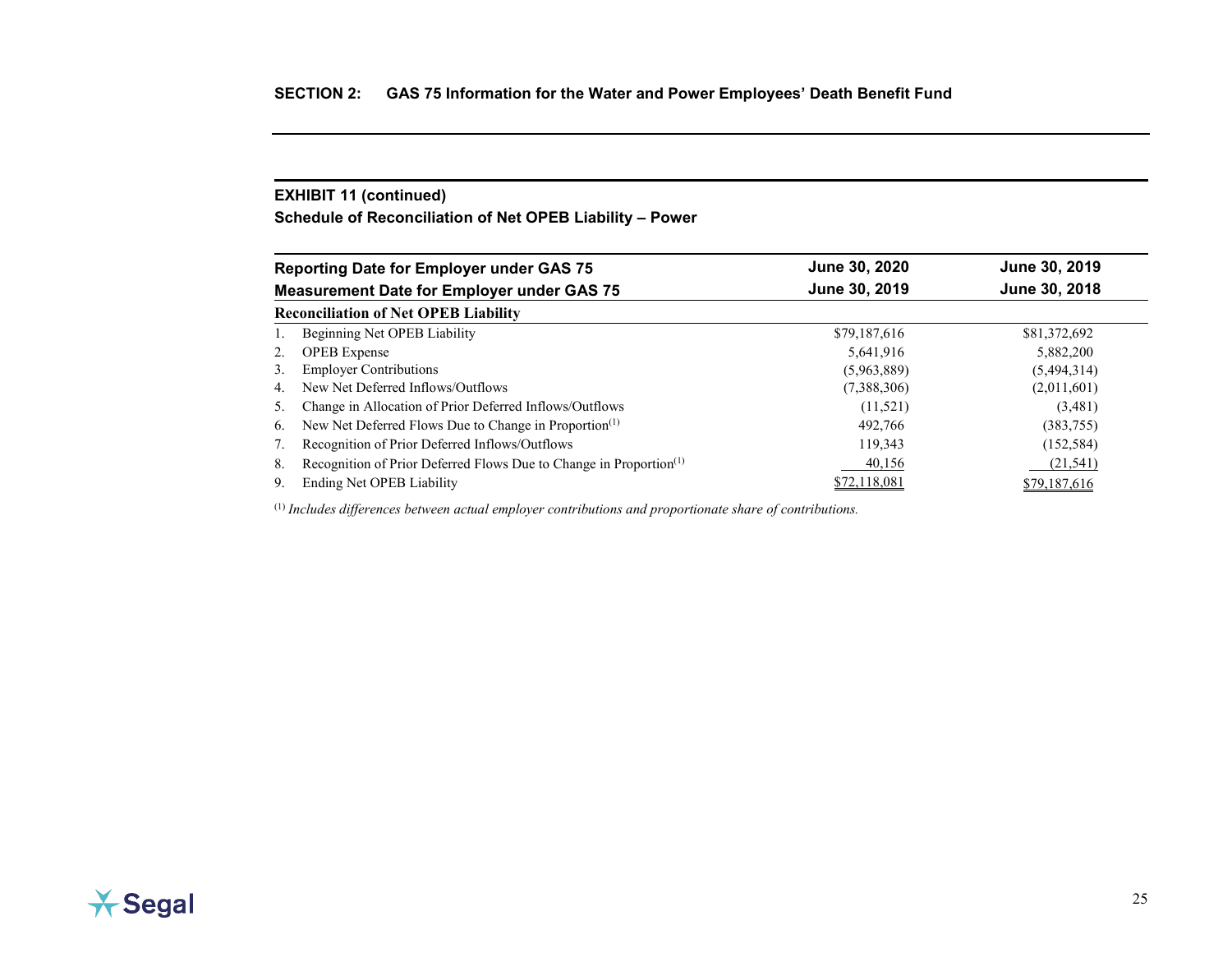<span id="page-34-0"></span>**Schedule of Recognition of Changes in Total Net OPEB Liability**

#### **Increase (Decrease) in OPEB Expense Arising from the Recognition of the Effects of Differences between Actual and Expected Experience on Total OPEB Liability**

| <b>Reporting Date</b>                                        |                                                                                  |                                  | Reporting Date for Employer under GAS 75 Year Ended June 30 |             |               |             |              |            |            |            |          |  |
|--------------------------------------------------------------|----------------------------------------------------------------------------------|----------------------------------|-------------------------------------------------------------|-------------|---------------|-------------|--------------|------------|------------|------------|----------|--|
| for Employer<br>under GAS 75<br><b>Year Ended</b><br>June 30 | <b>Differences</b><br><b>Between Actual</b><br>and Expected<br><b>Experience</b> | Recognition<br>Period<br>(Years) | 2019                                                        | 2020        | 2021          | 2022        | 2023         | 2024       | 2025       | 2026       | 2027     |  |
| 2018                                                         | \$125,381                                                                        | 6.94                             | \$18,066                                                    | \$18,066    | \$18,066      | \$18,066    | \$18,066     | \$16,985   | \$0        | \$0        | \$0      |  |
| 2019                                                         | (4,443,689)                                                                      | 7.22                             | (615, 469)                                                  | (615, 469)  | (615, 469)    | (615, 469)  | (615, 469)   | (615, 469) | (615, 469) | (135, 406) | $\theta$ |  |
| 2020                                                         | 485.084                                                                          | 7.49                             | N/A                                                         | 64,764      | 64,764        | 64,764      | 64,764       | 64,764     | 64,764     | 64,764     | 31,736   |  |
| Net increase (decrease) in OPEB expense                      | \$(597,403)                                                                      | \$(532,639)                      | \$(532,639)                                                 | \$(532,639) | \$ (532, 639) | \$(533,720) | \$ (550,705) | \$(70,642) | \$31,736   |            |          |  |

#### **Increase (Decrease) in OPEB Expense Arising from the Recognition of the Effects of Assumption Changes**

| <b>Reporting Date</b>                                        |                                           |                                  | Reporting Date for Employer under GAS 75 Year Ended June 30 |               |               |               |               |               |               |               |             |  |  |
|--------------------------------------------------------------|-------------------------------------------|----------------------------------|-------------------------------------------------------------|---------------|---------------|---------------|---------------|---------------|---------------|---------------|-------------|--|--|
| for Employer<br>under GAS 75<br><b>Year Ended</b><br>June 30 | <b>Effect of</b><br>Assumption<br>Changes | Recognition<br>Period<br>(Years) | 2019                                                        | 2020          | 2021          | 2022          | 2023          | 2024          | 2025          | 2026          | 2027        |  |  |
| 2018                                                         | \$0                                       | 6.94                             | \$0                                                         | \$0           | \$0           | \$0           | \$0           | \$0           | \$0           | \$0           | \$0         |  |  |
| 2019                                                         | \$0                                       | 7.22                             | $\theta$                                                    | 0             |               |               | $\left($      |               |               |               | $\theta$    |  |  |
| 2020                                                         | \$(11,703,994)                            | 7.49                             | N/A                                                         | (1,562,616)   | (1,562,616)   | (1,562,616)   | (1, 562, 616) | (1, 562, 616) | (1, 562, 616) | (1,562,616)   | (765, 682)  |  |  |
|                                                              | Net increase (decrease) in OPEB expense   |                                  | \$0                                                         | \$(1,562,616) | \$(1,562,616) | \$(1,562,616) | \$(1,562,616) | \$(1,562,616) | \$(1,562,616) | \$(1,562,616) | \$(765,682) |  |  |

As described in Exhibit 9, the average of the expected remaining service lives of all employees that are provided with benefits through the WPERP's Death Benefit Fund (active and inactive employees) determined as of June 30, 2018 (the beginning of the measurement period ending June 30, 2019) is 7.49 years.

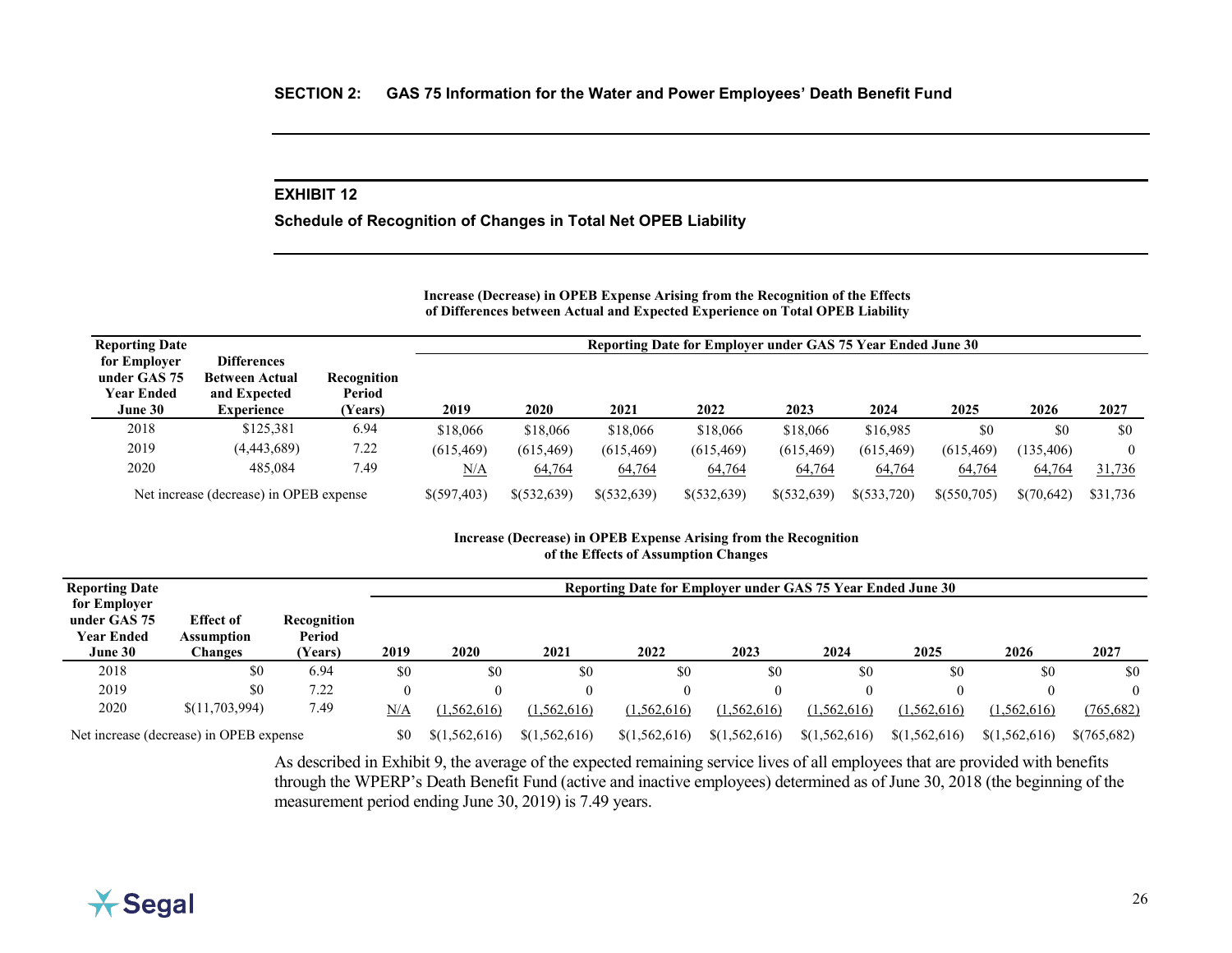## **EXHIBIT 12 (continued)**

**Schedule of Recognition of Changes in Total Net OPEB Liability**

#### **Increase (Decrease) in OPEB Expense Arising from the Recognition of Differences between Projected and Actual Earnings on OPEB Plan Investments**

| <b>Reporting Date</b>                                        |                                                                          |                                  |           |            | Reporting Date for Employer under GAS 75 Year Ended June 30 |            |            |             |                |
|--------------------------------------------------------------|--------------------------------------------------------------------------|----------------------------------|-----------|------------|-------------------------------------------------------------|------------|------------|-------------|----------------|
| for Employer<br>under GAS 75<br><b>Year Ended</b><br>June 30 | <b>Differences</b><br>between<br>Projected and<br><b>Actual Earnings</b> | Recognition<br>Period<br>(Years) | 2019      | 2020       | 2021                                                        | 2022       | 2023       | 2024        | 2025           |
| 2018                                                         | \$1,033,609                                                              | 5.00                             | \$206,722 | \$206,722  | \$206,722                                                   | \$206,721  | \$0        | \$0         | \$0            |
| 2019                                                         | \$1,080,893                                                              | 5.00                             | 216,179   | 216,179    | 216,179                                                     | 216,179    | 216,177    |             | $\theta$       |
| 2020                                                         | \$(1,352,626)                                                            | 5.00                             | N/A       | (270, 525) | (270, 525)                                                  | (270, 525) | (270, 525) | (270, 526)  | $\overline{0}$ |
|                                                              | Net increase (decrease) in OPEB expense                                  |                                  | \$422,901 | \$152,376  | \$152,376                                                   | 152,375    | \$(54,348) | \$(270,526) | \$0            |

The differences between projected and actual earnings on OPEB plan investments are recognized over a five-year period per Paragraph 43b. of GAS 75.

### **Total Increase (Decrease) in OPEB Expense**

| <b>Reporting Date</b><br>for Employer        |                             |             | Reporting Date for Employer under GAS 75 Year Ended June 30 |               |               |               |               |                 |               |             |  |  |
|----------------------------------------------|-----------------------------|-------------|-------------------------------------------------------------|---------------|---------------|---------------|---------------|-----------------|---------------|-------------|--|--|
| under GAS 75<br><b>Year Ended</b><br>June 30 | Total<br><b>Differences</b> | 2019        | <b>2020</b>                                                 | 2021          | 2022          | 2023          | 2024          | 2025            | 2026          | 2027        |  |  |
| 2018                                         | \$1,158,990                 | \$224,788   | \$224,788                                                   | \$224,788     | \$224,787     | \$18,066      | \$16,985      | \$0             | \$0           | \$0         |  |  |
| 2019                                         | \$(3,362,796)               | (399,290)   | (399, 290)                                                  | (399, 290)    | (399,290)     | (399, 292)    | (615, 469)    | (615, 469)      | (135, 406)    |             |  |  |
| 2020                                         | \$(12,571,536)              | N/A         | (1,768,377)                                                 | (1,768,377)   | (1,768,377)   | (1,768,377)   | (1,768,378)   | (1,497,852)     | (1,497,852)   | (733, 946)  |  |  |
| Net increase (decrease) in OPEB expense      |                             | \$(174,502) | \$(1,942,879)                                               | \$(1,942,879) | \$(1,942,880) | \$(2,149,603) | \$(2,366,862) | $\S(2,113,321)$ | \$(1,633,258) | \$(733,946) |  |  |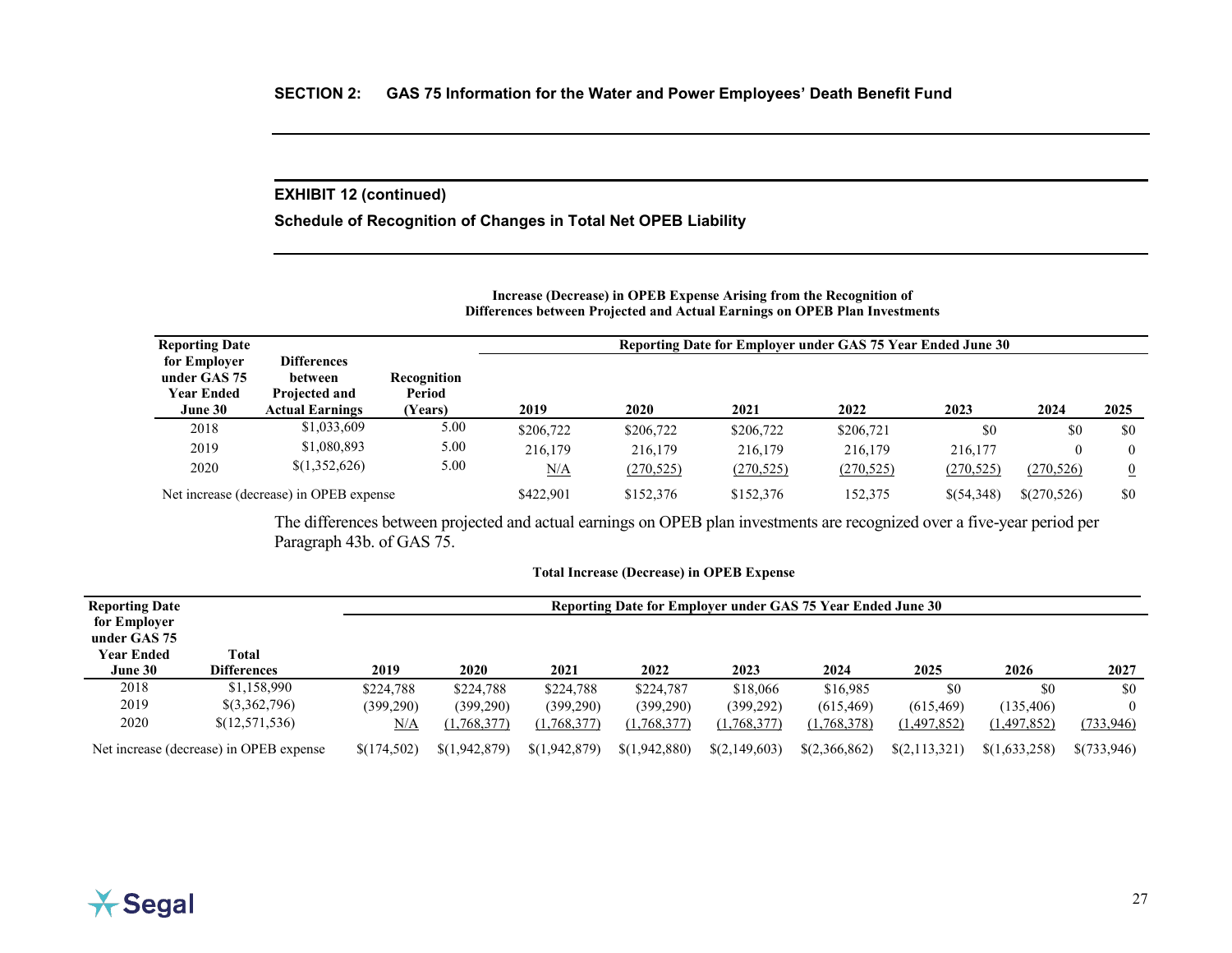## <span id="page-36-0"></span>**Allocation of Changes in Total Net OPEB Liability**

In addition to the amounts shown in Exhibit 12, there are changes in each employer category's proportionate share of the total Net OPEB Liability (NOL) during the measurement period ending on June 30, 2019. The net effect of the change on the employer category's proportionate share of the collective NOL and collective deferred outflows of resources and deferred inflows of resources is also recognized over the average of the expected remaining service lives of all employees shown previously. The differences between the actual employer contributions and the proportionate share of the employer contributions during the measurement period ending on June 30, 2019 is recognized over the same period. These amounts are shown below, with the corresponding amounts for the reporting periods ending each June 30 beginning in 2018 as follows. While these amounts are different for each employer category, they sum to zero for the entire Plan.

|              | <b>Total</b><br>Change<br>to be<br>Recognized | Recognition<br>Period<br>(Years) | 2020       | 2021       | Reporting Date for Employer under GAS 75 Year Ended June 30<br>2022 | 2023          | 2024          | 2025       | 2026      | 2027       |
|--------------|-----------------------------------------------|----------------------------------|------------|------------|---------------------------------------------------------------------|---------------|---------------|------------|-----------|------------|
| Water        | \$ (568,693)                                  | 7.49                             | \$(75,927) | \$(75,927) | \$(75,927)                                                          | \$(75,927)    | \$(75,927)    | \$(75,927) | \$(75,927 | \$(37,204) |
| Power        | 568,693                                       | 7.49                             | 75,927     | 75,927     | 75,927                                                              | <u>75,927</u> | <u>75,927</u> | 75,927     | 75,927    | 37,204     |
| <b>Total</b> | \$0                                           |                                  | \$0        | \$0        | \$0                                                                 | \$0           | \$0           | \$0        | \$0       | \$0        |

**Increase (Decrease) in OPEB Expense Arising from the Recognition of the Effects of the Change in Proportion and Change in Employer Contributions for the Reporting Year Ended June 30, 2020**

**Increase (Decrease) in OPEB Expense Arising from the Recognition of the Effects of the Change in Proportion and Change in Employer Contributions for the Reporting Year Ended June 30, 2019**

|              | Total<br>Change     | Recognition              | Reporting Date for Employer under GAS 75 Year Ended June 30 |          |           |          |           |           |           |          |  |  |
|--------------|---------------------|--------------------------|-------------------------------------------------------------|----------|-----------|----------|-----------|-----------|-----------|----------|--|--|
|              | to be<br>Recognized | Period<br><b>Years</b> ) | 2019                                                        | 2020     | 2021      | 2022     | 2023      | 2024      | 2025      | 2026     |  |  |
| Water        | \$445,452           | 7.22                     | \$61,697                                                    | \$61,697 | \$61,697  | \$61,697 | \$61,697  | \$61,697  | \$61,697  | \$13,573 |  |  |
| Power        | (445, 452)          | 7.22                     | (61, 697)                                                   | (61,697) | (61, 697) | (61,697) | (61, 697) | (61, 697) | (61, 697) | (13,573) |  |  |
| <b>Total</b> | \$0                 |                          | \$0                                                         | \$0      | \$0       | \$0      | \$0       | \$0       | \$0       | \$0      |  |  |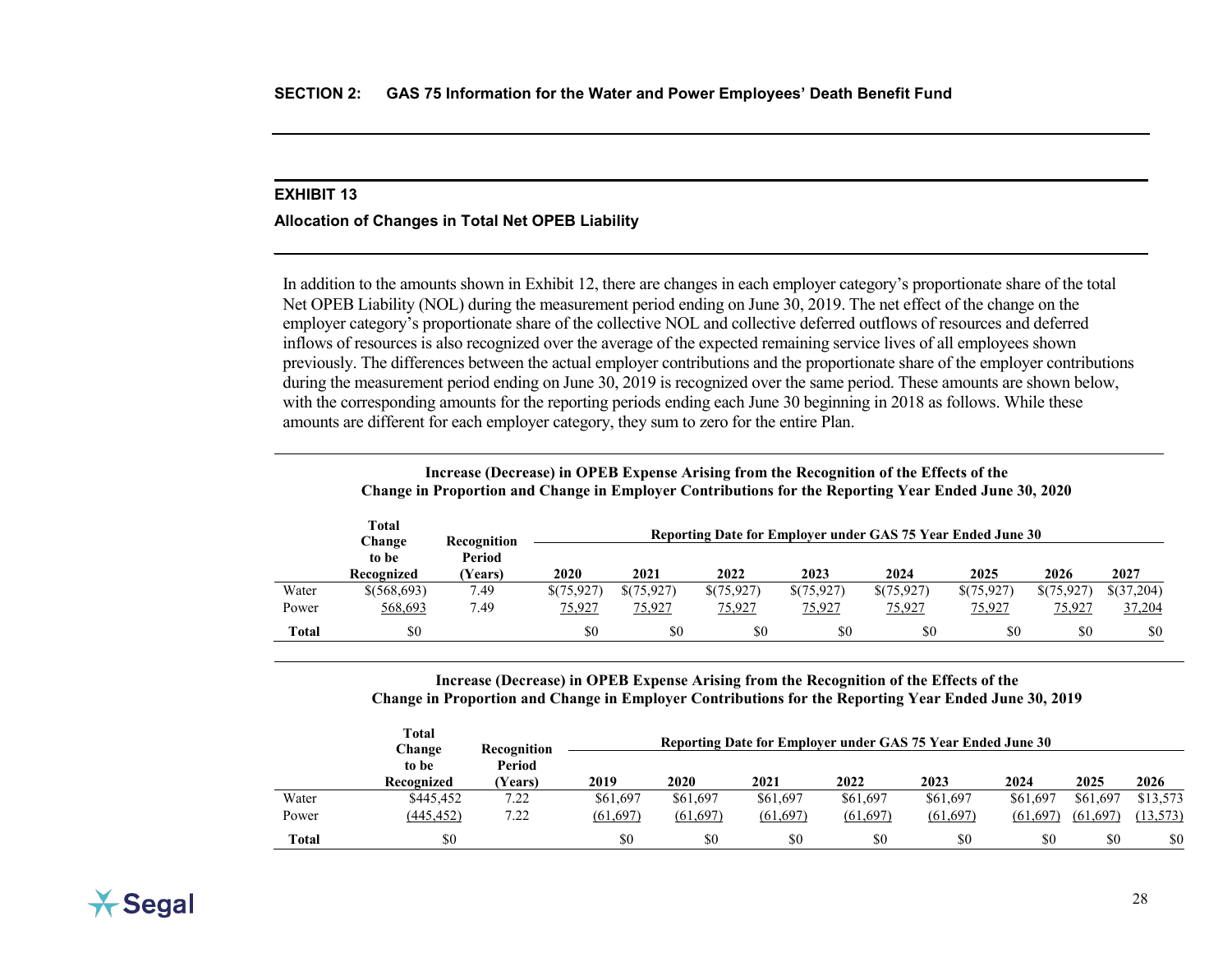|       | <b>Total</b><br>Recognition<br>Change |                  | Reporting Date for Employer under GAS 75 Year Ended June 30 |            |            |               |            |               |            |  |  |  |
|-------|---------------------------------------|------------------|-------------------------------------------------------------|------------|------------|---------------|------------|---------------|------------|--|--|--|
|       | to be<br>Recognized                   | Period<br>Years) | 2018                                                        | 2019       | 2020       | 2021          | 2022       | 2023          | 2024       |  |  |  |
| Water | \$(149,494)                           | 6.94             | \$(21,541)                                                  | \$(21,541) | \$(21,541) | \$(21,541)    | \$(21,541) | \$(21,541)    | \$(20,248) |  |  |  |
| Power | <u>149,494</u>                        | 6.94             | 21,541                                                      | 21,541     | 21,541     | <u>21,541</u> | 21,541     | <u>21,541</u> | 20,248     |  |  |  |
| Total | \$0                                   |                  | \$0                                                         | \$0        | \$0        | \$0           | \$0        | \$0           | \$0        |  |  |  |

## **Increase (Decrease) in OPEB Expense Arising from the Recognition of the Effects of the Change in Proportion and Change in Employer Contributions for the Reporting Year Ended June 30, 2018**

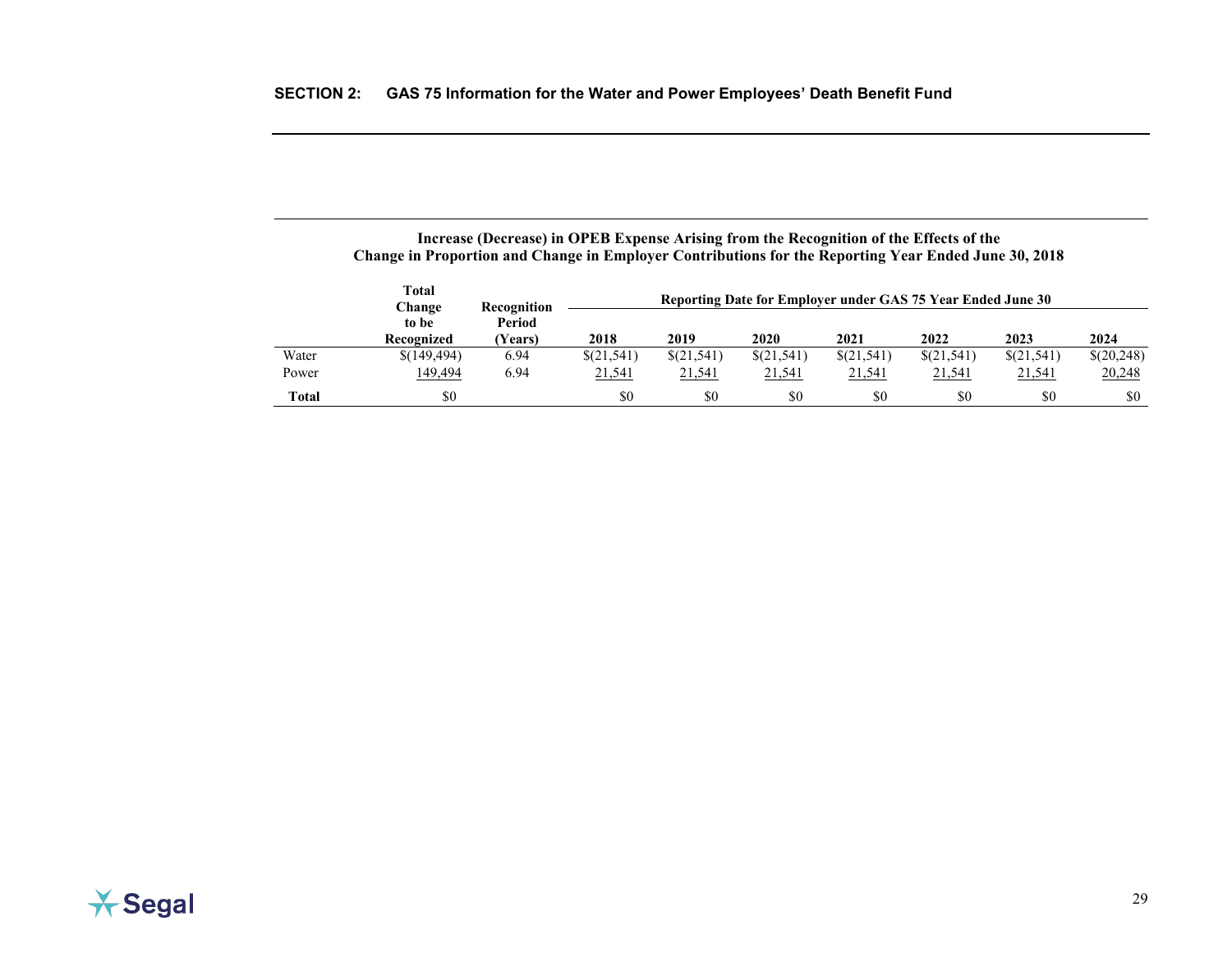<span id="page-38-0"></span>

| <b>Actuarial Assumptions and Methods</b>                                                                                                                                                                                                                            |                                                                                                                                                                                                                                                                                                                                                                                                                                                              |                                                              |                                                            |                                                         |                                                |                                              |                                           |                                                           |                                          |                                   |
|---------------------------------------------------------------------------------------------------------------------------------------------------------------------------------------------------------------------------------------------------------------------|--------------------------------------------------------------------------------------------------------------------------------------------------------------------------------------------------------------------------------------------------------------------------------------------------------------------------------------------------------------------------------------------------------------------------------------------------------------|--------------------------------------------------------------|------------------------------------------------------------|---------------------------------------------------------|------------------------------------------------|----------------------------------------------|-------------------------------------------|-----------------------------------------------------------|------------------------------------------|-----------------------------------|
| For June 30, 2019 Measurement Date and Employer Reporting as of June 30, 2020                                                                                                                                                                                       |                                                                                                                                                                                                                                                                                                                                                                                                                                                              |                                                              |                                                            |                                                         |                                                |                                              |                                           |                                                           |                                          |                                   |
| <b>Rationale for Assumptions:</b>                                                                                                                                                                                                                                   | The information and analysis used in selecting each assumption that has a significant effect on this actuarial<br>valuation is generally shown in the July 1, 2015 through June 30, 2018 Actuarial Experience Study and our<br>supplemental letter entitled Review of Investment Return Assumption for Death and Disability Funds both<br>dated June 12, 2019. All actuarial assumptions and methods shown below apply to both Tier 1 and Tier 2<br>members. |                                                              |                                                            |                                                         |                                                |                                              |                                           |                                                           |                                          |                                   |
| <b>Actuarial Assumptions</b>                                                                                                                                                                                                                                        |                                                                                                                                                                                                                                                                                                                                                                                                                                                              |                                                              |                                                            |                                                         |                                                |                                              |                                           |                                                           |                                          |                                   |
| <b>Net Investment Return:</b>                                                                                                                                                                                                                                       | 3.50%, net of investment expenses.                                                                                                                                                                                                                                                                                                                                                                                                                           |                                                              |                                                            |                                                         |                                                |                                              |                                           |                                                           |                                          |                                   |
| <b>Family Composition at Death</b>                                                                                                                                                                                                                                  |                                                                                                                                                                                                                                                                                                                                                                                                                                                              |                                                              |                                                            |                                                         |                                                |                                              |                                           |                                                           |                                          |                                   |
| for Active Members:                                                                                                                                                                                                                                                 | <b>Plan</b>                                                                                                                                                                                                                                                                                                                                                                                                                                                  | <b>Not</b><br><b>Married</b><br><b>No</b><br><b>Children</b> | <b>Not</b><br><b>Married</b><br><b>One</b><br><b>Child</b> | <b>Not</b><br><b>Married</b><br>$2+$<br><b>Children</b> | <b>Married</b><br><b>No</b><br><b>Children</b> | <b>Married</b><br><b>One</b><br><b>Child</b> | <b>Married</b><br>$2+$<br><b>Children</b> | <b>Married;</b><br>One<br><b>Disabled</b><br><b>Child</b> | 1 <sup>st</sup><br>Child's<br><b>Age</b> | 2 <sub>nd</sub><br>Child's<br>Age |
|                                                                                                                                                                                                                                                                     | <b>Family Death</b><br><b>Benefits</b>                                                                                                                                                                                                                                                                                                                                                                                                                       | 20%                                                          | 5%                                                         | 7%                                                      | 16%                                            | 15%                                          | 30%                                       | 7%                                                        | 10                                       | 8                                 |
|                                                                                                                                                                                                                                                                     | Supplemental<br><b>Family Death</b><br><b>Benefits</b>                                                                                                                                                                                                                                                                                                                                                                                                       | $0\%$                                                        | 15%                                                        | 17%                                                     | $0\%$                                          | 22%                                          | 39%                                       | 7%                                                        | 10                                       | 8                                 |
| The member's age at death is assumed to occur before age 55. No benefits are assumed to be payable upon<br>deaths of active members age 55 or over or deaths of inactive vested members (receiving a Permanent Total<br>Disability benefit) or retirees at any age. |                                                                                                                                                                                                                                                                                                                                                                                                                                                              |                                                              |                                                            |                                                         |                                                |                                              |                                           |                                                           |                                          |                                   |
| Healthy child payments are assumed to end when the child reaches age 18. Disabled child payments are<br>assumed to continue for life.                                                                                                                               |                                                                                                                                                                                                                                                                                                                                                                                                                                                              |                                                              |                                                            |                                                         |                                                |                                              |                                           |                                                           |                                          |                                   |
| <b>Other Actuarial Assumptions:</b>                                                                                                                                                                                                                                 | Same as those used in July 1, 2019 actuarial valuation report for the Retirement Plan                                                                                                                                                                                                                                                                                                                                                                        |                                                              |                                                            |                                                         |                                                |                                              |                                           |                                                           |                                          |                                   |